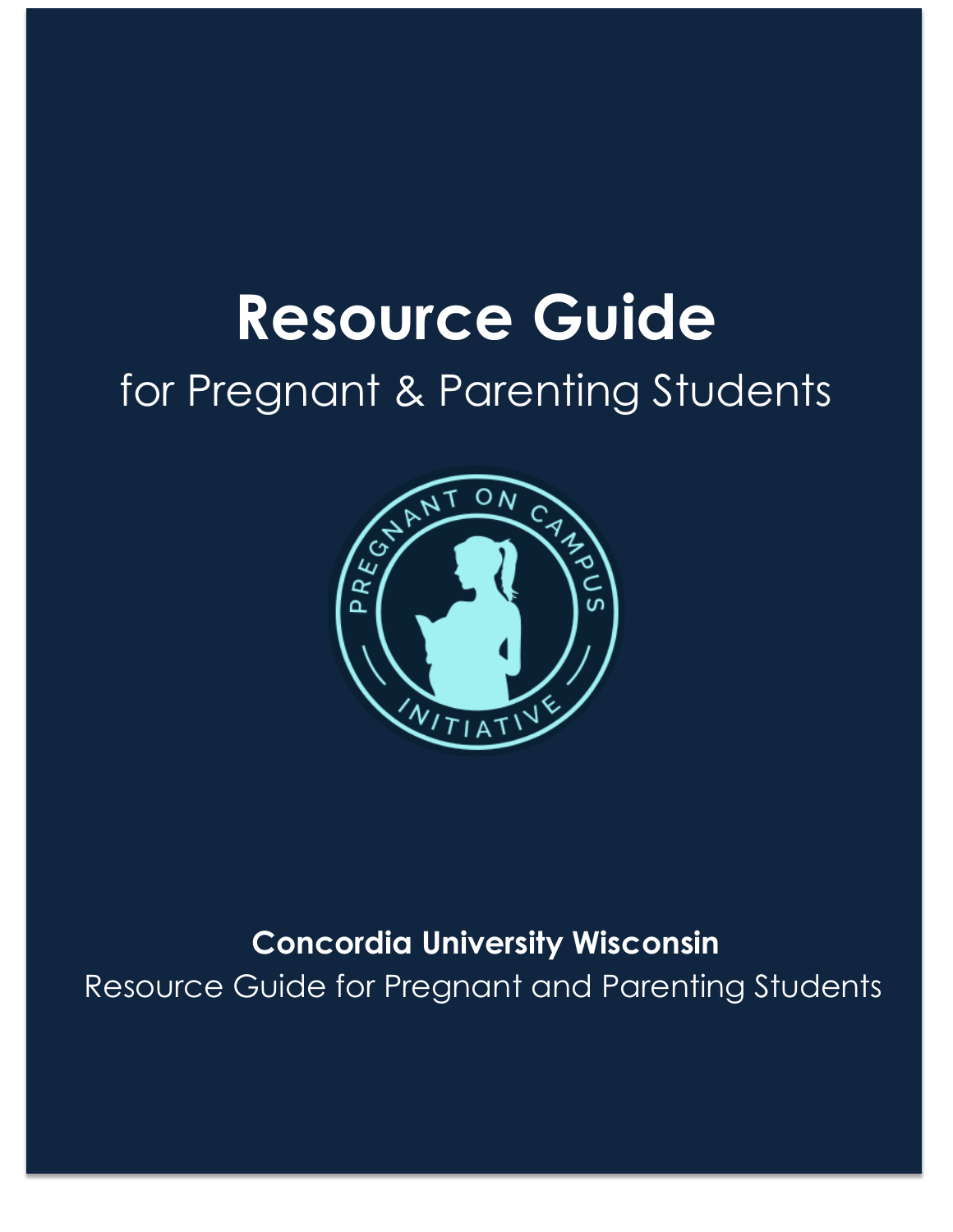# **TABLE OF CONTENTS**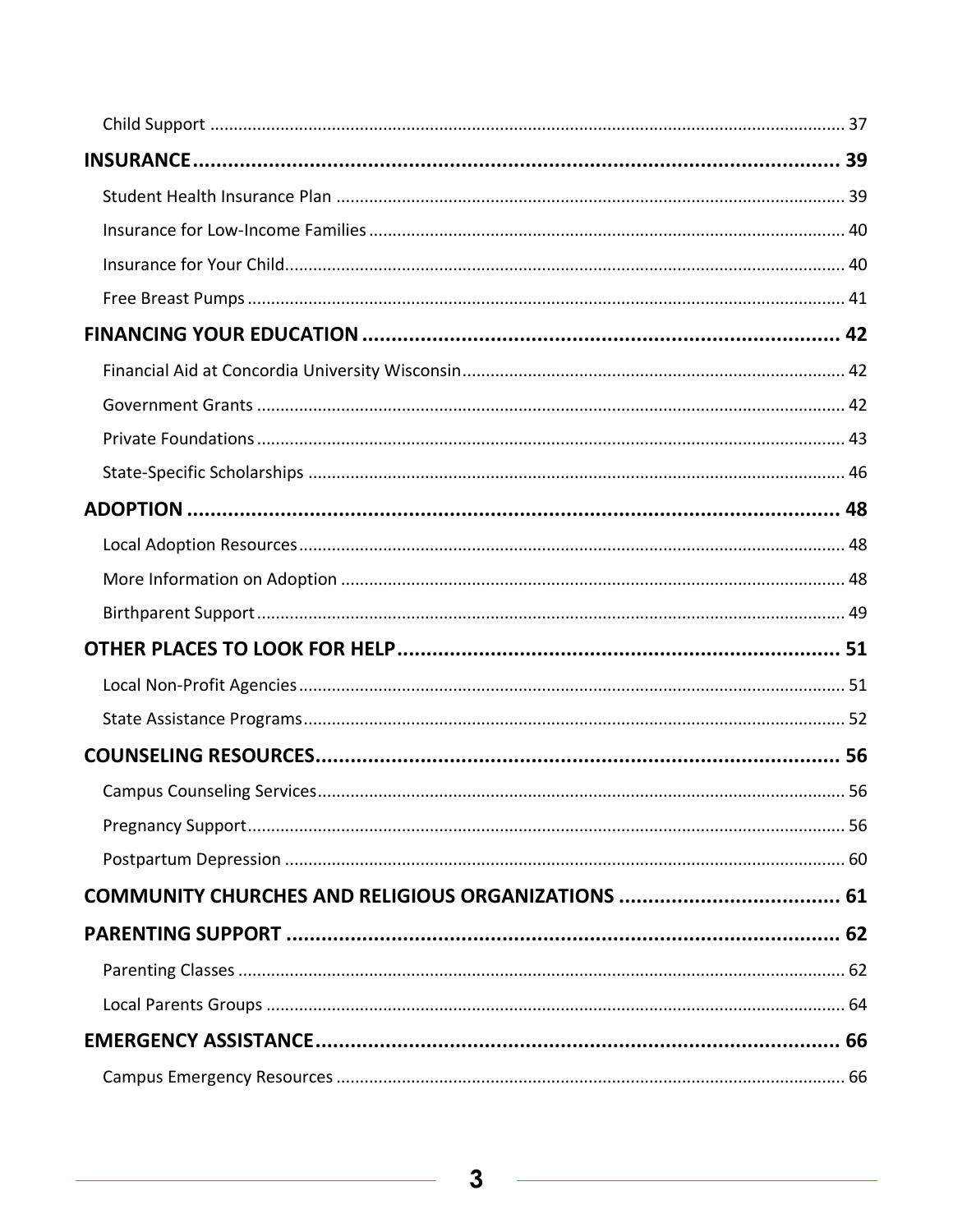This resource is a project of the Pregnant on Campus Initiative, a nationwide effort to unite school communities to better support pregnant and parenting students.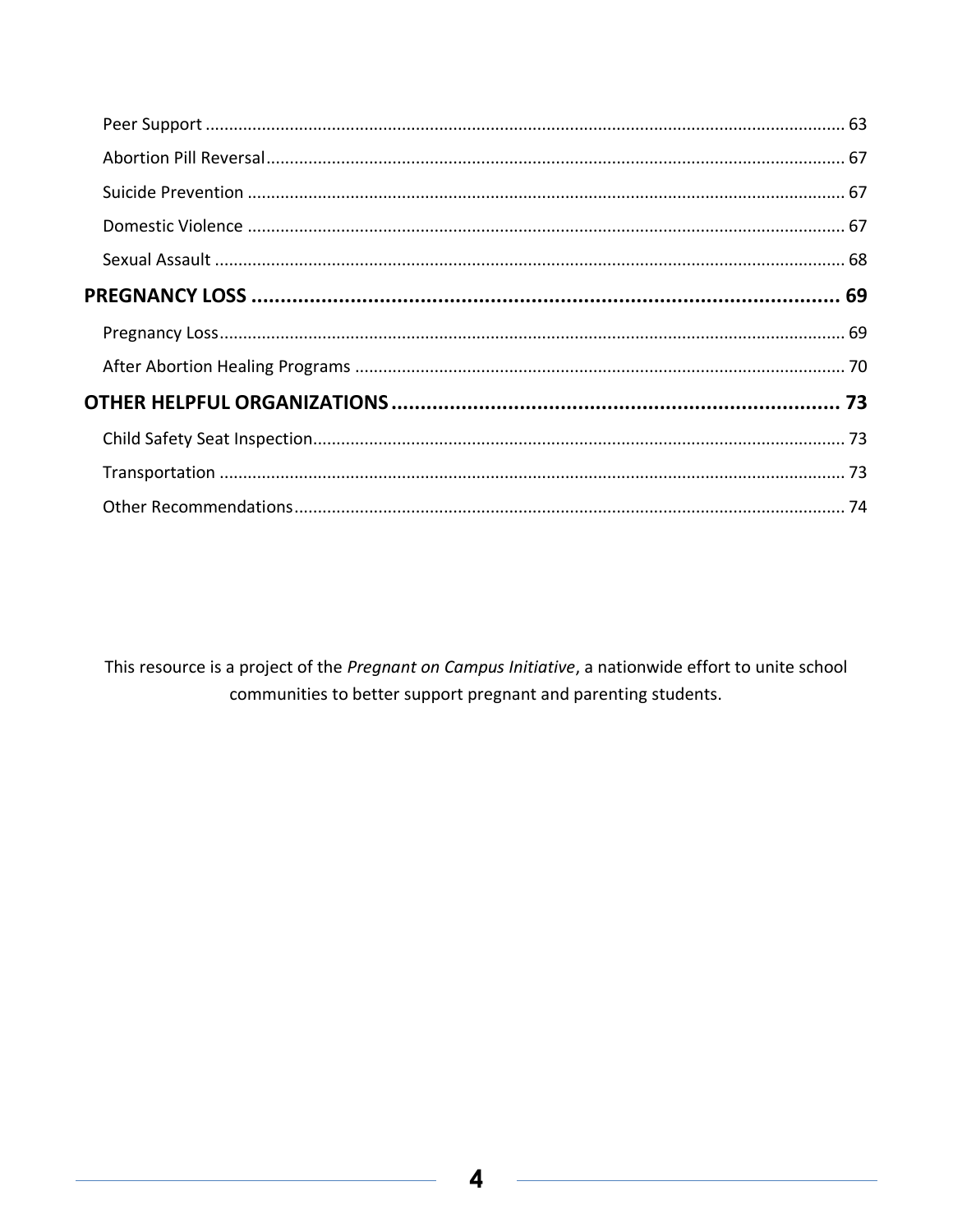# **Concordia University Wisconsin Resource Guide for Pregnant and Parenting Students**

This Resource Guide has been compiled for you by:

# Concordia Students for Life

Concordia University Wisconsin is here to help you succeed in continuing your education by providing resources to address your unique situation as a pregnant and parenting student. CUW Students for Life is happy to assist you as you seek support for your parenting and student needs.

Please contact us at [cuwstudentsforlife@student.cuw.edu](mailto:cuwstudentsforlife@student.cuw.edu) for more information.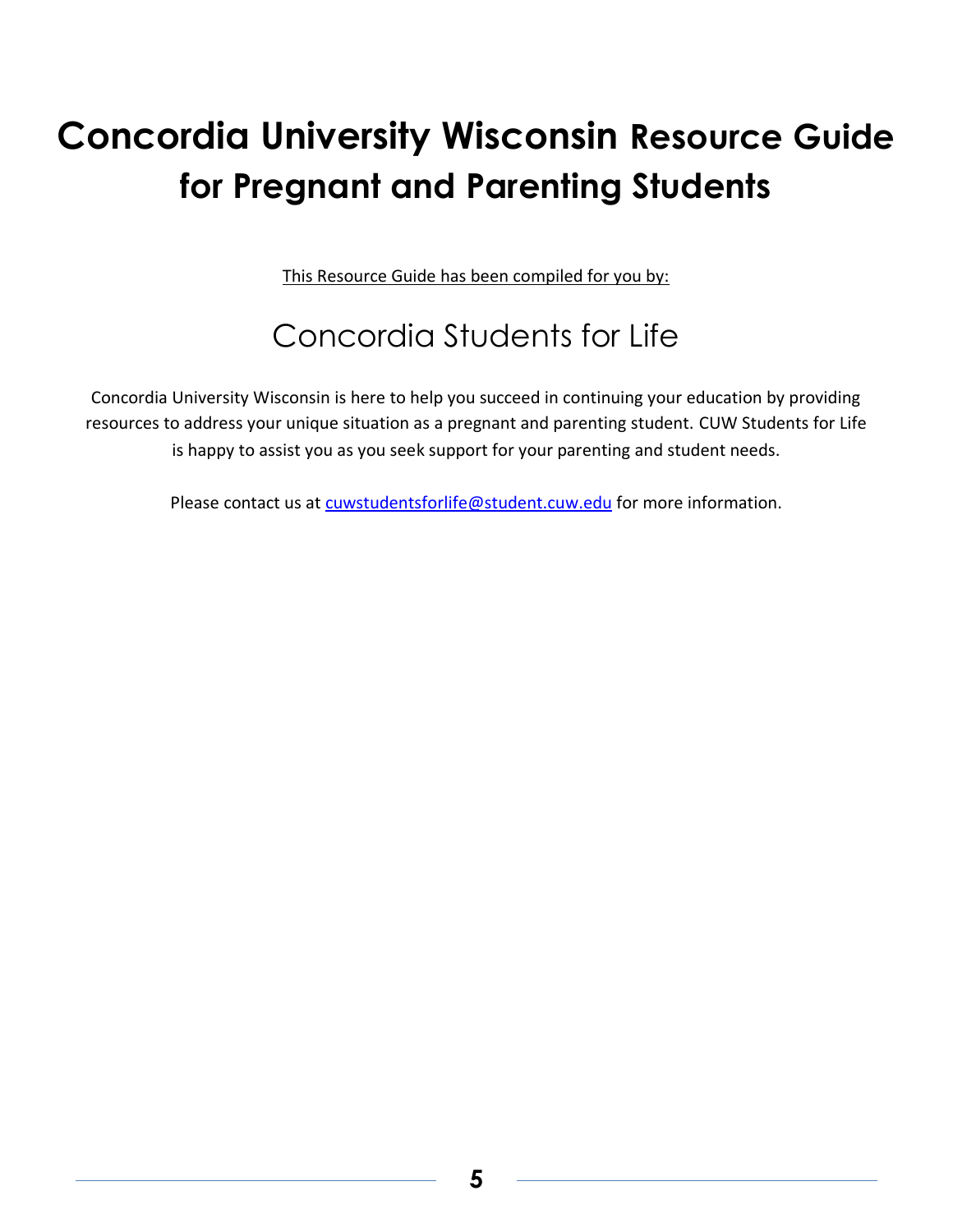# **THE PREGNANT ON CAMPUS INITIATIVE**

### <span id="page-5-1"></span><span id="page-5-0"></span>About the Initiative

The Pregnant on Campus Initiative is a program of Students for Life of America offered nationwide to student leaders on high school and college campuses. The initiative aims to dramatically increase resources and support for pregnant and parenting students by training student leaders in the most effective ways to advocate for their peers on campus. As a peerdriven campaign led by students for students, we hope to unite entire school communities to establish a welcoming, family friendly campus and to improve educational accessibility and attainment for pregnant and parenting students.

### <span id="page-5-2"></span>Resources Online

A[t https://www.standingwithyou.org,](https://www.standingwithyou.org/) you can find hundreds of national resources that support pregnant and parenting students' educational, pregnancy, parenting, and personal needs. The Initiative's online resources include (but are not limited to):

- 550+ campus resource pages
- 12+ educational pages, including information on pregnancy options, financing your education, tips for balancing school and family, childcare, reproductive health, etc.
- Information and handouts regarding pregnant or parenting students' legal rights and accommodations
- Tools for raising awareness on your campus and in your community
- Instructions and ideas to positively impact your school community and support your peers
- Other additional information and resources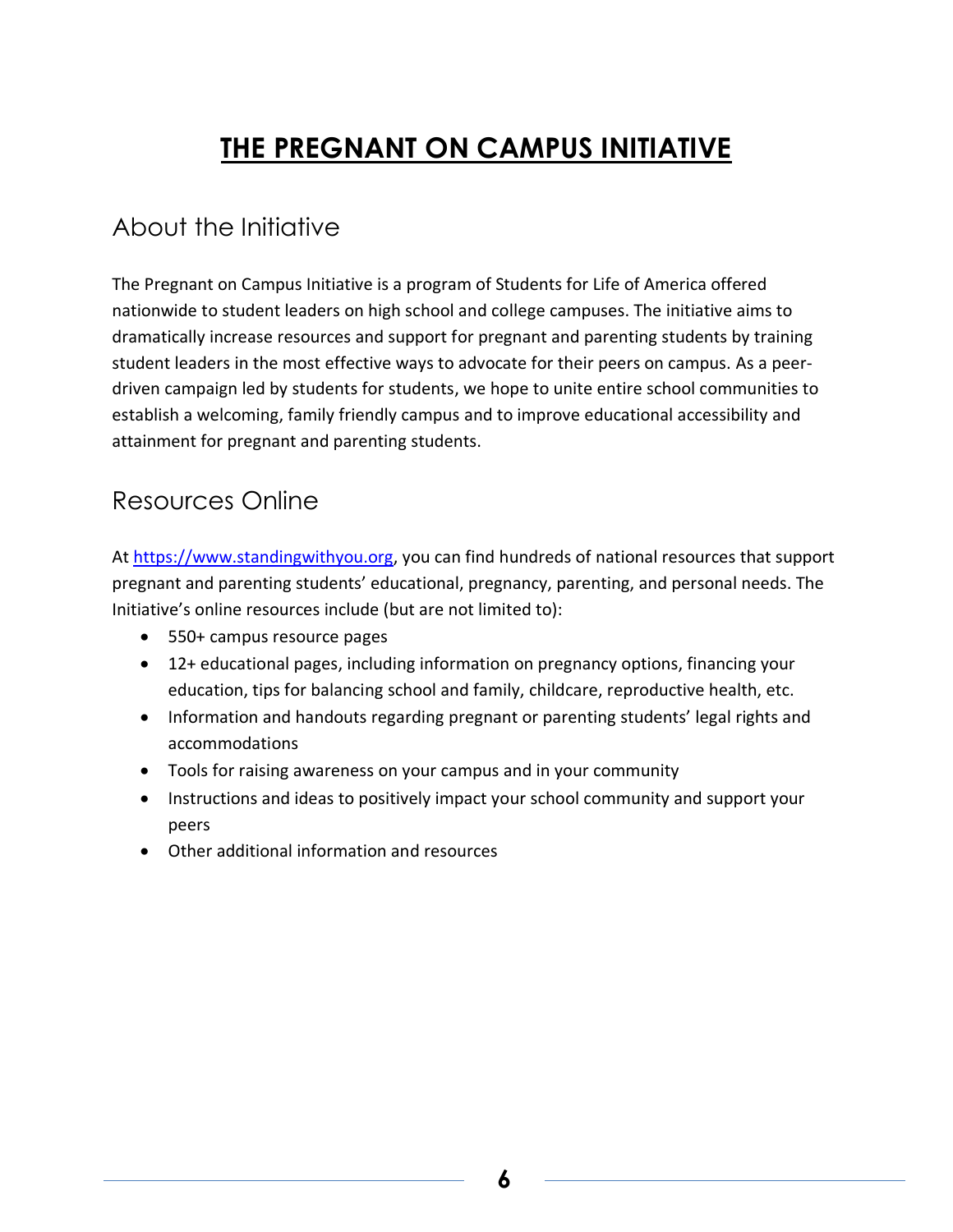# **ABOUT OUR SCHOOL**

#### <span id="page-6-0"></span>**Concordia University Wisconsin**

12800 N Lakeshore Dr. Mequon, WI 53097 Private University LCMS Affiliation

#### **Mission**

Concordia University Wisconsin is a Lutheran higher education community committed to helping students develop in mind, body, and spirit for service to Christ in the Church and the world.

#### **Values**

Bound by the Biblical and Confessional teachings of The Lutheran Church – Missouri Synod the members of the Board of Regents, the members of the Concordia University Foundation Board, the President, and employees of the university shall act in a manner consistent with these core values.

Christ-Centered: We have faith in the redemptive work of Jesus Christ. Truth & Integrity: We speak truth and display integrity in all our relationships. Excellence: We expect excellence in all our endeavors to support CUW's mission. Service: We serve others in caring, helpful, respectful, and knowledgeable ways.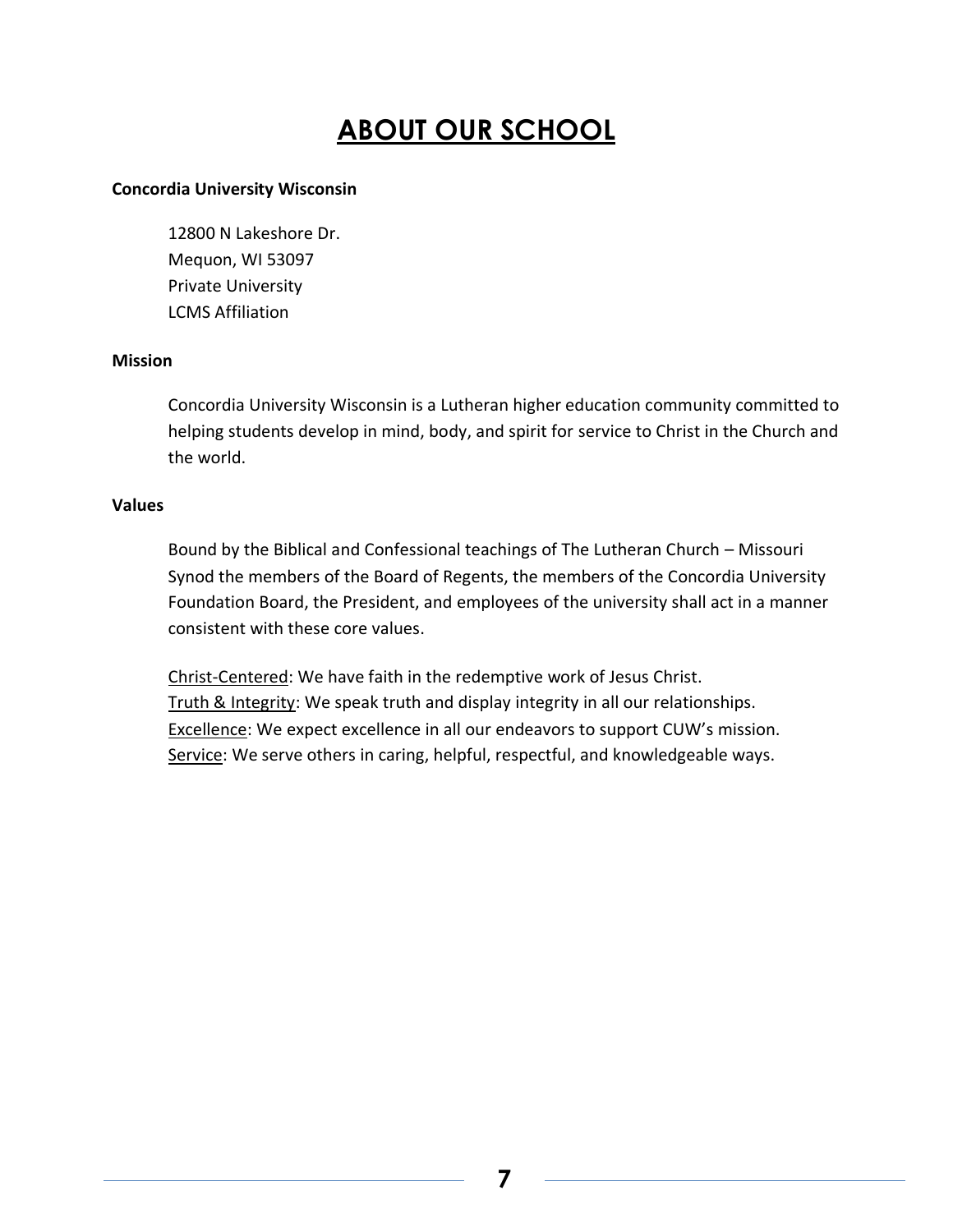### <span id="page-7-0"></span>Contact Information

At Concordia University Wisconsin, there are many persons and offices available to address your personal, student, and academic needs. Depending on your need, you may wish to consider contacting the following:

#### **Title IX Coordinator**

*Mr. Joseph Niswonger* Office: S001A Phone: (262) 243-4331 Email: [joseph.niswonger@cuw.edu](mailto:joseph.niswonger@cuw.edu)

#### **Dean of Students**

*Dr. Steve Gerner* Office: AL 107 Phone: (262) 243-4481 Email: [steve.gerner@cuw.edu](mailto:steve.gerner@cuw.edu)

#### **University Health Center**

*Renee Gosselin* Office: AL 113 Phone: (262) 243-4574 Email: [renee.gosselin@cuw.edu](mailto:renee.gosselin@cuw.edu)

#### **Counseling Services**

To Schedule an Appointment *Student Wellness Intake/Triage* Phone: (262) 243-2244 Email: [studentwellness@cuw.edu](mailto:studentwellness@cuw.edu)

*Dave Enters- Director of Counseling*  Office: AL 111 Phone: (262) 243-4211 Email: [david.enters@cuw.edu](mailto:david.enters@cuw.edu)

#### **Residence Life / Housing**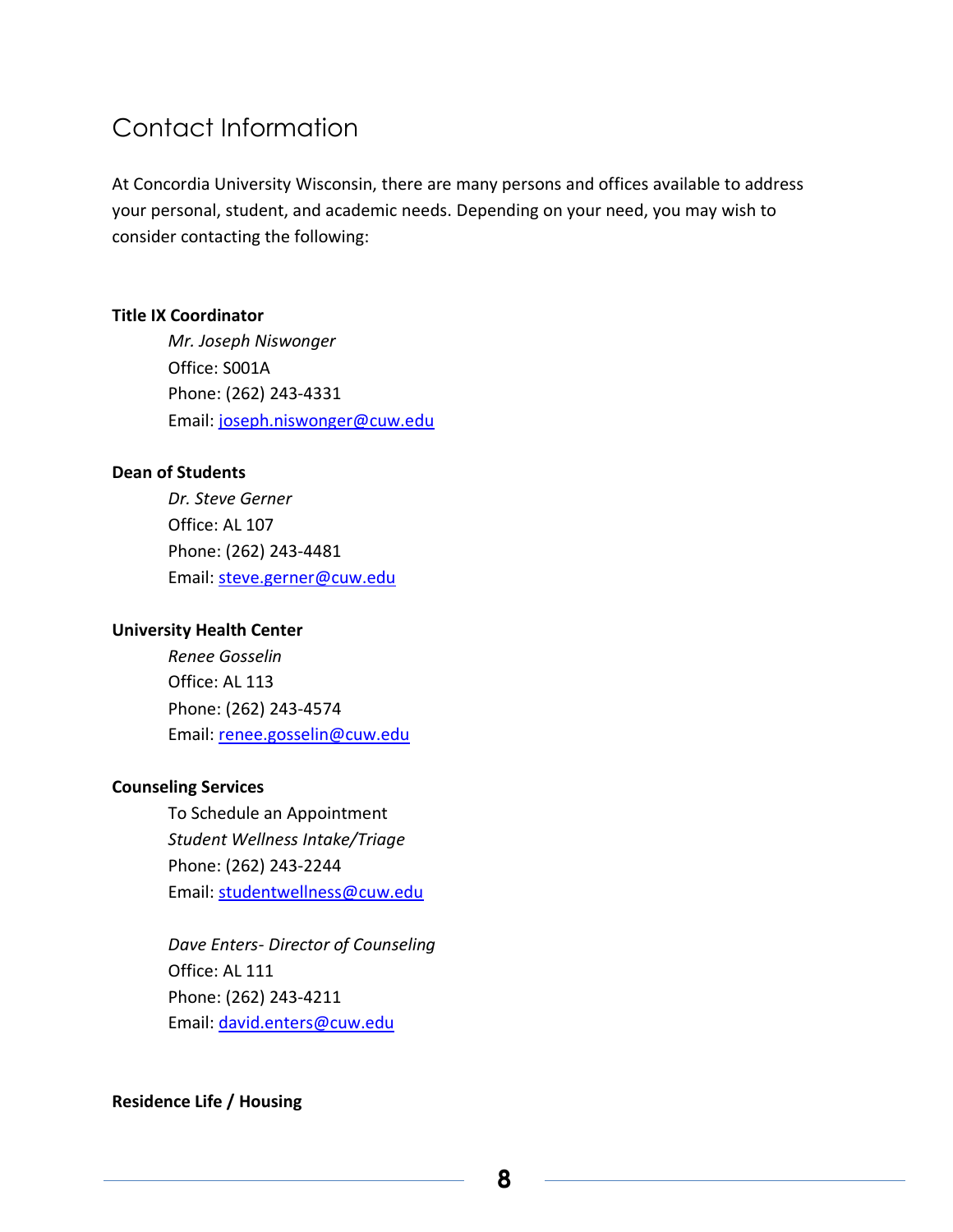*Beckie Kruse- Director of Residence Life* Office: AL 107 Phone: (262) 243-4443 Email: [rebecca.kruse@cuw.edu](mailto:rebecca.kruse@cuw.edu)

#### **Office of Financial Aid**

Office: S 103 Phone: (262) 243-4569 Email: [finaid@cuw.edu](mailto:finaid@cuw.edu)

#### **Office of Non-Traditional Students**

*Danya Sasada- Lead Director of Centers* Phone: (262) 243-4239 Email: [danya.sasada@cuw.edu](mailto:danya.sasada@cuw.edu)

#### **Academic Assistance**

*Janis Chapman-Director of ARC* Office: LU 200 Phone: (262) 243- 4299 Email: [janis.capman@cuw.edu](mailto:janis.capman@cuw.edu)

#### **Online Student Success Advisor**

*Susan Pipkorn* Office: GO 202 (off campus) Phone: [\(262\) 243-4596](tel:12622434596) Email: [susan.pipkorn@cuw.edu](mailto:susan.pipkorn@cuw.edu)

#### **Campus Police**

*Michael Stolte- Director of Campus Safety*  Office: R 023A Phone: (262) 243- 4373 Email: [michael.stolte@cuw.edu](mailto:mario.valdes@cuw.edu)

#### **Campus Ministry**

*Pastor Steve Smith- Campus Pastor* Office: AL 108E Phone: (262) 243-4389 Email: [steve.smith@cuw.edu](mailto:steve.smith@cuw.edu)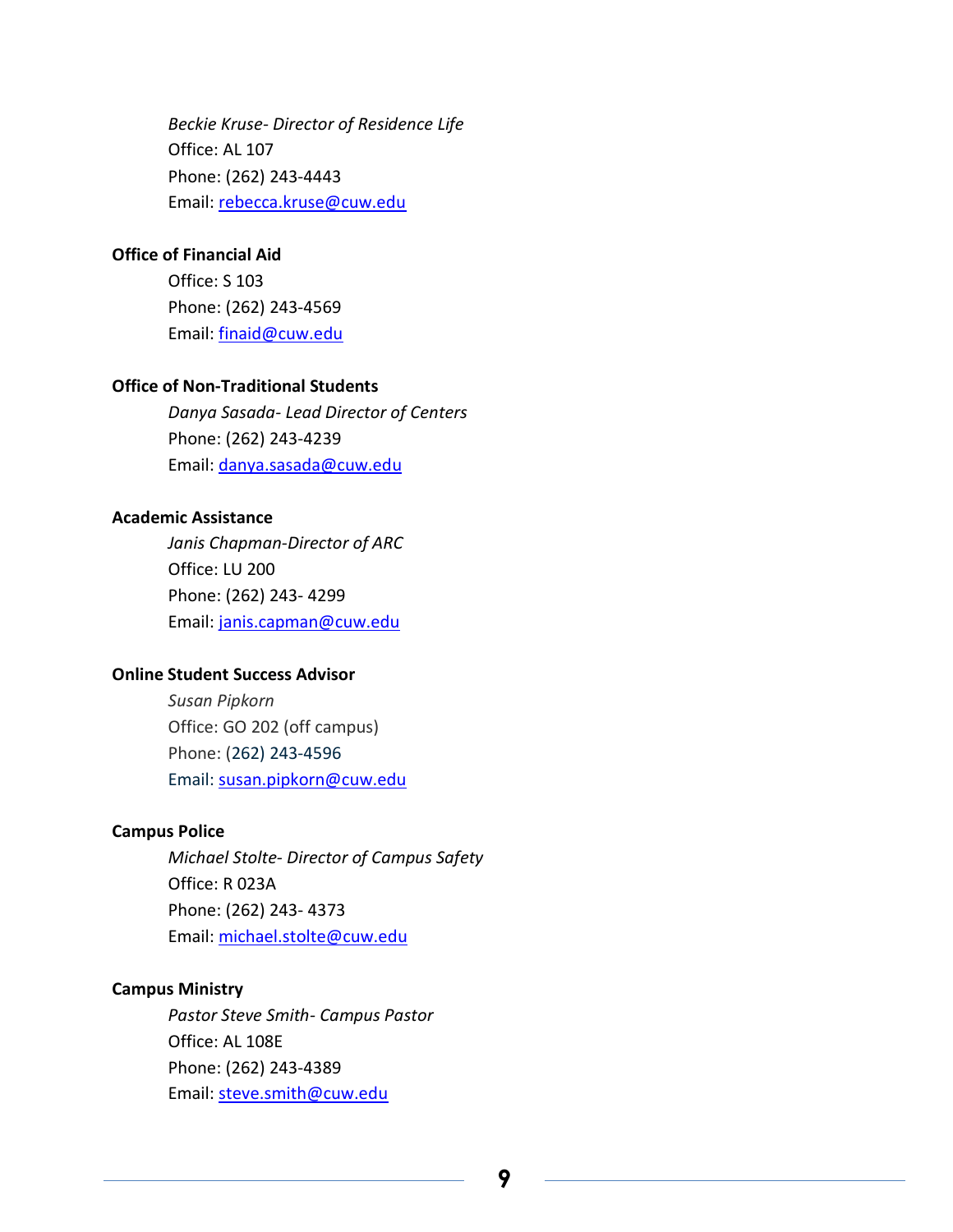*Pastor Doug Bender- Assistant Campus Pastor* Office: AL 108C Phone: (262) 243-4532 Email: [douglas.bender@cuw.edu](mailto:douglas.bender@cuw.edu)

*Darcy Paape- Students for Life Advisor*  Office: RP 101B Phone: (262) 243-2300 Email: [darcy.paape@cuw.edu](mailto:darcy.paape@cuw.edu)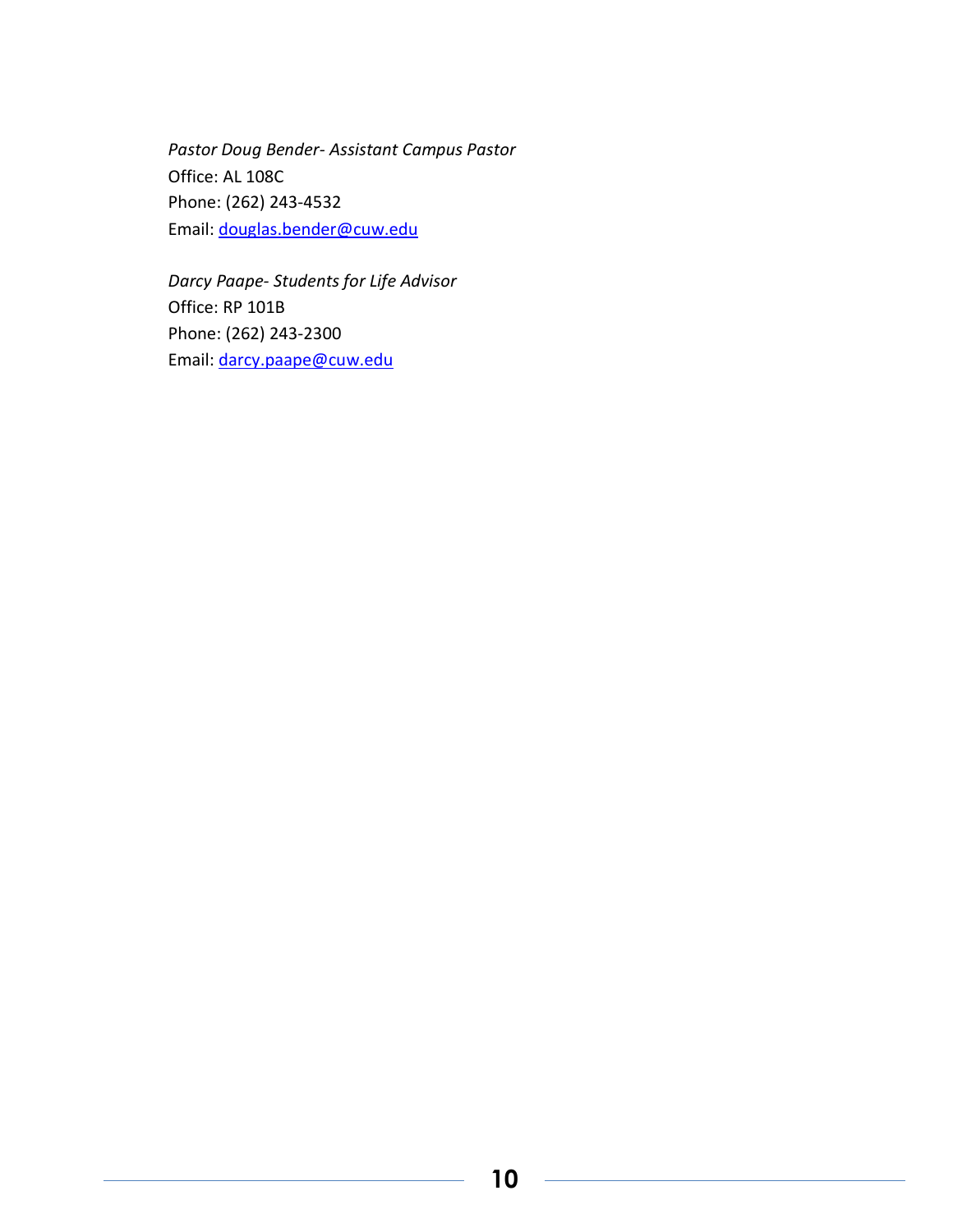### <span id="page-10-0"></span>Policies Concerning Pregnant and Parenting Students

#### **School Policies**

There are no written policies on pregnant students; however, all staff listed above are willing and able to help you. CUW Students for Life leaders are also willing to help in any way we can.

#### **Title IX**

Our school is a Title IX abiding institution. Concordia has a policy on this topic which was passed by the Ad Council. See the Title IX Web site: [https://www.cuw.edu/about/offices/title](https://www.cuw.edu/about/offices/title-ix/pregnant-parenting.html)[ix/pregnant-parenting.html](https://www.cuw.edu/about/offices/title-ix/pregnant-parenting.html)

#### **For more information regarding pregnant and parenting students' rights on campus:**

We recommend that you see the examples of rights included in Title IX below. Title IX is a federal law that protects you from discrimination.

Some protections include:

- If a student misses class due to a necessary pregnancy-related medical absence, the school must allow the student to make up the missed work and provide the appropriate information to complete assignments.
- Pregnant students must be provided with any special services that are also provided to students with temporary disabilities (such as at-home tutoring).
- If a student becomes pregnant and chooses to stay in school, the school cannot use the student's pregnancy as a reason to terminate or reduce merit or need-based scholarships.
- A pregnant student cannot be removed from campus housing while she is pregnant. She is allowed to remain in her current housing assignment for the duration of her pregnancy (after which she may be asked to move to family-friendly housing off campus).

#### **For student athletes:**

It is recommended that you review the NCAA's page entitled *Pregnant and Parenting Studentathletes* a[t https://www.ncaa.org/about/resources/inclusion/pregnant-parenting-student](https://www.ncaa.org/about/resources/inclusion/pregnant-parenting-student-athletes)[athletes.](https://www.ncaa.org/about/resources/inclusion/pregnant-parenting-student-athletes) It provides resources outlining the rights and protections that individuals have as pregnant or parenting student-athletes.

Some protections include:

- You cannot be harassed or discriminated against.
- You cannot be removed from your team to pregnancy or parental status.
- You cannot lose your financial aid due to pregnancy (if you choose to remain on the team).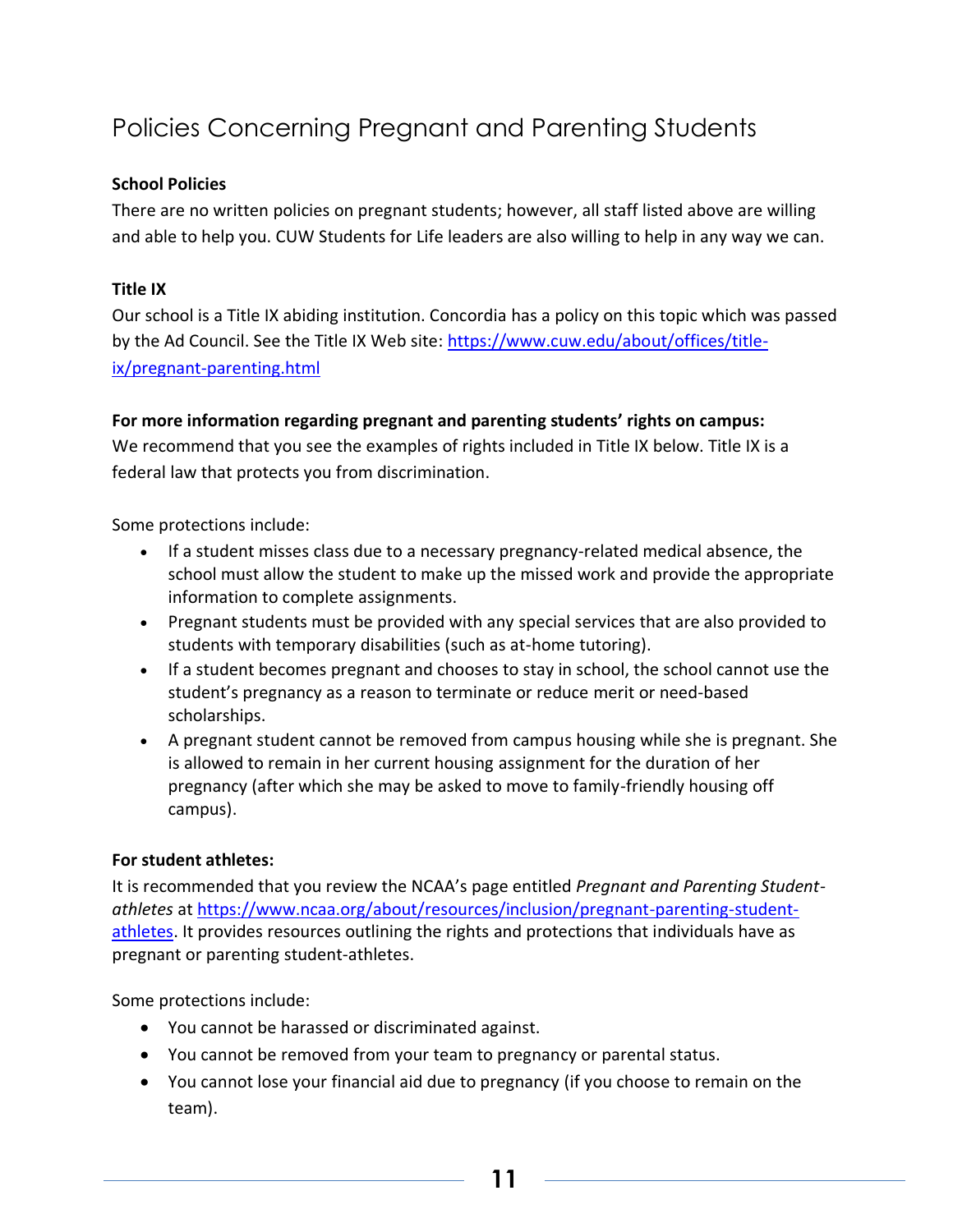• You may be allowed a red shirt season and granted a hardship waiver which allows for an extra season of competition in your sport.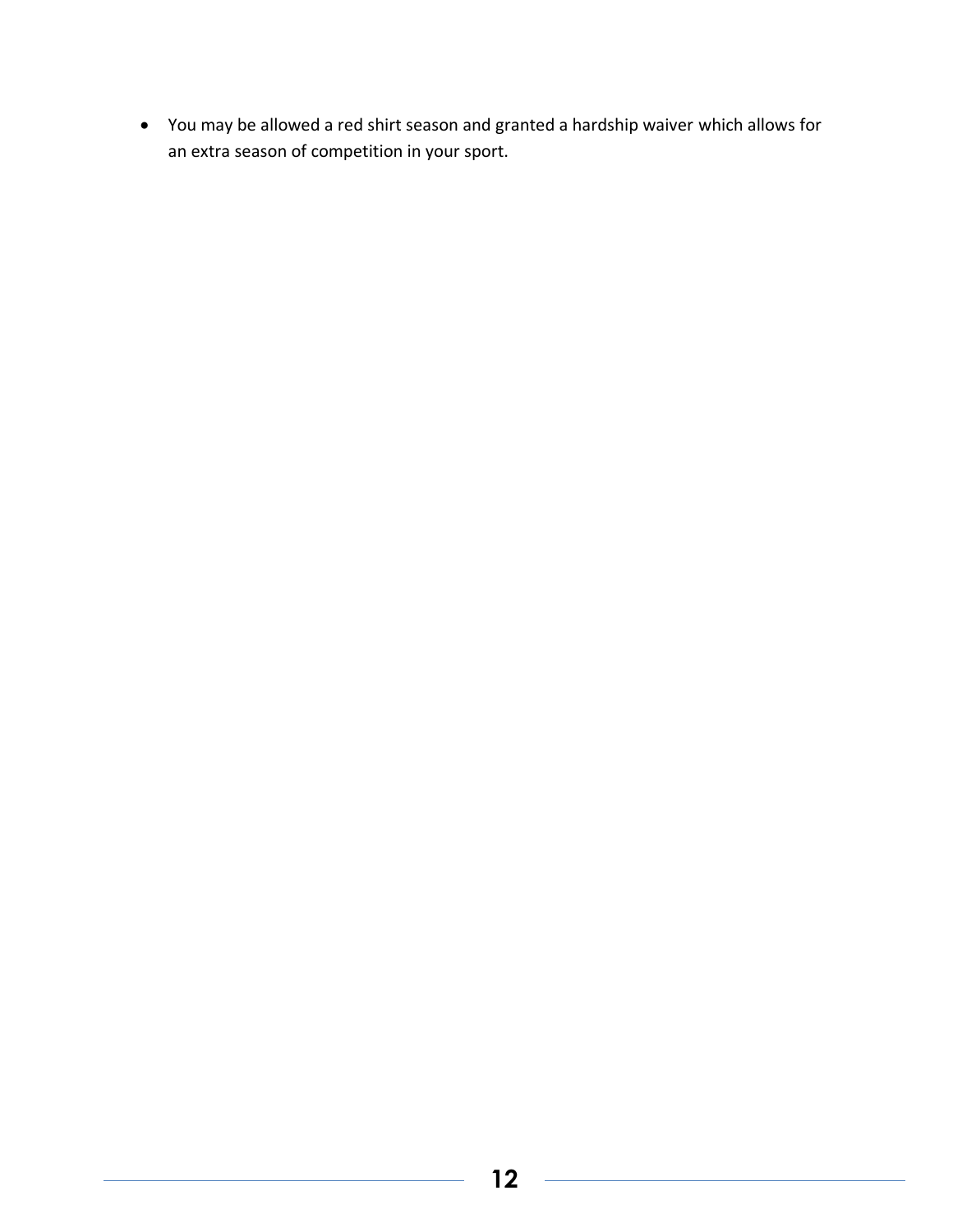# **RESOURCES ON CAMPUS**

### <span id="page-12-1"></span><span id="page-12-0"></span>Class Options

#### **Flexible Class Options**

Contact your academic advisor for flexible class options within your major.

#### **Register for Classes**

To learn more about available classes and to register, please contact:

Registrar's Office: S 103 Hours: Monday - Thursday 8 am - 5:30 pm Friday 8 am - 4 pm

(262) 243- 4345

[registrar@cuw.edu](mailto:registrar@cuw.edu)

#### **Academic and Accessibility Support**

If you need additional classroom support, our school offers:

- Academic Tutors
- Note-taking Assistance
- Alternative Testing
- Alternative Format Text
- Elevator Access
- Scribe Services for Exams
- Other Additional Resources

Please visit the [Academic Resource Center](https://www.cuw.edu/academics/services/student-academic-resources/academic-resource-center/accessibility-services/index.html) page on the CUW website or contact *[Janis Chapman](mailto:janis.chapman@cuw.edu)* for more information on academic support.

#### **Academic Modifications for Classes**

Students with child caretaking/parenting responsibilities who wish to remain engaged in their coursework while adjusting their academic responsibilities because of the birth of a child may request an academic modification period. During the modification period, the student's academic requirements will be adjusted, and deadlines postponed as appropriate. Students seeking modified academic responsibilities should contact the Title IX Coordinator **[Joseph](mailto:joseph.niswonger@cuw.edu)  [Niswonger](mailto:joseph.niswonger@cuw.edu)** to begin the request.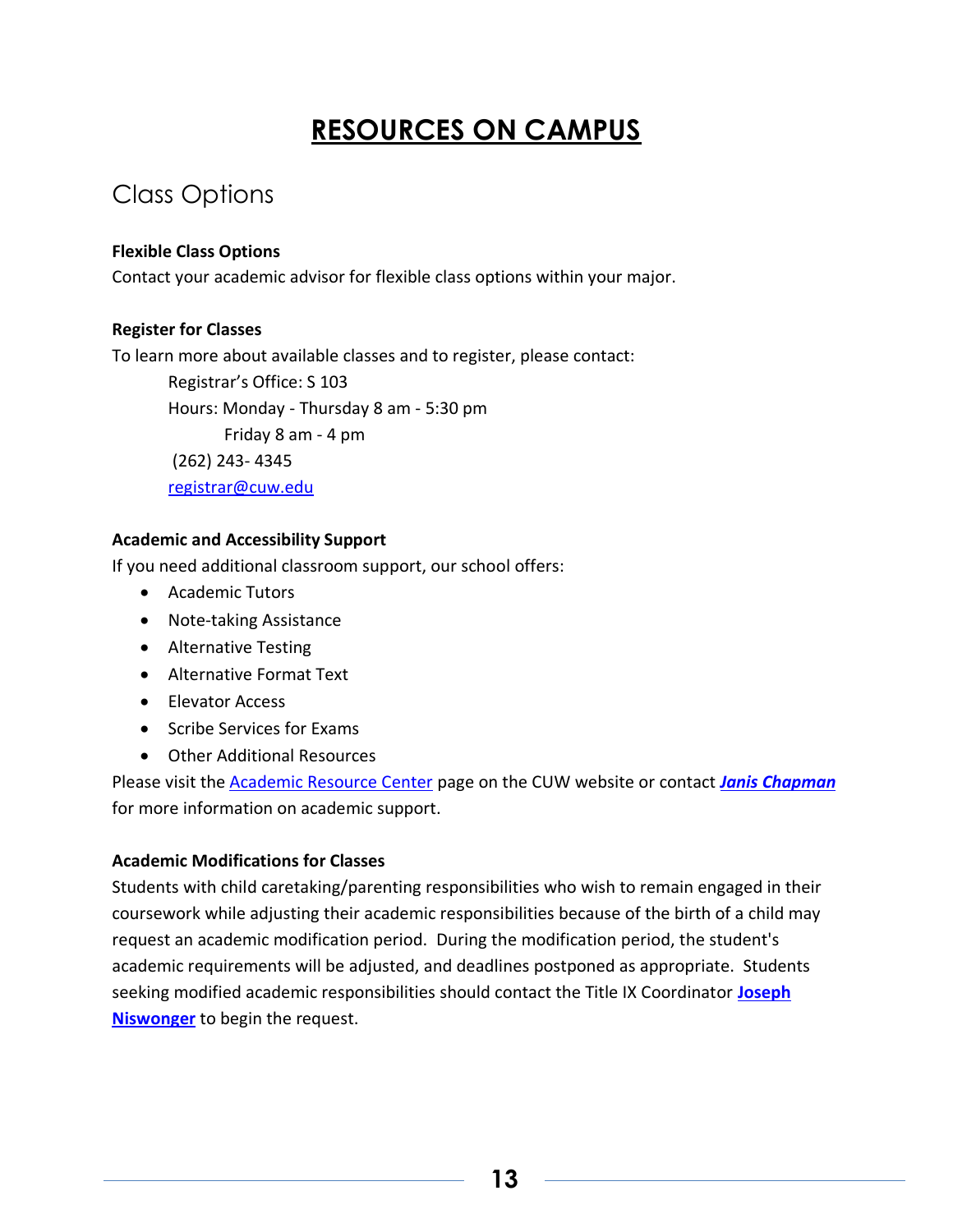# DID YOU KNOW...



If you miss a test due to your pregnancy, your instructor must give you the opportunity to make up your exam.

#### **Online Courses and Special Programs**

CUW offers online courses for select classes. Please contact the registrar's office, your advisor, or one of the contacts listed above for more information about your academic program. Concordia Wisconsin offers a variety of programs to accommodate non-traditional students.

### <span id="page-13-0"></span>Diaper Changing Stations

#### **Available Changing Stations**

You can change your child's diaper in almost any public restroom located on campus.

### Lactation Rooms

#### **State Policies**

In the state of Wisconsin, mothers are protected and accommodated under the following lactation policies:

[Wis. Stat. § 944.17\(3\),](http://nxt.legis.state.wi.us/nxt/gateway.dll?f=templates&fn=default.htm&d=stats&jd=944.17) [§ 944.20\(2\)](http://nxt.legis.state.wi.us/nxt/gateway.dll?f=templates&fn=default.htm&d=stats&jd=944.20) and [§ 948.10\(2\)\(b\)](http://nxt.legis.state.wi.us/nxt/gateway.dll?f=templates&fn=default.htm&d=stats&jd=948.10) (1995) provide that breastfeeding mothers are not in violation of criminal statutes of indecent or obscene exposure. (AB 154)

[2009 Wis. Laws, Act 148](http://www.legis.state.wi.us/2009/data/acts/09Act148.pdf) provides that a mother may breastfeed her child in any public or private location where the mother and child are otherwise authorized to be. The law specifies that in such a location, no person may prohibit a mother from breastfeeding her child, direct a mother to move to a different location to breastfeed her child, direct a mother to cover her child or breast while breastfeeding, or otherwise restrict a mother from breastfeeding her child. [\(2009 AB 57\)](http://www.legis.state.wi.us/2009/data/AB-57.pdf)

#### **Lactation Support on Campus**

Lactation rooms are private places designated for women who are nursing their infants and/or pumping breast milk. You can find a private, comfortable place to nurse your baby in the room attached to the women's restroom below the Chapel.

You can access these facilities by contacting the *Student Health Center* or *Student Life Office* for card swipe access.

These locations are equipped with the following items:

• Lockable door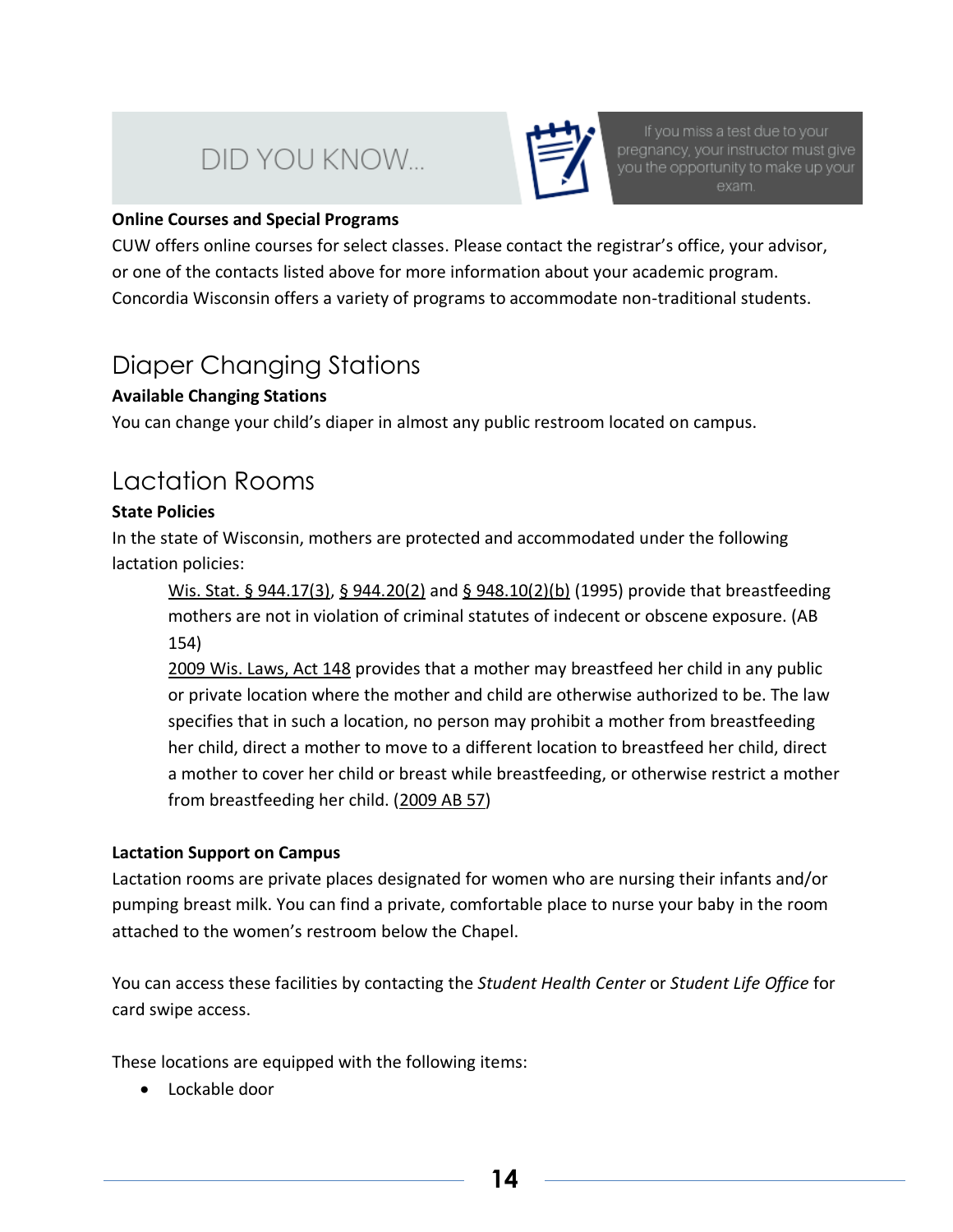- Comfortable seating
- Electrical outlets
- Refrigerator for storing milk



**Lactation Room**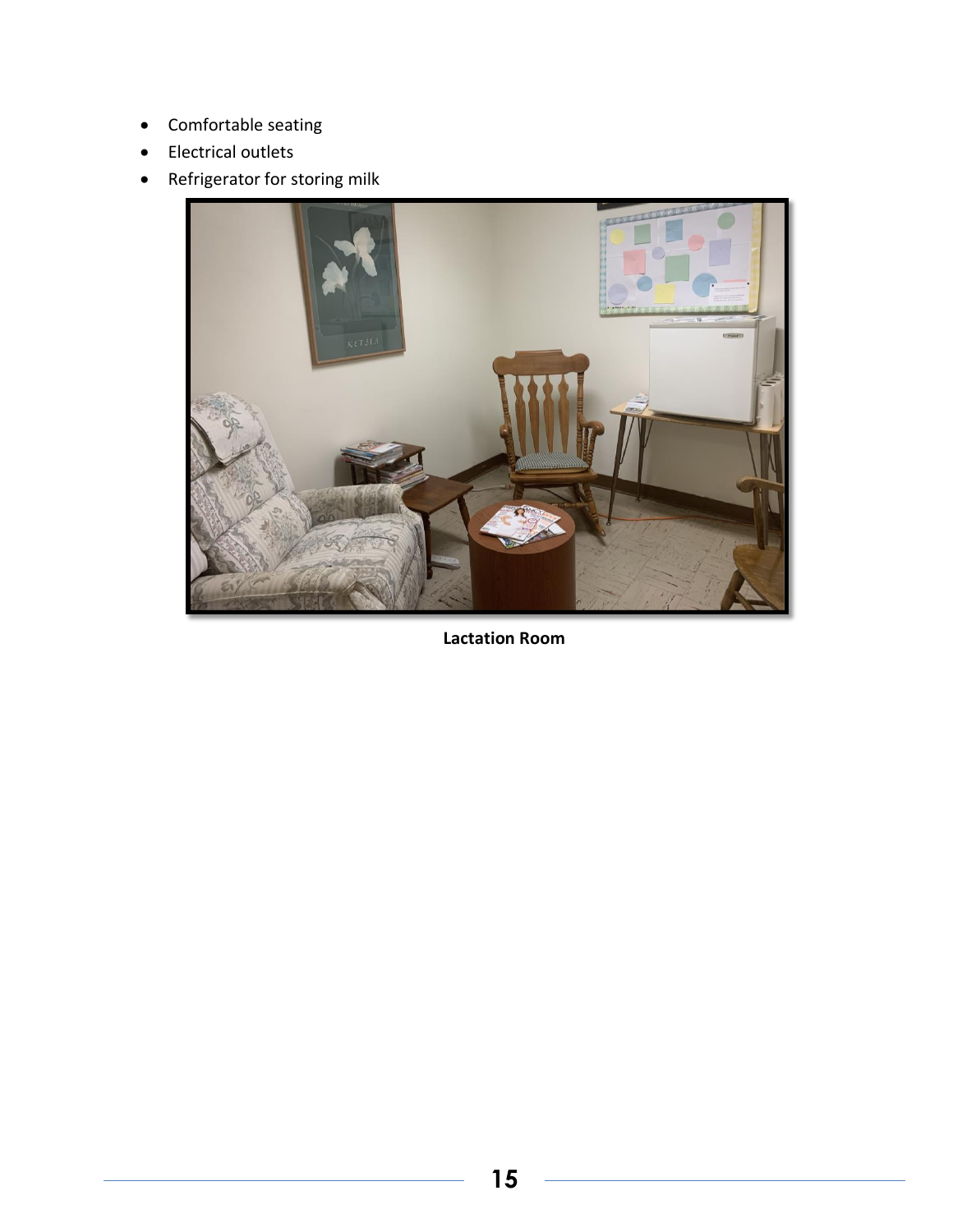## **MEDICAL CARE**

### <span id="page-15-1"></span><span id="page-15-0"></span>On Campus Health Care

#### **Student Health Center**

AL 113 (262) 243-4574 Hours: Monday-Friday 9 am - 4 pm Concordia University Wisconsin's Student Health Center strives to work in partnership with

students to meet their health needs while on campus. The Student Health Center is a convenient, efficient, confidential, and affordable clinic right on campus. It is staffed by nurses, nurse practitioners, and physician assistants. Appointments are encouraged; walk-ins are welcome and will be seen when available.

The Student Health Center does not offer comprehensive pregnancy care but can refer women to local OB-GYNs. Women's services that the Student Health Center provides are lab testing to confirm pregnancy, lab testing to screen for STIs, well-woman exams with pap test, education & counseling regarding women's health, and referral to area women's health care providers.

### <span id="page-15-2"></span>Federally Qualified Health Centers

Federally qualified health centers (FQHCs) are community-based organizations that provide comprehensive primary care and preventive care (e.g. oral care, women's health, and mental health/substance abuse services). Services are provided to persons of all ages, regardless of their ability to pay or health insurance status.

Find a FQHC near you at **[www.GetYourCare.org](http://www.getyourcare.org/) or [https://findahealthcenter.hrsa.gov](https://findahealthcenter.hrsa.gov/)**

A comprehensive list of FQHCs in Wisconsin can be found here: <https://www.dhs.wisconsin.gov/forwardhealth/fqhc.pdf>

**Progressive Community Health Center**  <https://progressivechc.org/> 3522 W. Lisbon Avenue Milwaukee, WI 53208 (414) 935-8000 Hours: Monday - Thursday 8 am - 6 pm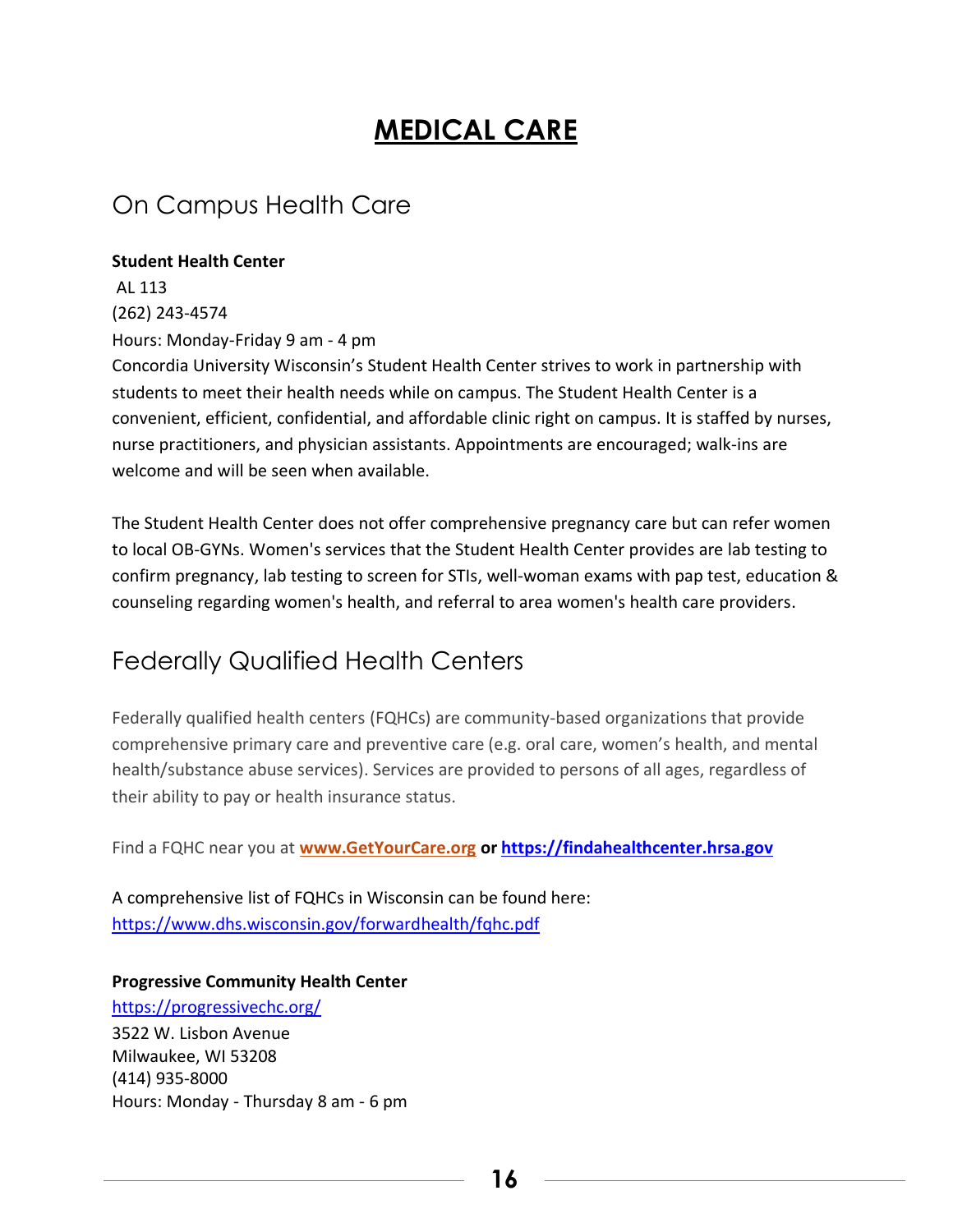#### Friday: 8 am – 5 pm

Services: Family Medicine, Internal Medicine, Pediatrics, Women's Health (OB/GYN, including gynecological services, annual exams, pregnancy testing, family planning services (birth control), breast health screenings, STD treatment and menopausal care), Integrated Behavioral Health, Diagnostic Radiology & Mammography, Dental, and Financial Counseling/Benefits Enrollment.

#### **Outreach Community Health Centers**

<http://www.ochc-milw.org/> 210 West Capitol Drive Milwaukee, WI 53212 (414) 727-6320 Medical Clinic Hours: Monday - Friday 8:30 am - 4:30 pm Behavioral Health Clinic: Monday - Friday 8:30 am - 2:30 pm Services: Primary Care including Women's Health (pre-natal and obstetric care, clinical breast exams and cervical cancer screening, contraceptive care, STD treatment), Child Health Care Coordination, Pediatric Care, and Adult and Family Primary Care Services; Dental Care; Pharmacy; and more.

#### **Sixteenth Street Health Center**

<https://sschc.org/> 1032 S. Cesar E. Chavez Drive Milwaukee, WI 53204 (414) 672-1353 Hours: Monday - Friday 8 am - 5 pm Services: Pregnancy care including pregnancy tests, prenatal classes, opportunities to earn baby supplies, and a partnership with Columbia St. Mary's for delivery; pediatric and dental care. Parenting resource center that provides parenting classes and other services. For more information on services and locations, call or visit the website above.

#### **Milwaukee Health Services, Inc.**

<https://mhsi.org/> 2555 N. Dr. Martin L. King Junior Dr Milwaukee, WI 53212 (414) 372-8080 Hours: Monday - Friday 7:30 am - 7:30 pm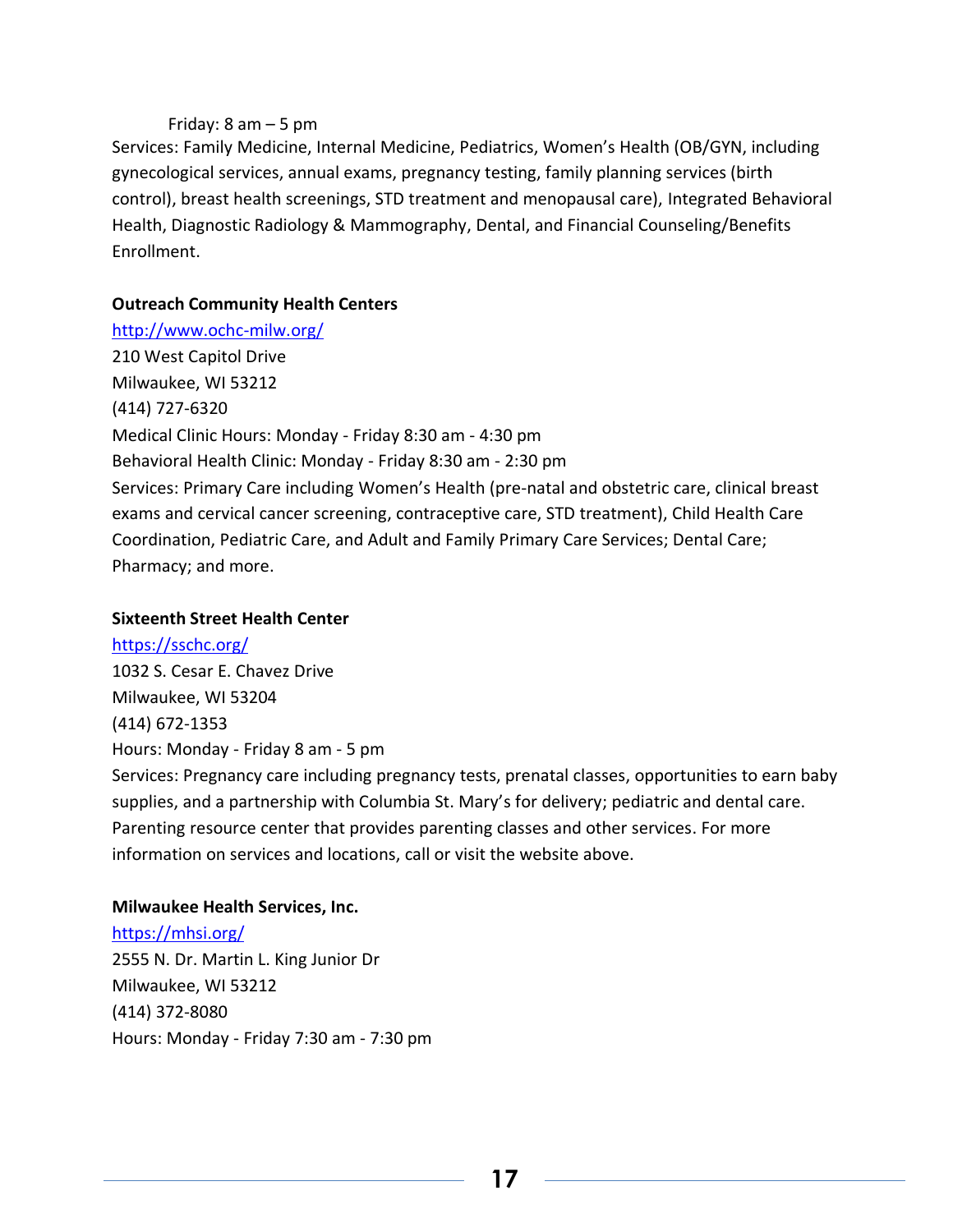Services: Family Medicine, Women's Health (prenatal, postpartum, gynecologic care, STI treatment, counseling and family consultations), Ancillary Services, Dental Care, Pediatric Care, Podiatry, WIC Program, and more.

#### **Isaac Coggs Heritage Health Center**

<https://mhsi.org/> 8200 W Silver Spring Drive Milwaukee, WI 53218 (414) 760-3900 Hours: Monday 7:30 am - 7:30 pm Tuesday - Friday 7:30 am - 5:30 pm Services: See above description for Milwaukee Health Services.

### OBGYN Services

If you are unsure of where to find an OBGYN for your women's and prenatal services, we recommend the pro-life OBGYNs associated with AAPLOG:

#### **American Association of Pro-Life Obstetricians and Gynecologist[s](file:///C:/Users/bomor_000/AppData/Local/Microsoft/Windows/INetCache/Content.Outlook/M8BGF6UW/www.aaplog.org)**

On the AAPLOG website [https://aaplog.org,](https://aaplog.org/) the physician directory is available to assist those who wish to locate a pro-life physician. Below are listed pro-life OBGYNs in Mequon and the surrounding area. To look for doctors in another area of the state or country, search the AAPLOG's directory found at <https://aaplog.org/pro-life-directory/> or call a pregnancy resource center in that area.

#### **Benjamin Beran, MD**

Froedtert Hospital Department of Obstetrics & Gynecology 9200 West Wisconsin Avenue Milwaukee, Wisconsin 53226 (414) 805-6609 **Roseann Gumina, MD** Froedtert Calhoun Health Center 1905 N. Calhoun Road Brookfield, WI 53005 (262) 754-8000

#### **James Linn, MD**

Ascension Columbia St. Mary's

#### **Amy Tamburrino, MD**

Ascension Medical Group 3040 North 117th St #200 Wauwatosa, WI 53222 (414) 778-0070

#### **Matthew Lee, MD**

Ascension Medical Group 3040 North 117th St #200 Wauwatosa, WI 53222 (414) 778-0070

#### **Dave Merrill, MD, PhD**

2720 Plaza Drive, Suite 2100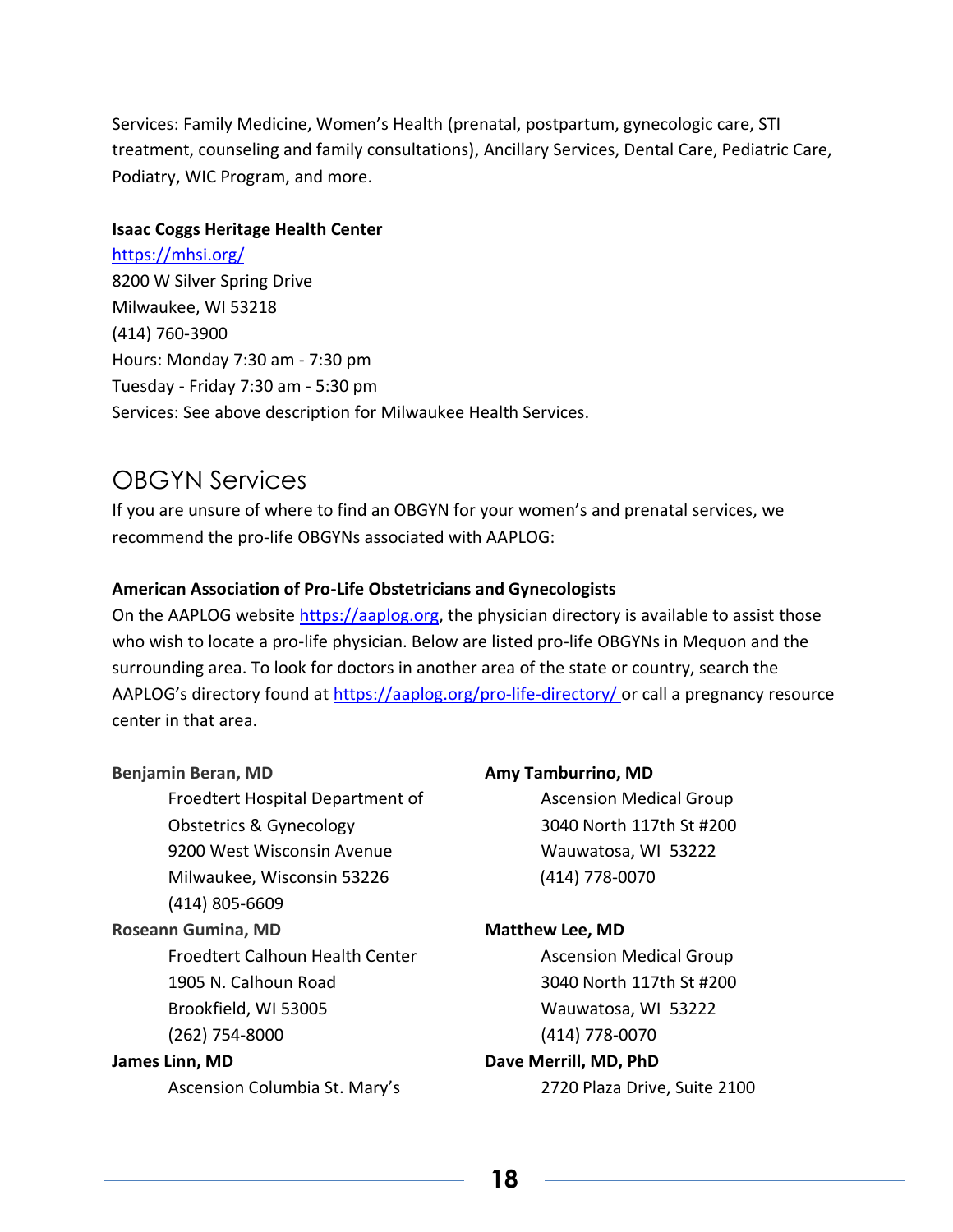2311 North Prospect Ave. Milwaukee, Wisconsin 53211 (414) 319-3204

 Wausau, Wisconsin 54401 (715) 847-2475

### <span id="page-18-0"></span>Other Medical Resources

**Please note:** The *Pregnant on Campus Initiative* is pro-life and pro-woman program facilitated through *Students for Life of America*. As a life-affirming organization, *Students for Life of America* will not recommend or refer to Planned Parenthood or any other abortion provider. We encourage student groups and schools to find alternative solutions (such as federally qualified health centers) that provide holistic, comprehensive services for women and families.

#### **STI Testing**

STI testing and/or treatment is provided at the following locations:

#### **Northwest Health Center**

7630 W Mill Rd. Milwaukee, WI 53218 (414) 286-8830 Hours: Thursday 12 pm - 4 pm Northwest Health Center partners with Diverse and Resilient to provide free STI and HIV testing.

#### **Holton Street Clinic**

3251 N Holton St Milwaukee, WI 53212 (414) 264-8800 Hours: Monday 8:30 am - 4:30 pm Tuesday 8:30 am - 4:30 pm Wednesday 8:30 am - 3:00 pm Thursday 8:30 am - 4:30pm Friday & Saturday: call for schedule Holton Street Clinic provides free screening for HIV and syphilis, Hepatitis B and HPV

vaccinations, and Hepatitis C screening, as well as low-cost comprehensive STI testing.

#### **Walgreens Pharmacy**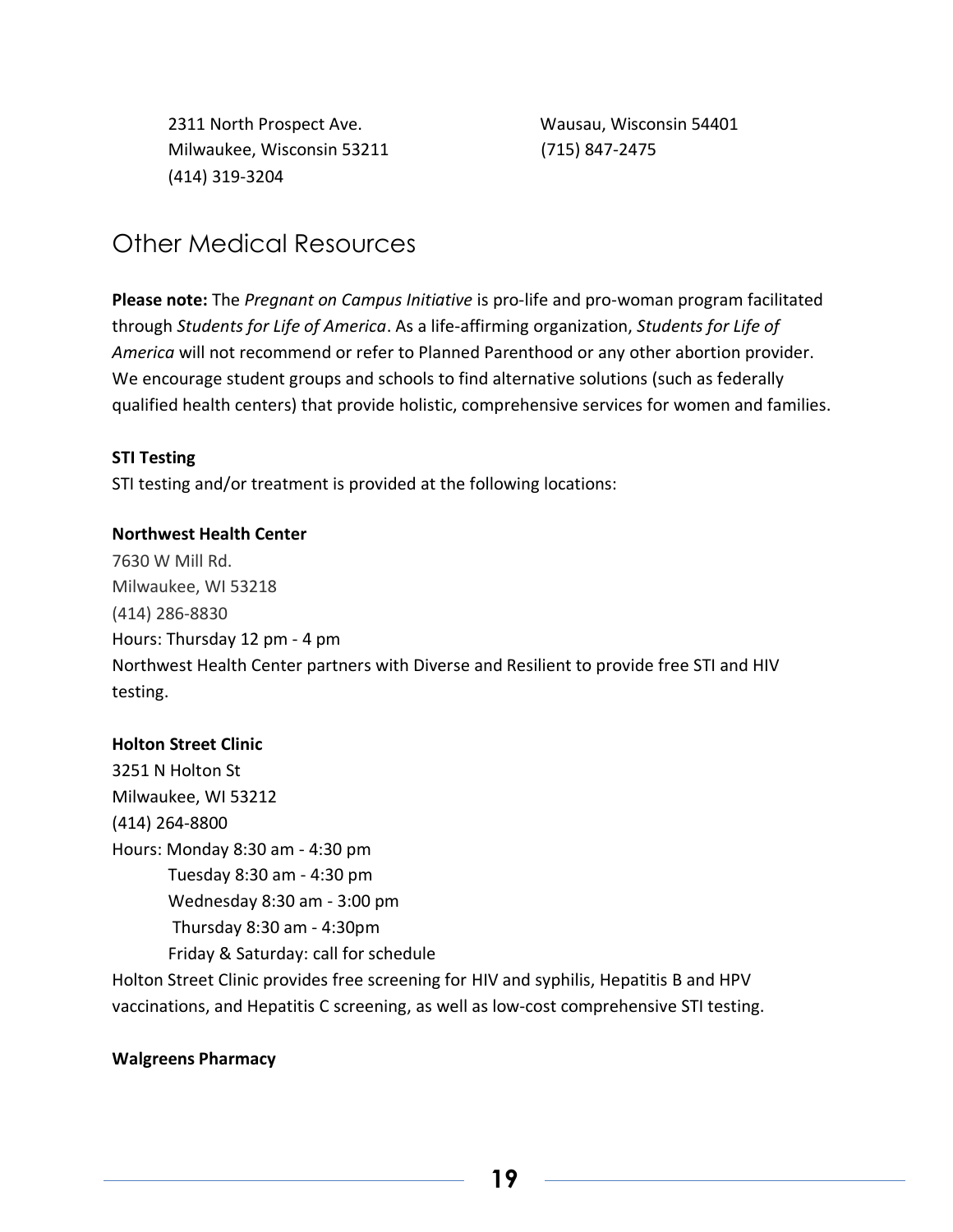A Walgreens pharmacy can perform free finger prick HIV testing with no appointment or insurance necessary. Call your preferred location to confirm that they can perform this service.

**FQHCs** often provide free STI testing as well. Check into the health centers listed above in the Federally Qualified Health Center section to learn about testing there.

#### **Need a Ride? Non-Emergency Medical Transportation**

#### <https://www.dhs.wisconsin.gov/nemt/index.htm>

If you do not have a way to get to your medical appointment, or you have a car and are able to drive yourself but cannot afford to pay for gas, you can get a ride, bus tickets, or money for gas.

For more resources, including pregnancy tests and ultrasounds, see section listing local pregnancy resource centers.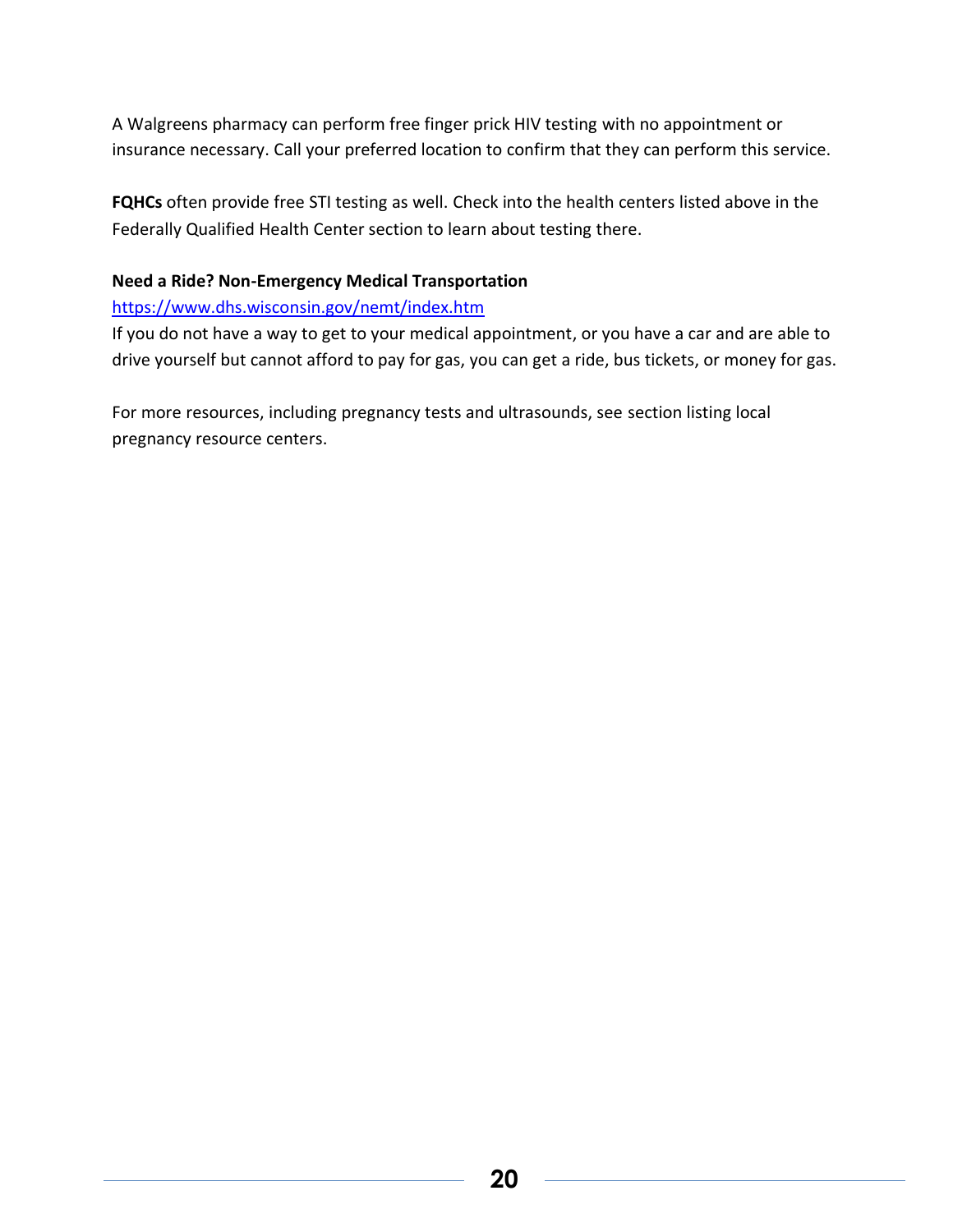# **HOUSING RESOURCES**

### <span id="page-20-1"></span><span id="page-20-0"></span>University Housing

#### **University Housing Options**

At Concordia University Wisconsin, women are allowed to live on campus while pregnant; however, once the child is born the family will need to find alternative housing. Residence Life will share available information about alternative housing in the area.

### <span id="page-20-2"></span>Local Housing

#### **A Place of Refuge**

#### <https://www.aplaceofrefuge.org/services>

The Refuge House is a temporary home where women can live in at any time during their pregnancy and up to six months after their child is born. Application for housing:<https://www.aplaceofrefuge.org/housing-agreement>

#### **Mercy Housing**

#### <https://www.mercyhousing.org/find-housing/faq/>

Mercy Housing is an affordable housing organization. They partner with local apartment rental agencies to offer living spaces at lower rent, including these in the Milwaukee area:

#### **Greenwich Park**

2353 N. Farwell Ave Milwaukee, WI, 52311 (414) 316-6247

#### **St. Catherine Residence**

1032 East Knapp Street Milwaukee, WI, 53202 (414) 272-8470

#### **McAuley Apts**

1018 E. Knapp Street Milwaukee, WI, 53202 (414) 224-6414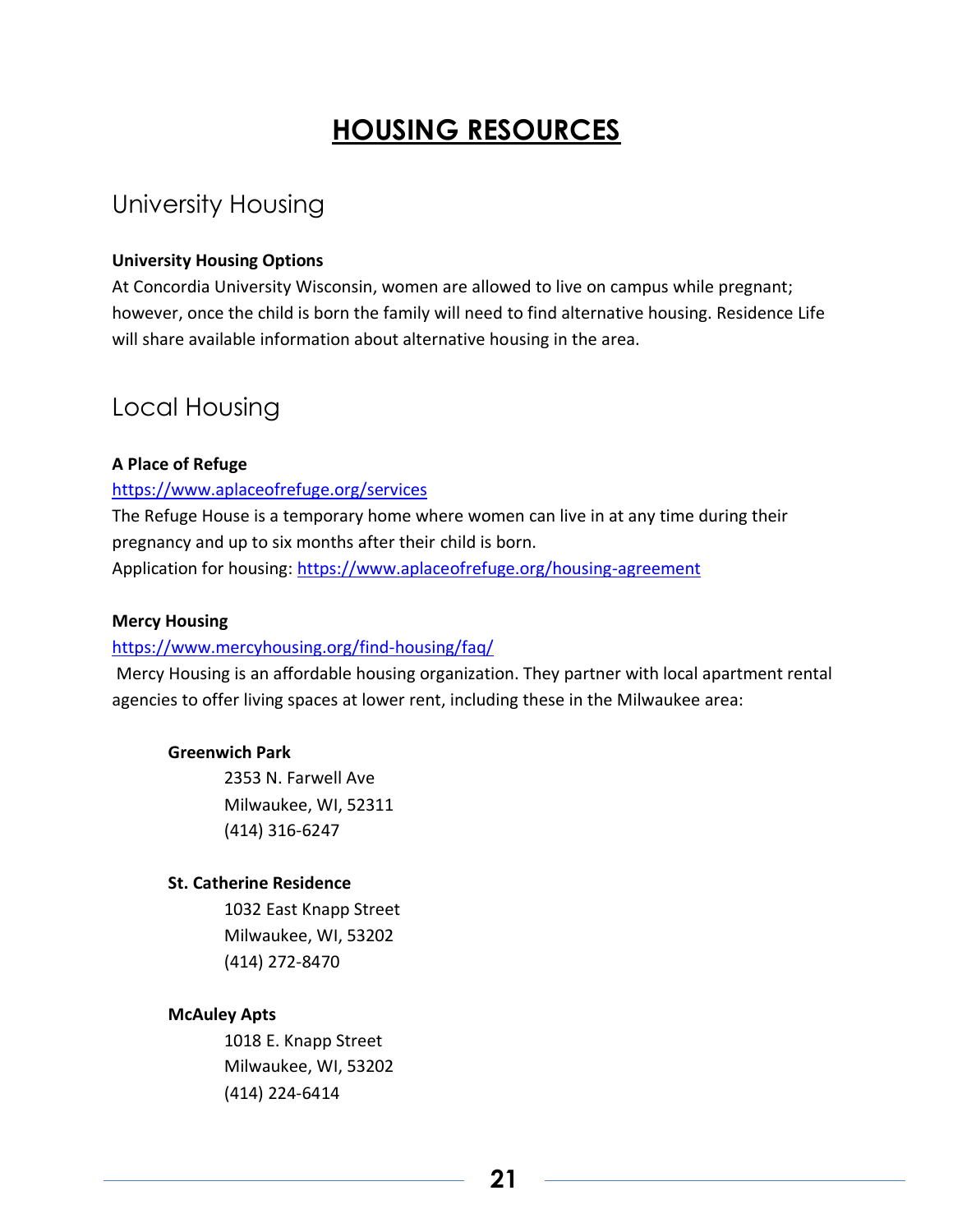#### **United Methodist Children's Services:**

UMSC has housing units available for low-income families at a low rent cost. They provide other services for residents such as crisis intervention & mental health monitoring, community building activities & classes, mediation & conflict resolution, and other important family services that help support the wellbeing of families.

Team Property Management (414) 273-8326 <http://umcs-wi.org/services>

For additional housing resources across the country, check into these sites:

- **CoAbode**: [http://www.co-abode.com](http://www.co-abode.com/)
- **Maternity Homes**: <http://www.hiddenchoices.org/>
- **Transitional Living Homes**
- **Mercy Housing**[: https://www.mercyhousing.org](https://www.mercyhousing.org/)
- **Bridge of Hope National**[: http://www.bridgeofhopeinc.org/](http://www.bridgeofhopeinc.org/)
- **Catholic Charities USA:** <http://www.catholiccharitiesusa.org/>

### <span id="page-21-0"></span>Rental Assistance

**Temporary Assistance for Needy Families**:<https://www.benefits.gov/benefit/613> The

Temporary Assistance for Needy Families (TANF) program provides grant funds to states and territories to provide families with financial assistance and related support services. Stateadministered programs may include childcare assistance, job preparation, and work assistance.

#### **U.S. Department of Housing and Urban Development**

[https://www.hud.gov/topics/rental\\_assistance](https://www.hud.gov/topics/rental_assistance)

*Housing Choice Voucher Program:* 

[https://www.benefits.gov/benefit/710?\\_ga=2.118229897.1807170744.1572817189-](https://www.benefits.gov/benefit/710?_ga=2.118229897.1807170744.1572817189-1511860019.1572817189#Eligibility_Checker)

[1511860019.1572817189#Eligibility\\_Checker](https://www.benefits.gov/benefit/710?_ga=2.118229897.1807170744.1572817189-1511860019.1572817189#Eligibility_Checker) The housing choice voucher program provides assistance to very low-income families to afford decent, safe, and sanitary housing. Housing can include single-family homes, townhouses and apartments and is not limited to units located in subsidized housing projects. Housing choice vouchers are administered locally by Public Housing Agencies (PHAs). A family that is issued a housing voucher is responsible for finding a suitable housing unit of the family's choice where the owner agrees to rent under the program. A housing subsidy is paid to the landlord directly by the PHA on behalf of the participating family. The family then pays the difference between the actual rent charged by the landlord and the amount subsidized by the program.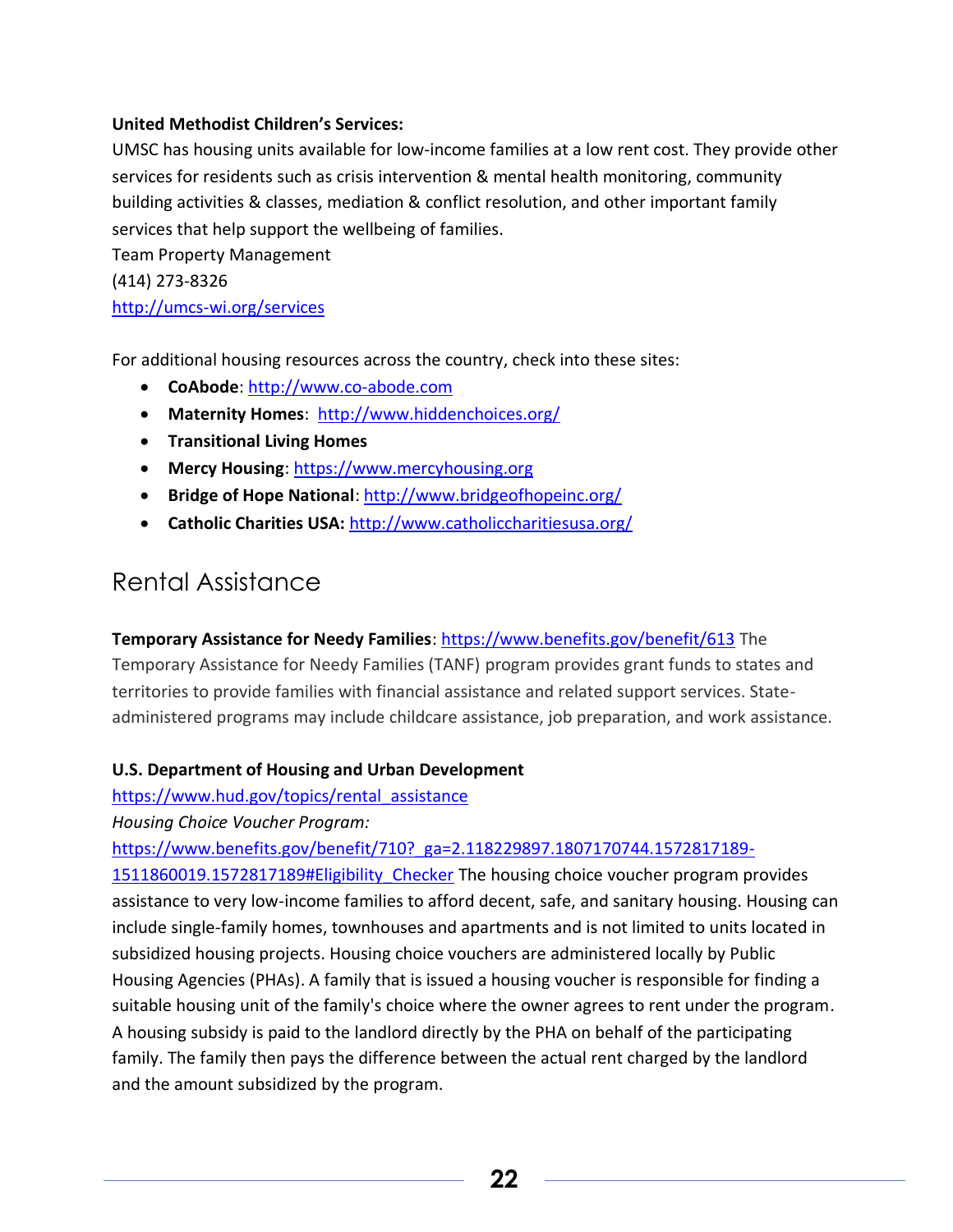HUD Resource Locator: Map that shows multifamily houses and Low Income Housing in your area: [https://resources.hud.gov/#](https://resources.hud.gov/)

Public Housing: [https://www.hud.gov/program\\_offices/public\\_indian\\_housing/pha/contacts](https://www.hud.gov/program_offices/public_indian_housing/pha/contacts)

**Kenosha Public Housing Agency (PHA) Contact:**  [info@kenoshahud.com](mailto:info@kenoshahud.com) (262) 653-4120

**Milwaukee PHA Contact:** (414) 286-5678

**Racine County PHA Contact:** (262) 636-3405

**Sheboygan PHA Contact:** [joe.rupnik@sheboyganha.com\(](mailto:joe.rupnik@sheboyganha.com)920) 459-3466

**Waukesha PHA Contact:**

(262) 542-2262

#### **Loving And Developing Yourself Transitional Living Services, Inc.**

https://www.transitionalhousing.org/li/loving and developing yourself transitional living ser [vices\\_inc.\\_53211](https://www.transitionalhousing.org/li/loving_and_developing_yourself_transitional_living_services_inc._53211)

The Loving And Developing Yourself Transitional Living Services, Inc (L.A.D. Y. Inc) is a Milwaukee-based nonprofit organization whose core mission is to provide aid and resources to independence for at risk adolescent mothers and their dependents by providing transitional living services, parental guidance, and child care assistance.

Po Box 11851 Milwaukee, WI - 53211 (414) 378-9375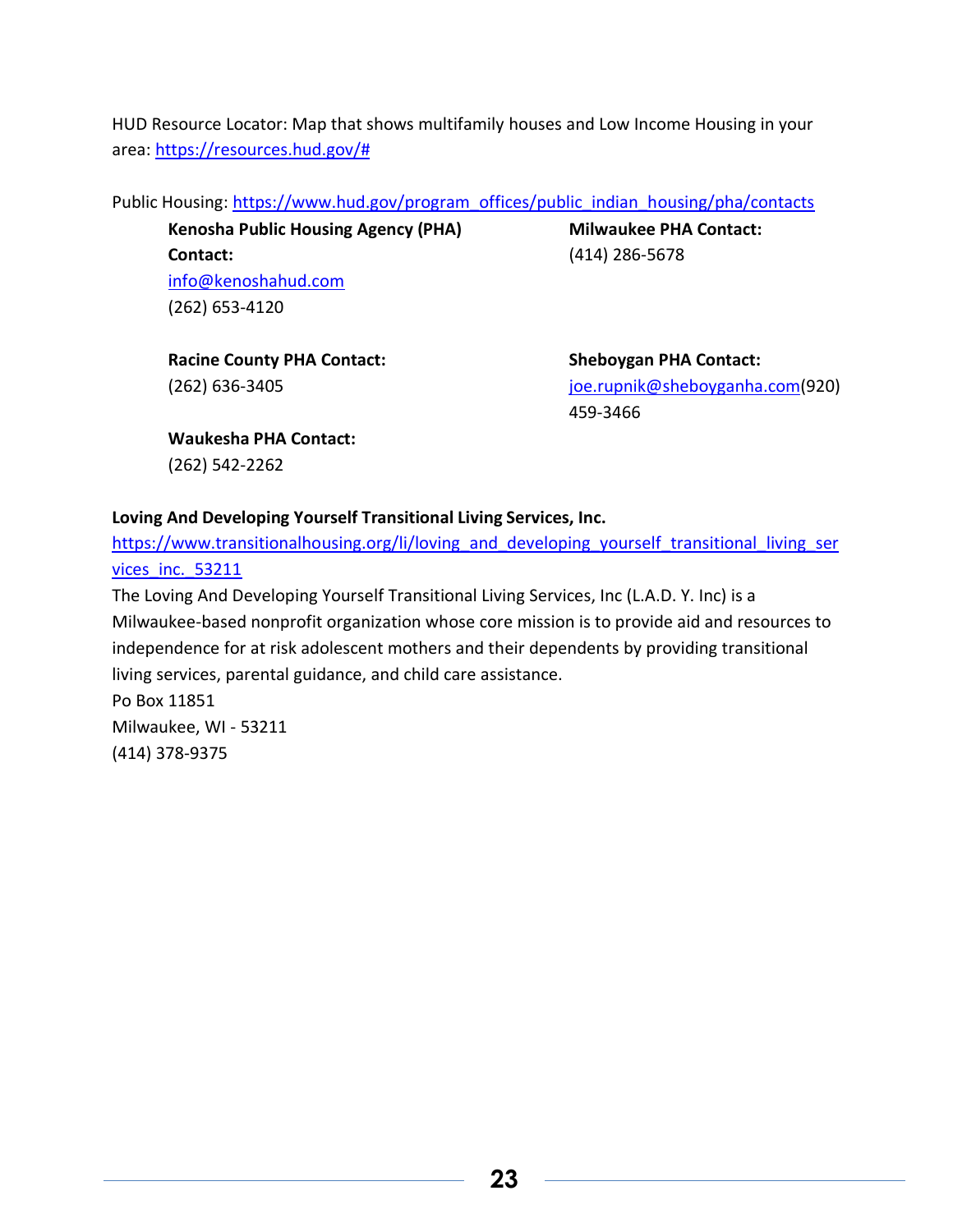# **CLOTHING AND MATERIAL AID**

### <span id="page-23-1"></span><span id="page-23-0"></span>Maternity Clothes and Baby Items

Being a parent and a student is tough on the bills! Finding places and people to help support your family's material needs will help ease that burden. For material assistance (such as maternity clothes, baby items, etc), please contact the following organizations:

#### **OptionLine**

[www.OptionLine.org](http://www.optionline.org/) or (800) HELPLINE

#### **Hope Network for Single Mothers**

<https://www.hopenetworkinc.org/programs/cribs-layettes/> P.O. Box 531 Menomonee Falls, WI 53052-0531 (262) 251-7333 info@hopenetworkinc.org

#### **Alpha Women's Center**

<https://www.alphawomensmke.com/> 4820 W Lisbon Avenue Milwaukee WI 53210 (414) 445-2273 Hours: Monday-Friday 9 am - 3:30pm Services: Learn and Earn Bible Study Program, Guidance, Free Pregnancy Tests

#### **Seed of Hope Center**

[https://www.seedofhopecenter.org](https://www.seedofhopecenter.org/) 206 North 6th Ave. West Bend WI 53095 (262) 338-1205 [info@seedofhopecenter.org](mailto:info@seedofhopecenter.org) Hours: Monday 9 am- 4 pm Tuesday 9 am- 4 pm Thursday 9 am- 7 pm Services: Earn While You Learn (Infant/toddler supplies), Miscarriage/Infant Loss, Keys to Freedom (Emotional Trauma Support), Abortion Recovery, Pregnancy Coaching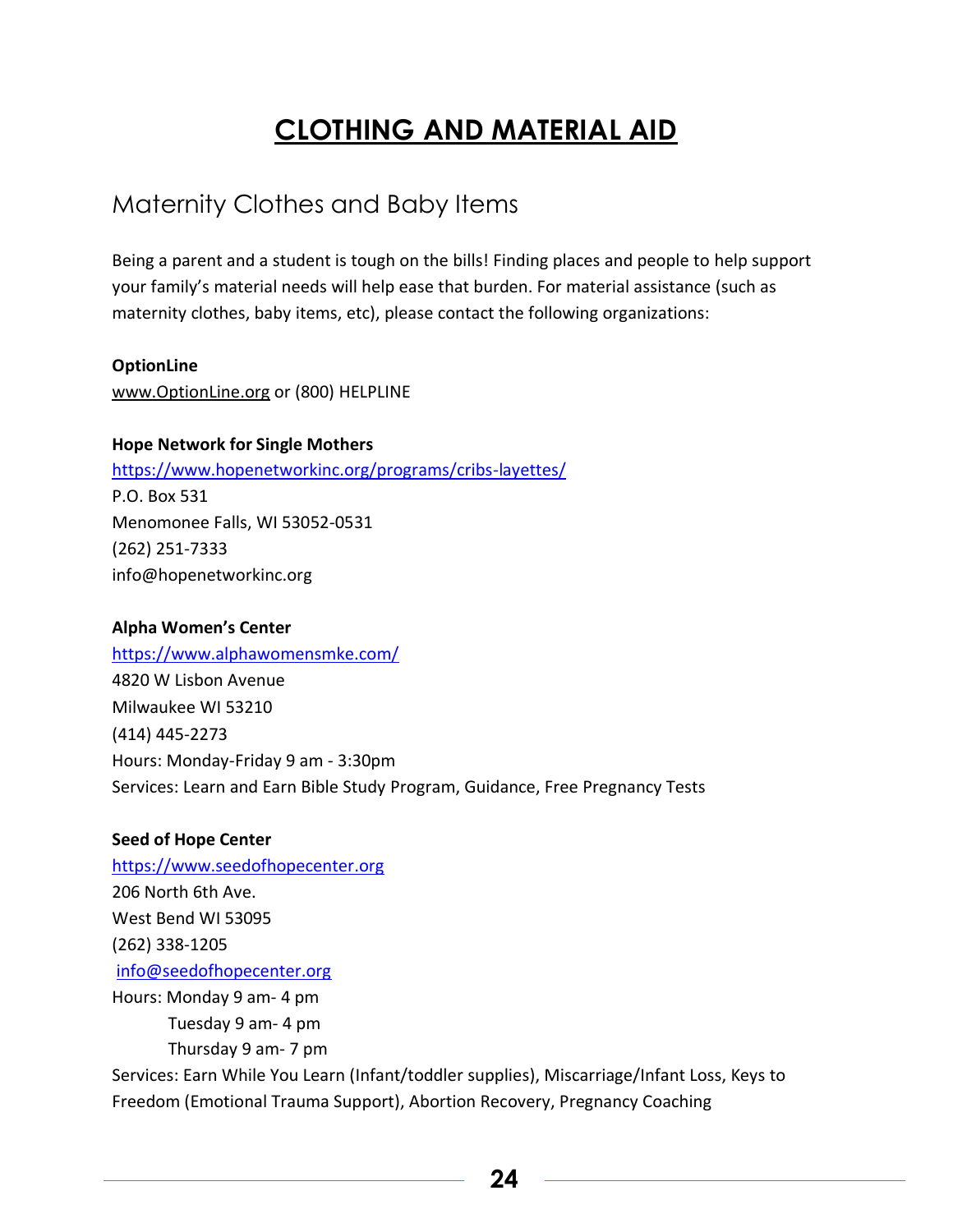#### **APS Medical**

[www.apsmke.com](http://www.apsmke.com/) 8501 West Lincoln Avenue West Allis, WI 53227 (414) 727-8177 Text INFO to: (414) 465-2246 [help@apsmke.com](mailto:help@apsmke.com) Hours: Monday 1 pm - 4 pm Tuesday 9 am - 3 pm Wednesday 1 pm - 5 pm Thursday 10 am - 4 pm Services: Pregnancy Coaching, Free Ultrasound, Free Parenting Classes (Earn Baby Bucks to buy baby items), Adoption Referral

#### **Women's Support Center of Milwaukee, Inc.**

[wscmil.org](http://wscmil.org/) 2051 W. Wisconsin Ave Milwaukee, WI 53233 Hours: Monday - Wednesday 10 am - 5 pm Thursday: 10 am - 3 pm Friday-Sunday: Closed

(414) 934-8888

#### [wsc1212@att.net](mailto:wsc1212@att.net)

Women's Support Center of Milwaukee offers free and confidential pregnancy testing, pregnancy verification, ultrasounds, pre- or post-abortion counsel, Natural Family Planning (a natural method to avoid or achieve pregnancy) education, educational materials, classes and support sessions, baby supplies, and medical and community referrals.

#### **Local Churches and Religious Communities**

Local churches often have outreaches and ministries that serve their community. Contact your local church to see if they have any help to offer.

#### **A Place of Refuge**

#### (414) 476-6333

Refuge House is a safe place that provides a loving, nurturing environment for women and their children. Our Advocates encourage women to make the positive changes in their lives that will offer opportunity, direction and hope for their futures. A Place of Refuge Ministries of South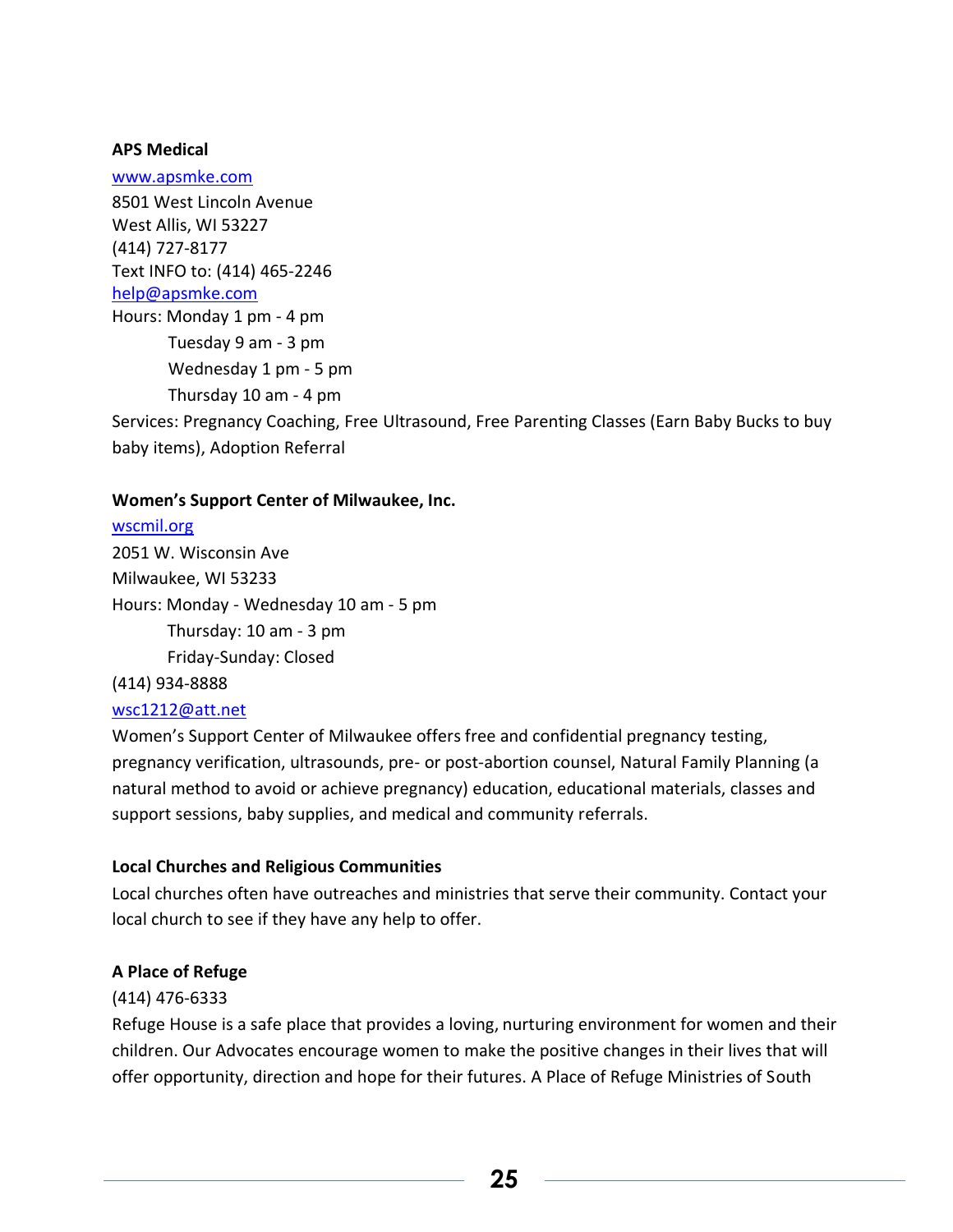Wisconsin is a non-profit corporation and a Recognized Service Organization of the Lutheran Church-Missouri Synod.

#### **United Methodist Children's Services:**

#### <http://umcs-wi.org/services>

United Methodist Family Resource Center focuses on helping families with a number of resources including emergency food bank, clothing bank, hygiene products, and other resources. They provide other services for residents such as crisis intervention & mental health monitoring, community building activities & classes, mediation & conflict resolution, and other important family services that help support the wellbeing of families.

*Family Resource Center* 3940 West Lisbon Ave Milwaukee, WI 53208 (414) 344-1818

### <span id="page-25-0"></span>Low-Cost Items

#### **Just Between Friends**

Just Between Friends is a pop-up consignment shop that helps provide children's clothes at an affordable price. To locate a local Just Between Friends event near you, go to [www.jbfsale.com.](http://www.jbfsale.com/)

#### **Blessed Again Resale**

Blessed Again Resale provides low-cost merchandise for our mothers and the community as well as opportunities for our mothers to obtain work experience and many volunteer opportunities. Proceeds help support A Place of Refuge Ministries. For more information, go to <https://www.aplaceofrefuge.org/blessed-again-resale>

7624 W. Hampton Avenue Milwaukee, WI 53218 (414) 464-9099

#### **Goodwill**

Goodwill and other thrift stores offer low priced items. You can find clothing, houseware, and other miscellaneous supplies. To locate a Goodwill store near you, go to [http://www.goodwill.org/locator/.](http://www.goodwill.org/locator/)

1715 Wisconsin Avenue Grafton, WI 53024

W178 N9315 Watertower Place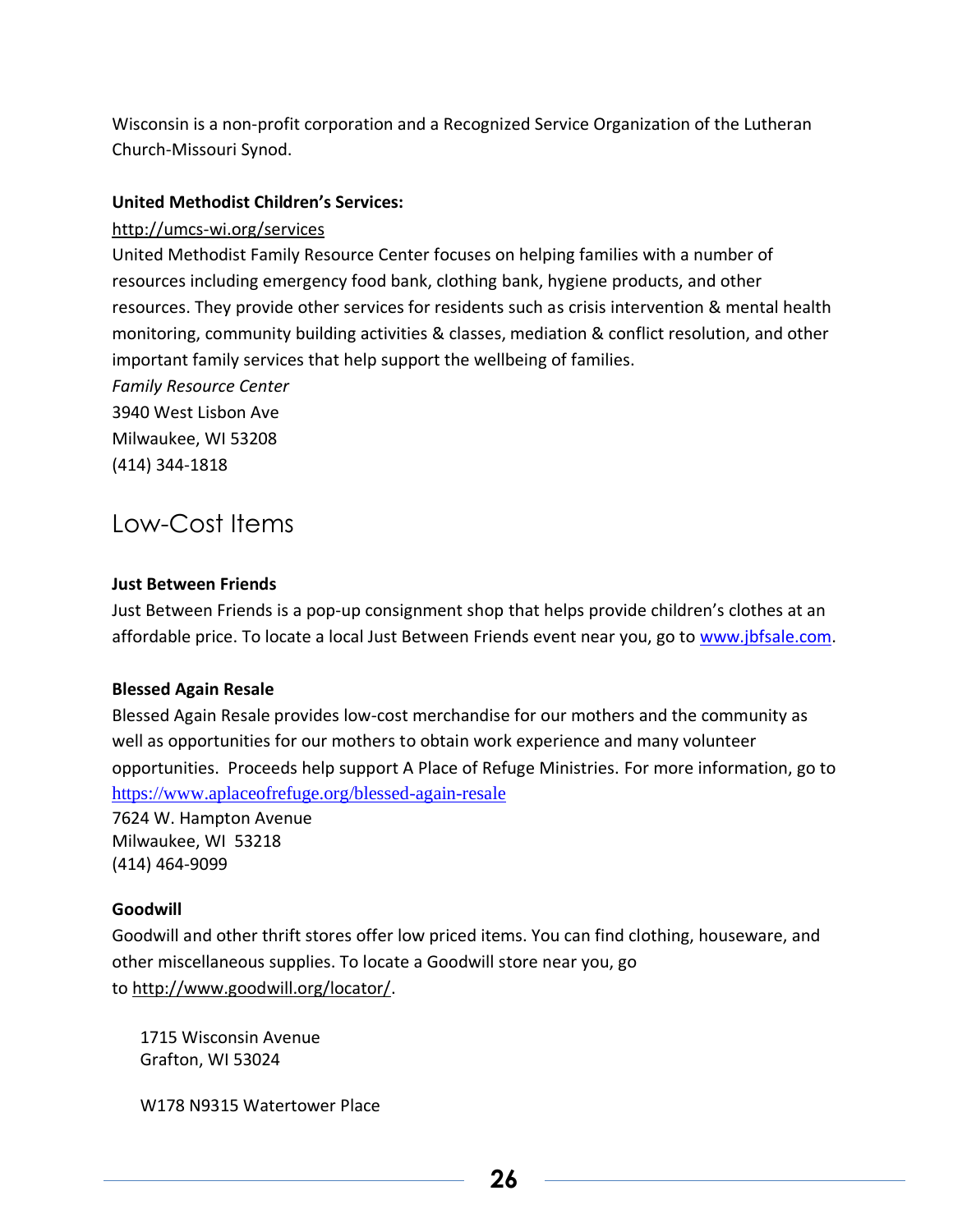Menomonee Falls, WI 53051

9305 N. Green Bay Road Brown Deer, WI 53209

#### **Craig's List**

#### <http://www.craigslist.org/>

Search Craig's List for inexpensive and free items. With new listings every day, you may easily find that crib that you cannot afford or even a stroller for free. Car seats, bouncers, clothes, and more are just a click away. Search the "Baby+Kid" or the "Free" section to find those items that you may need most. You can also find Garage Sales in your area! (\*For safety reasons, we recommend asking a friend to join you when picking up items.)

#### **Facebook Marketplace**

#### <https://www.facebook.com/marketplace/>

Check out Facebook Marketplace for inexpensive items. Search keywords or phrases to find baby items you may need. You can also find Garage Sales in your area! (\*For safety reasons, we recommend asking a friend to join you when picking up items.)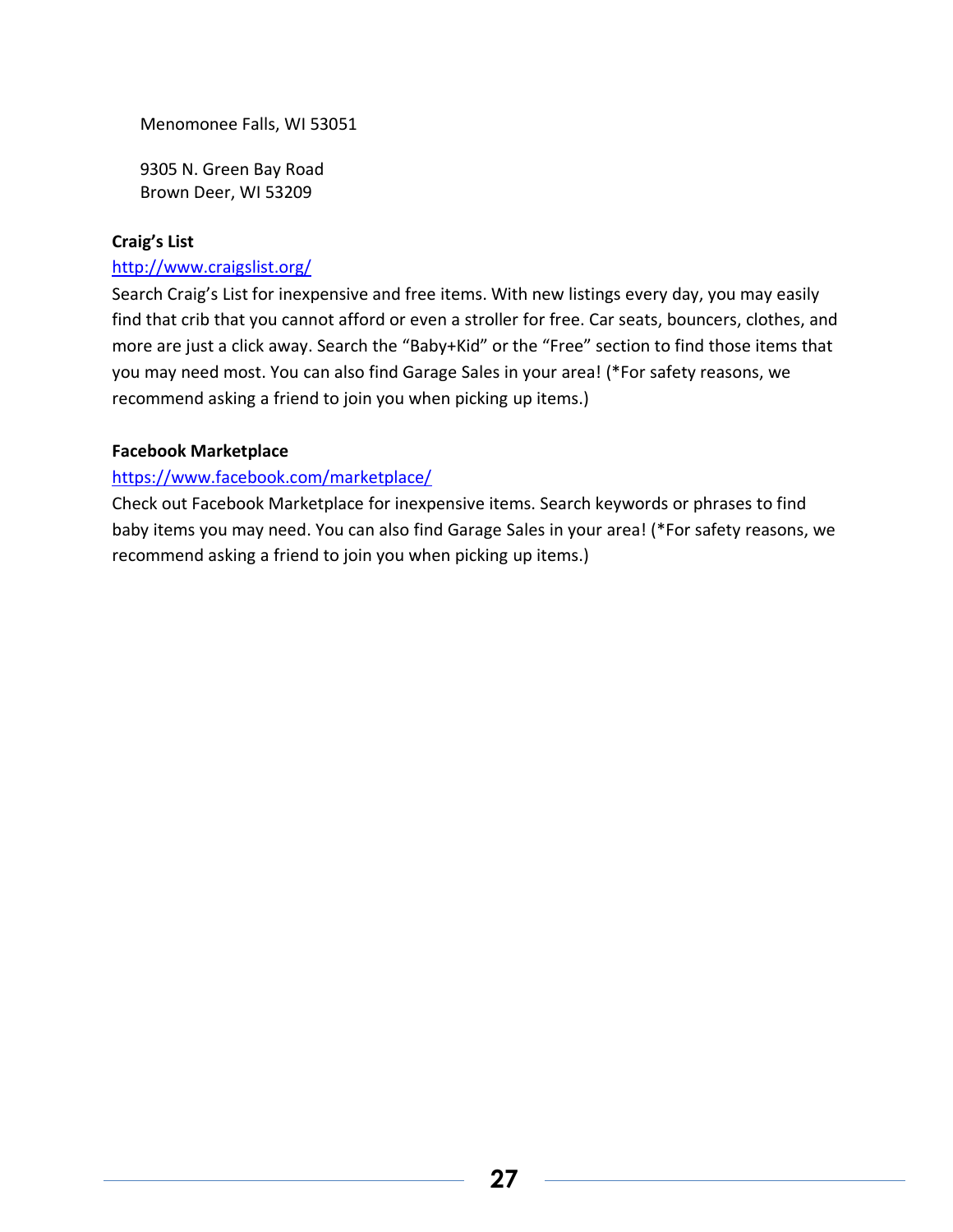# **ASSISTANCE WITH FOOD**

<span id="page-27-0"></span>If you are struggling to secure food for you and your family, there are programs in our community that can assist you.

### <span id="page-27-1"></span>Local Food Banks

#### **Feeding Your Family**

It's okay to accept help. If you need assistance feeding your family, call 211 to find the pantry nearest your location or consider reaching out to these local programs:

#### **Ozaukee County Food Banks:**

#### **Family Sharing**

<https://www.familysharingozaukee.org/> 1002 Overland Court Grafton, WI 53024 (262) 377-0634 Hours: Tuesday - Saturday 10 am - 4 pm

### **The Food Pantry, Inc.** <https://thefoodpantryinc.com/> 1800 N. Wisconsin St. Port Washington, WI 53074

(262) 284-1148 Hours: Tuesday 10 am - 12 pm, 4-6 pm

#### **Parkside Community Food Pantry**

<http://saukvillefoodpantry.org/> Parkside Community United Church of Christ 166 W Dekora Street Saukville, WI 53080 (262) 689-8591 Hours: See website or call for specific days and times.

#### **Washington County Food Banks:**

#### **Full Shelf Food Pantry, Inc.**

<https://www.fullshelffoodpantry.org/> 231 Municipal Dr. West Bend, WI 53095 (262) 335-0685 Hours: Monday - Friday 4:15 pm - 5:30 pm

#### **Hartford Food Pantry**

24 N Johnson St. Hartford, WI 53027 (262) 673-5747 Hours: Monday - Friday 7:30 am - 4:30 pm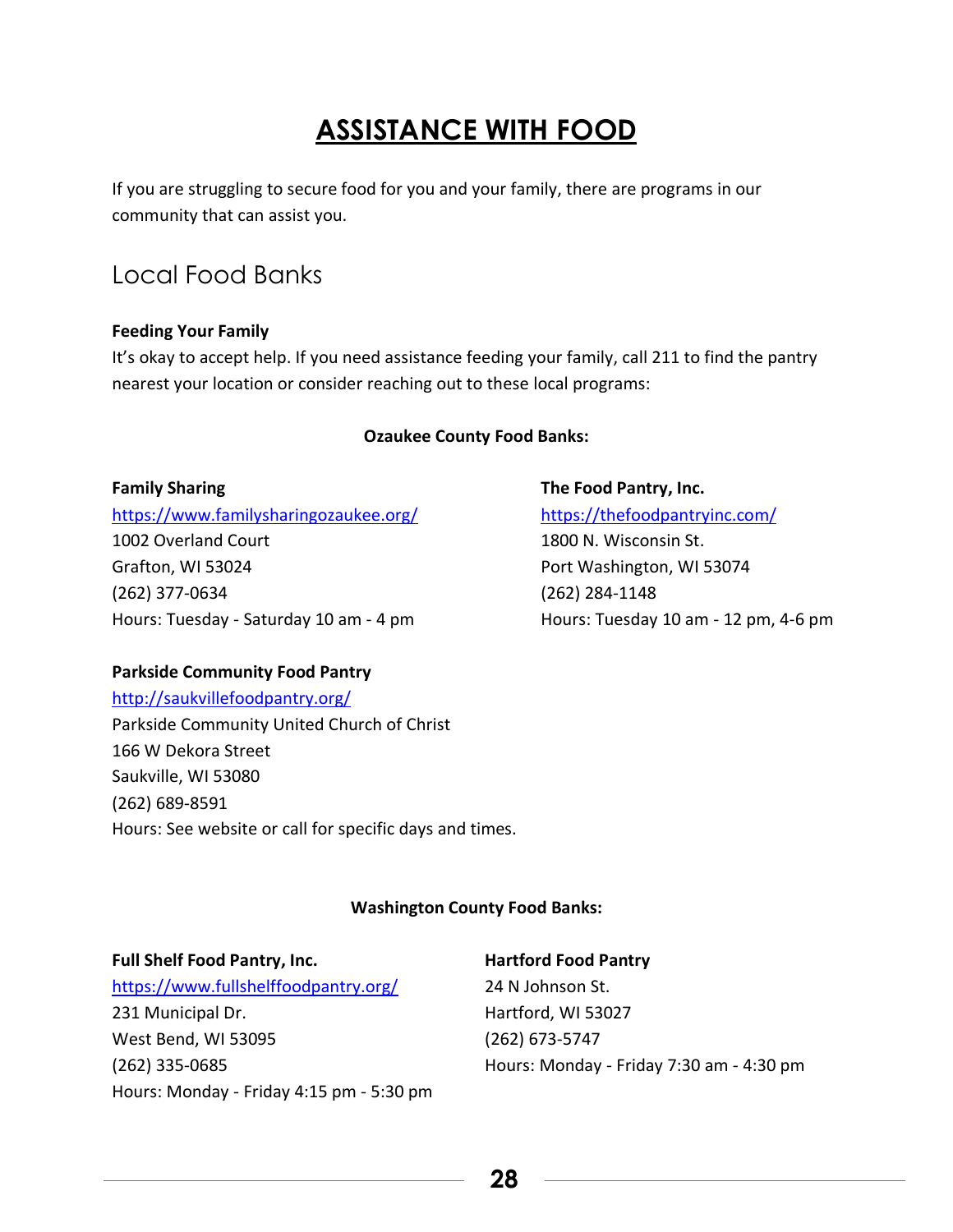#### **Interfaith Caregivers of Washington County**

[www.interfaithwashco.org](http://www.interfaithwashco.org/) 2374A W Washington St. West Bend, WI 53095 (262) 365-0902 Hours: Monday – Friday 9 am - 1 pm

#### **Slinger Community Food Bank**

321 E Washington St Slinger, WI 53086 (262) 644-0507 Hours: Monday 10 am - 12 pm Wednesday 3 pm - 5 pm

#### **Waukesha County Food Banks:**

#### **Abundant Life Food Pantry**

995 South Sawyer Rd. Oconomowoc, WI 53066 (262) 965-5177

#### **Falls Area Food Pantry**

[www.fallsfoodpantry.org](http://www.fallsfoodpantry.org/)

N85W15382 Menomonee River Pkwy Menomonee Falls, WI 53051 (262) 251-6848 Hours: Tuesday & Thursday 12 pm - 2 pm, 5 pm - 7 pm

#### **Food Pantry of Waukesha County**

[www.waukeshafoodpantry.org](http://www.waukeshafoodpantry.org/) 1301 Sentry Dr. Waukesha, WI 53186 (262) 542-5300 Hours: Monday - Friday 1 pm - 3 pm Monday (in addition to  $1 - 3$  pm) 6 pm - 8 pm Saturday 9:30 am - 11:30 am **The Hope Center** [www.Hopecenterwi.org](http://www.hopecenterwi.org/) 502 N East Ave. Waukesha, WI 53186 (262) 549-8726 Hours: Monday - Friday 8 am – 6:15 pm Saturday 11 am  $-$  1 pm

#### **Hartland Food Pantry**

555 S Industrial Dr. Hartland, WI 53029 (262) 367-6373 Hours: Wednesday 1:30 pm - 3 pm Saturday 10 am - 11:00 am

#### **New Berlin Food Pantry**

14750 W Cleveland Ave. New Berlin, WI 53151 (262) 789-8040 Hours: Wednesday 12 pm - 5:15 pm

**Pewaukee Food Pantry The Salvation Army, Waukesha**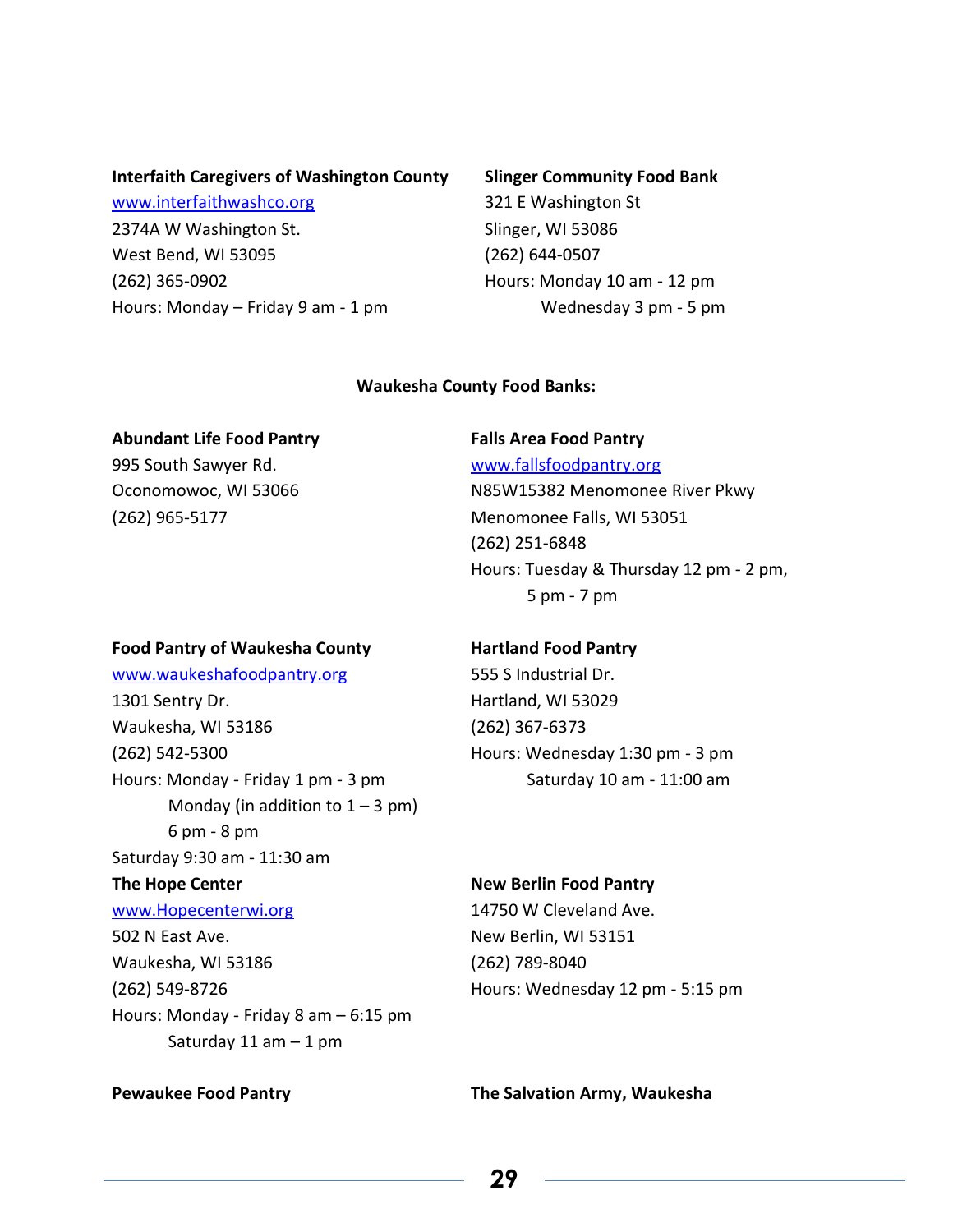#### [www.pewaukeefoodpantry.com](http://www.pewaukeefoodpantry.com/)

642 Main St. Pewaukee, WI 53072 (262) 893-8241 Hours: Wednesday & Saturday 10 - 11 am

#### [www.waukeshasalvationarmy.org](http://www.waukeshasalvationarmy.org/)

445 Madison St. Waukesha, WI 53188 (262) 547-7367 Hours: Monday- Friday 8 am-12 pm, 1-4:30 pm Saturday 4-6 pm Sunday 9:15 am-12:15 pm

#### **Sussex Food Pantry**

N64W23760 Main St. Sussex, WI 53089 (262) 246-9860 Hours: Monday 10 am-12 pm, 5:30-7 pm Tuesday 10 am-12 pm Wednesday 10 am-12 pm, 1-2:30 pm Thursday-Saturday 10 am - 12 pm

#### **Milwaukee County Food Banks:**

#### **Friedens Food Pantry/Friedens Community Ministries**

<https://friedenspantry.org/> 1220 W Vliet St. Milwaukee, WI 53205 (414) 289-6030 Hours: Monday and Friday 9:00 am – 12 pm Wednesday 10 am-1 pm If closed, call 2-1-1 for another pantry location.

| Despenza De La Paz Food Pantry/Friedens Community<br><b>Feeding America Eastern Wisconsin</b> |  |
|-----------------------------------------------------------------------------------------------|--|
| https://feedingamericawi.org                                                                  |  |
| 1700 W Fond Du Lac Ave.                                                                       |  |
| Milwaukee, WI 53205                                                                           |  |
| (414) 931-7400                                                                                |  |
| Hours: Monday - Thursday 8 am - 4 pm                                                          |  |
| Friday 8 am-3 pm                                                                              |  |
|                                                                                               |  |
|                                                                                               |  |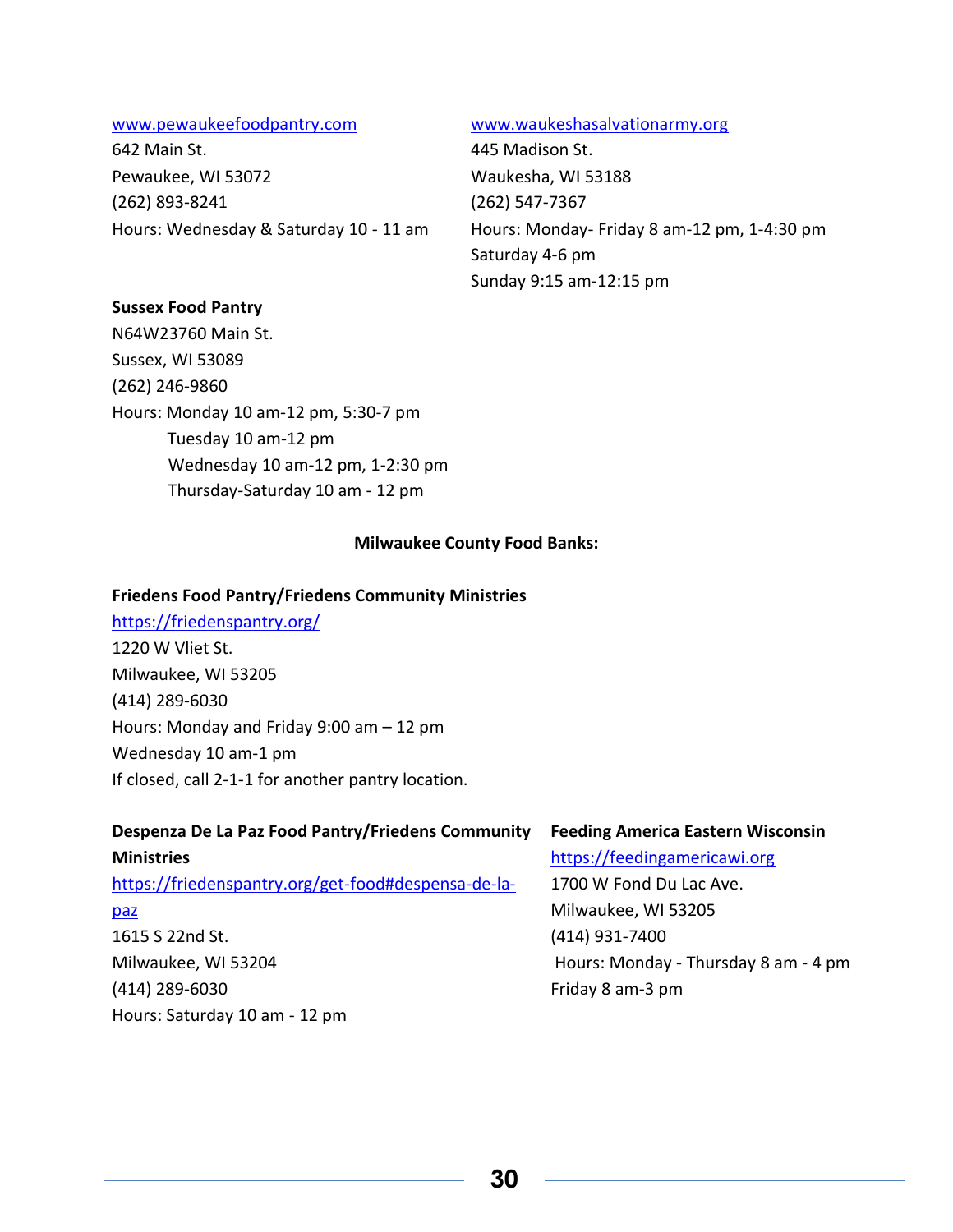#### **Good Samaritan Outreach Center**

5924 W Burnham St. Milwaukee, WI 53219 (414) 541-7668 Hours: Wednesday-Thursday 10:30 am-12:30 pm

#### **Hope House/ Friedens Community Ministries**

<https://friedenspantry.org/get-food/> 209 W Orchard St. Milwaukee, WI 53204 (414) 645-2122 Tuesday-Thursday 12:30 pm-2:30 pm Saturday 10 am- 12 pm

#### **House of Peace/ St. Ben's Community Meal**

[https://www.capuchincommunityservices.org/services](https://www.capuchincommunityservices.org/services-provided/food)[provided/food](https://www.capuchincommunityservices.org/services-provided/food)  930 W. State St. Milwaukee, WI 53233 (414) 271-0135 Hours: Sunday-Thursday 5:15 pm- 6:30 pm Friday 1 pm-4 pm

#### **Interchange**

[www.interchangefoodpantry.org](http://www.interchangefoodpantry.org/) 130 E. Juneau Ave. Milwaukee, WI 53202 (414) 276-4108 Hours: Tuesday 2pm-4 pm Wednesday 4 pm- 6 pm Thursday and Saturday 9:30 am-11:30 am

#### **Milwaukee Christian Center**

[www.mccwi.org](http://www.mccwi.org/) 807 S 14th St. Milwaukee, WI 53204 (414) 645-5350 Hours: Monday-Thursday 1 pm- 3 pm

#### **Project Concern of Cudahy/St. Francis**

[www.Projectconcerncudahy.org](http://www.projectconcerncudahy.org/) 3658 E. Plankinton Ave. Cudahy, WI 53110 (414) 744-0645

#### **Hunger Task Force of Milwaukee**

[www.hungertaskforce.org](http://www.hungertaskforce.org/) 201 S Hawley Ct. Milwaukee, WI 53214 (414) 777-0483 Hours: Monday - Friday 8:30 am - 5 pm

#### **Jewish Community Pantry**

https://www.jccmilwaukee.org/programs/communit [community-pantry/](https://www.jccmilwaukee.org/programs/community/jewish-community-pantry/) 2900 W Center St. Milwaukee, WI 53210 (414) 252-2241 Hours: Thursday 9 am – 12 pm

#### **Mount Vernon Family Community Center**

2345 N 18th St. Milwaukee, WI 53206 (414) 264-4430 Hours: Monday - Friday 6 am - 6 pm

### **Riverwest Food Pantry** [www.riverwestfoodpantry.org](http://www.riverwestfoodpantry.org/)

924 E. Clarke St. Milwaukee, WI 53212 (in St. Casmir back parking lot)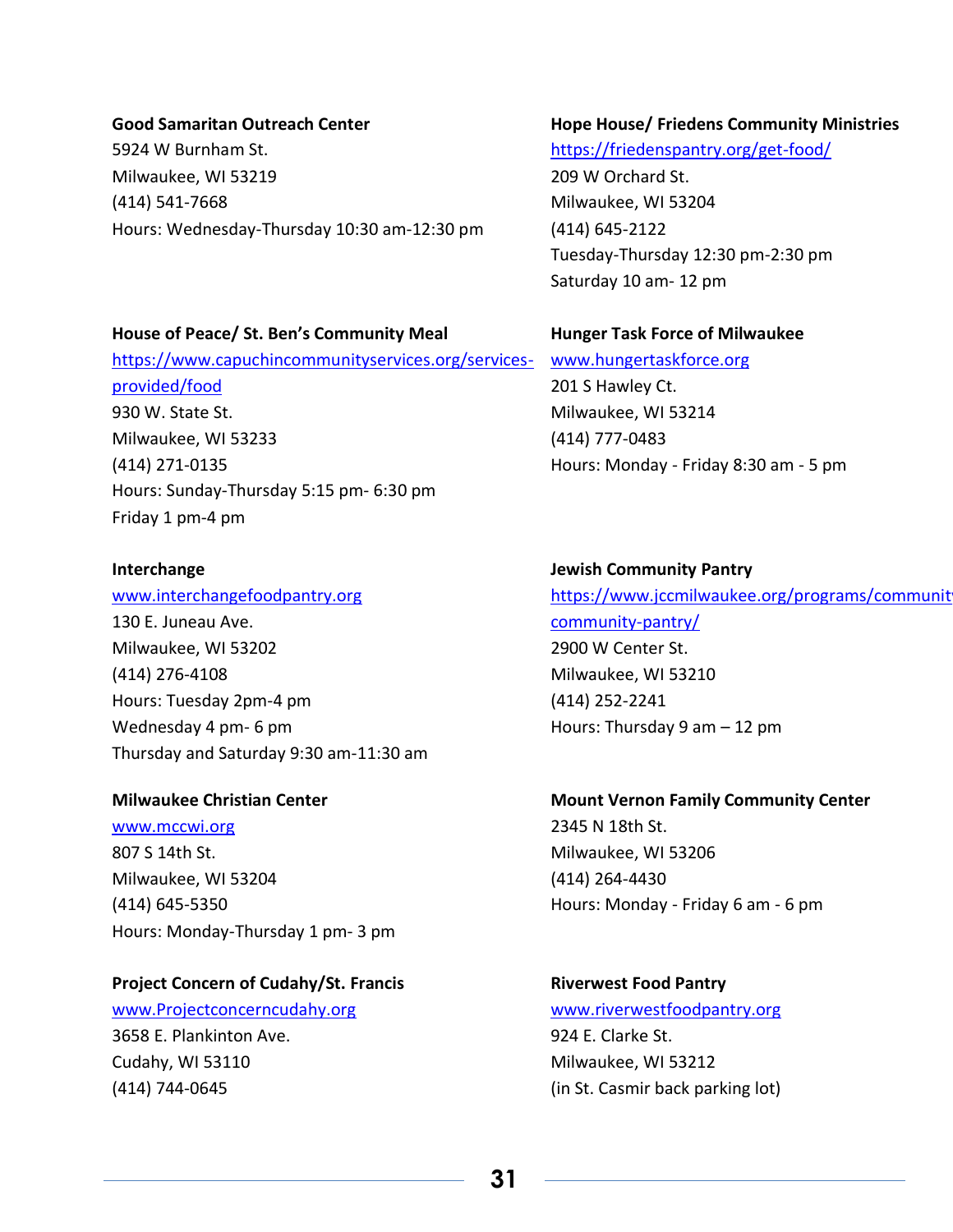Hours: Monday 9 am - 12 pm, 3 pm - 6 pm Wednesday 9 am - 12 pm Friday 9 am - 12 pm Saturday 9 am - 11 am ( $1<sup>st</sup>$  Saturday of each month)

#### **South Milwaukee Human Concerns**

[www.smhumanconcerns.org](http://www.smhumanconcerns.org/) 1029 Milwaukee Ave. South Milwaukee, WI 53172 (414) 764-5340 Hours: Monday 12 pm - 3 pm Wednesday 4 pm - 6 pm Friday 9 am - 12 pm

(414) 301-1478 Hours: Saturday 8:30 am - 10:30 am Tuesday 4 pm - 6 pm

#### **UMOS Inc. Food Pantry**

https://www.foodbanks.net/organization/1767/umo [pantry-and-food-bank/](https://www.foodbanks.net/organization/1767/umos-food-pantry-and-food-bank/) 2701 S Chase Ave. Milwaukee, WI 53207 (414) 389-6300 Hours: Monday-Friday: 8 am - 5 pm

#### **National Food Support Programs**

For more help and information about food assistance, you can contact these national programs:

- **Project Bread**: Project Bread works to improve access to nutritious food for children and families. Their Food Source Hotline is 1-800-645-8333 and their comprehensive Food Resource Guide can be found on their website, [www.projectbread.org](http://www.projectbread.org/)
- **Food Pantries.org**: FoodPantries.org provides a full list of local food pantries. This list can be found at<http://www.foodpantries.org/>
- **Feeding America**: Feeding America is committed to helping end the fight against hunger. Find your local food bank using Feeding America's helpful food bank locator: <https://www.feedingamerica.org/find-your-local-foodbank>

### Food Assistance Programs

#### **Women, Infants, and Children (WIC)**

#### <https://www.fns.usda.gov/wic>

The purpose of WIC is to ensure that women and their children are eating nutritious foods that their body needs. WIC provides eligible applicants with checks to purchase designated healthy foods from local grocery stores. They also provide help with breastfeeding including free breast pumps and formula. To find a list of all WIC sites in Wisconsin, visit: <https://www.dhs.wisconsin.gov/wic/local-projects.htm>

A few of the WIC sites nearest to campus are:

**Aurora WIC Program MLK-Heritage Health Center WIC**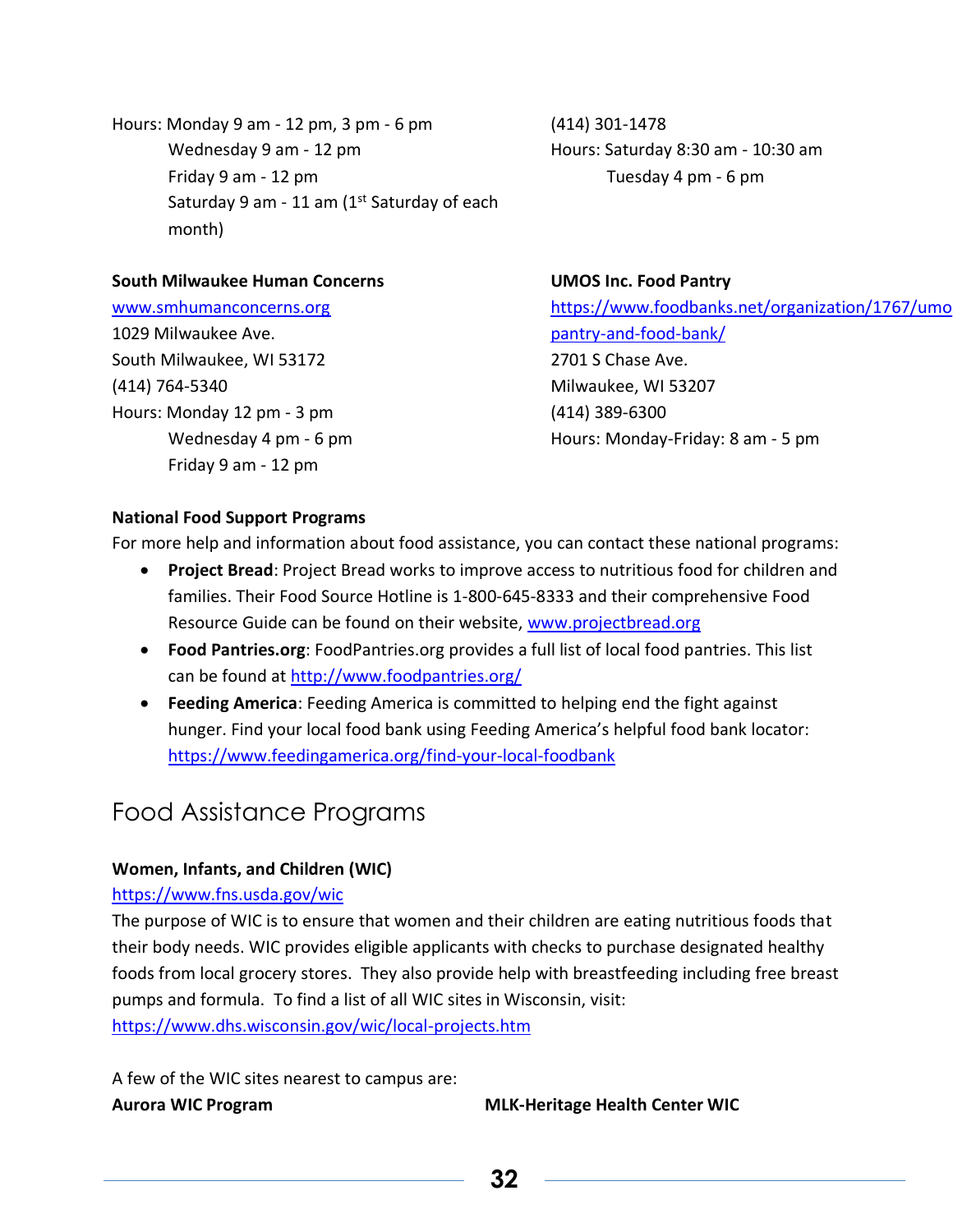1218 West Kilbourn Ave, Suite 207 Milwaukee, WI 53233 (414) 219-3210

2555 North Dr. Martin Luther King Jr. Drive Milwaukee, WI 53212 (414) 372-9029

**City of Milwaukee WIC - Northwest Health Center** 7630 West Mill Road Milwaukee, WI 53218 (414) 286-8820

**Washington Ozaukee Public Health Department** 121 W. Main St. #220 Port Washington, WI 53074 (262) 284-8170

#### **Wee Care WIC Teutonia**

3882 North Teutonia Ave. #2 Milwaukee, WI 53206 (414) 449-8460

**Supplemental Nutrition Assistance Program (SNAP) \****formerly known as Food Stamps* If eligible, the SNAP program will help pay your grocery bill so that you and your child can eat well while you attend school.

- Eligibility for Students
	- $\circ$  Must be a single parent who has a child under age of 6 in the home
	- o The applicant may not have over 2,000 in cash or bank account assets. Student loans do not count as assets.
- Applications can be completed online at<https://access.wisconsin.gov/access/> or in person at one of the following locations:

#### **Ozaukee County Human Services**

121 W. Main St. PO Box 994 Port Washington, WI 53074-099 (262) 238-8130 Hours: Monday-Friday 8 am - 4:30 pm

#### **DHS Milwaukee Enrollment Services (MilES)**

1220 W. Vliet St. Milwaukee, WI 53205 (888) 947-6583 Hours: Monday- Wednesday and Friday 8 am-4 pm, Thursday 8 am-12 pm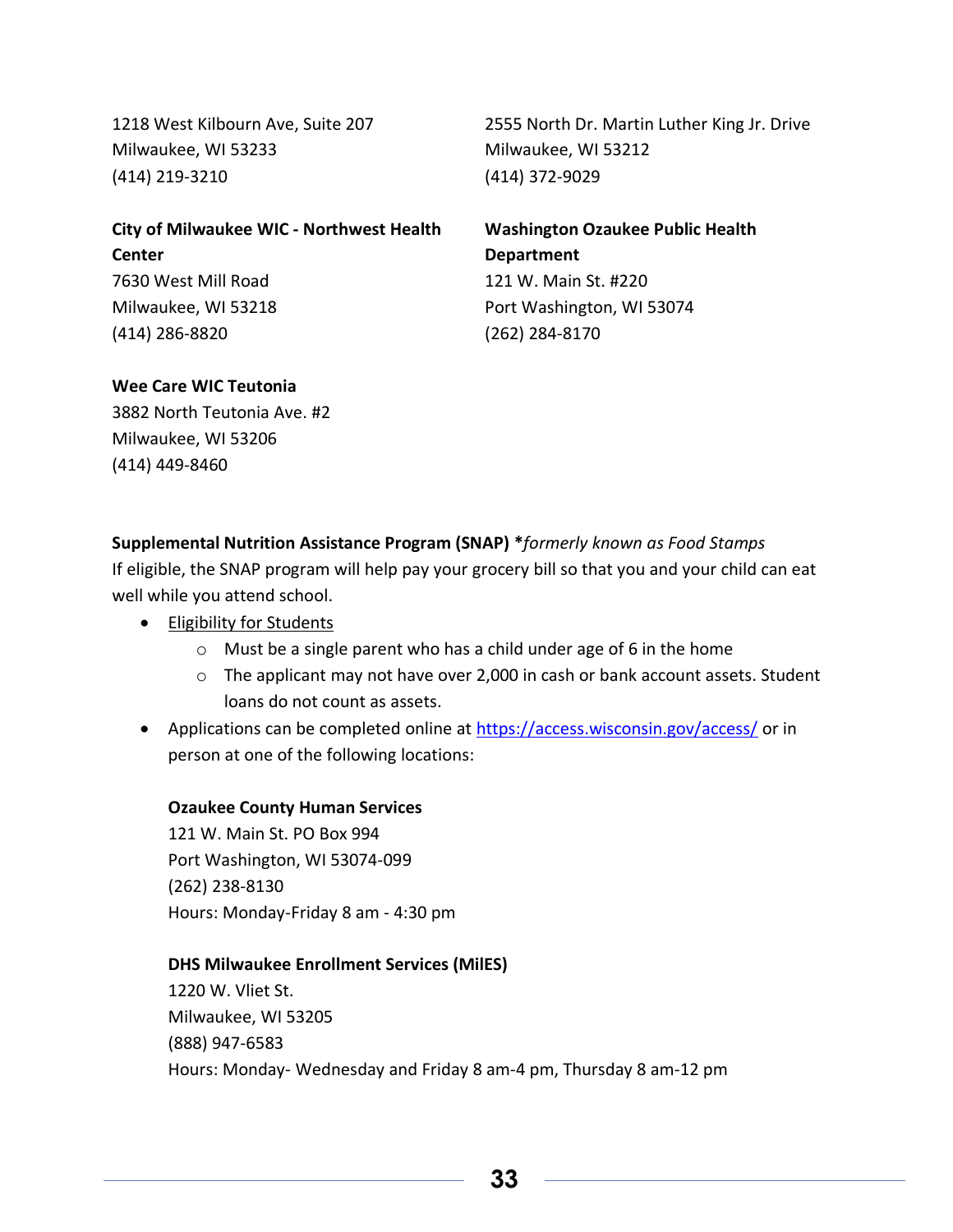### **CHILD CARE**

<span id="page-33-0"></span>The number one stressor for most student parents is finding affordable childcare providers that they can trust. We hope that the following national and local resources help you meet that need.

### <span id="page-33-1"></span>National Resources

If you qualify as a "low-income family"

#### **Early Head Start**

Early Head Start is a child development program for low-income families. Each Early Head Start program is responsible for determining its' own eligibility criteria. Family income is one key factor in determining eligibility. The **federal poverty guidelines** [\(http://aspe.hhs.gov/poverty/\)](http://aspe.hhs.gov/poverty/) are used to evaluate family income. Early Head Start programs may elect to target their services to a particular population to best meet the unique needs of families and children in their community.

#### **Greentree**

3744 W Green Tree Rd Milwaukee, WI 53209 – 3110 (414) 228-8250 *Register at:* 500 7th Ave 8th Floor New York, NY 10018 - 4502 (212) 289-2402

#### **Teutonia**

5719 N Teutonia Ave Milwaukee, WI 53209 – 4131 [\(414\) 226-5594](https://www.google.com/search?q=Teutonia+head+start+5719+N+Teutonia+Ave++Milwaukee%2C+WI+53209+-+4131+&client=safari&rls=en&sxsrf=APq-WBudBGwhV84x-CJQ2t50Zwdep-oDCQ%3A1644789631691&ei=f38JYr7nKbilptQP8Ne3sAU&ved=0ahUKEwj-oujt1v31AhW4kokEHfDrDVYQ4dUDCA0&uact=5&oq=Teutonia+head+start+5719+N+Teutonia+Ave++Milwaukee%2C+WI+53209+-+4131+&gs_lcp=Cgdnd3Mtd2l6EAM6CggjEOoCECcQiwM6BwgjEOoCECdKBAhBGABKBAhGGABQuAVYtB5g3SNoAXAAeACAAV6IAboHkgECMTKYAQCgAQGgAQKwAQq4AQLAAQE&sclient=gws-wiz) *Register at:* 500 7th Ave 8th Floor New York, NY 10018 - 4502 (212) 289-2402

#### **Eternal Learning**

7901 N 66th St Milwaukee, WI 53223 – 4158 [\(414\) 716-5294](https://www.google.com/search?q=eternal+learning+head+starst&client=safari&rls=en&sxsrf=APq-WBuxO3gLyb_pPkazsvHxqE3n7hoa2Q%3A1644789702698&ei=xn8JYqeaKtmdptQPz-KLuA4&ved=0ahUKEwinldaP1_31AhXZjokEHU_xAucQ4dUDCA0&uact=5&oq=eternal+learning+head+starst&gs_lcp=Cgdnd3Mtd2l6EAMyBwghEAoQoAEyBQghEKsCOgcIABBHELADOgoIIxDqAhAnEIsDOgcIIxDqAhAnOgQIABBHOgQIIxAnOgUIABCRAjoOCC4QgAQQsQMQxwEQ0QM6EQguEIAEELEDEIMBEMcBENEDOgsILhCABBDHARDRAzoLCC4QgAQQsQMQ1AI6CwguEMcBEK8BEJECOgcIABCxAxBDOgsILhCABBDHARCvAToFCAAQgAQ6CwguEIAEELEDEIMBOg0ILhCxAxDHARDRAxBDOhAILhCABBCHAhDHARCvARAUOgcILhCxAxBDOg4ILhCABBCxAxCDARDUAjoECC4QQzoICAAQgAQQsQM6DQguELEDEIMBENQCEEM6CAguELEDEIMBOgoILhCxAxDUAhBDOggILhCABBCxAzoFCAAQsQM6BQguEIAEOgsIABCABBCxAxCDAToICC4QgAQQ1AI6BggAEBYQHjoFCCEQoAE6CAghEBYQHRAeSgQIQRgASgQIRhgAUPYBWPxQYK5TaARwAXgAgAFziAGuE5IBBDI3LjKYAQCgAQKgAQGwAQrIAQi4AQLAAQE&sclient=gws-wiz) *Register at:* 500 7th Ave 8th Floor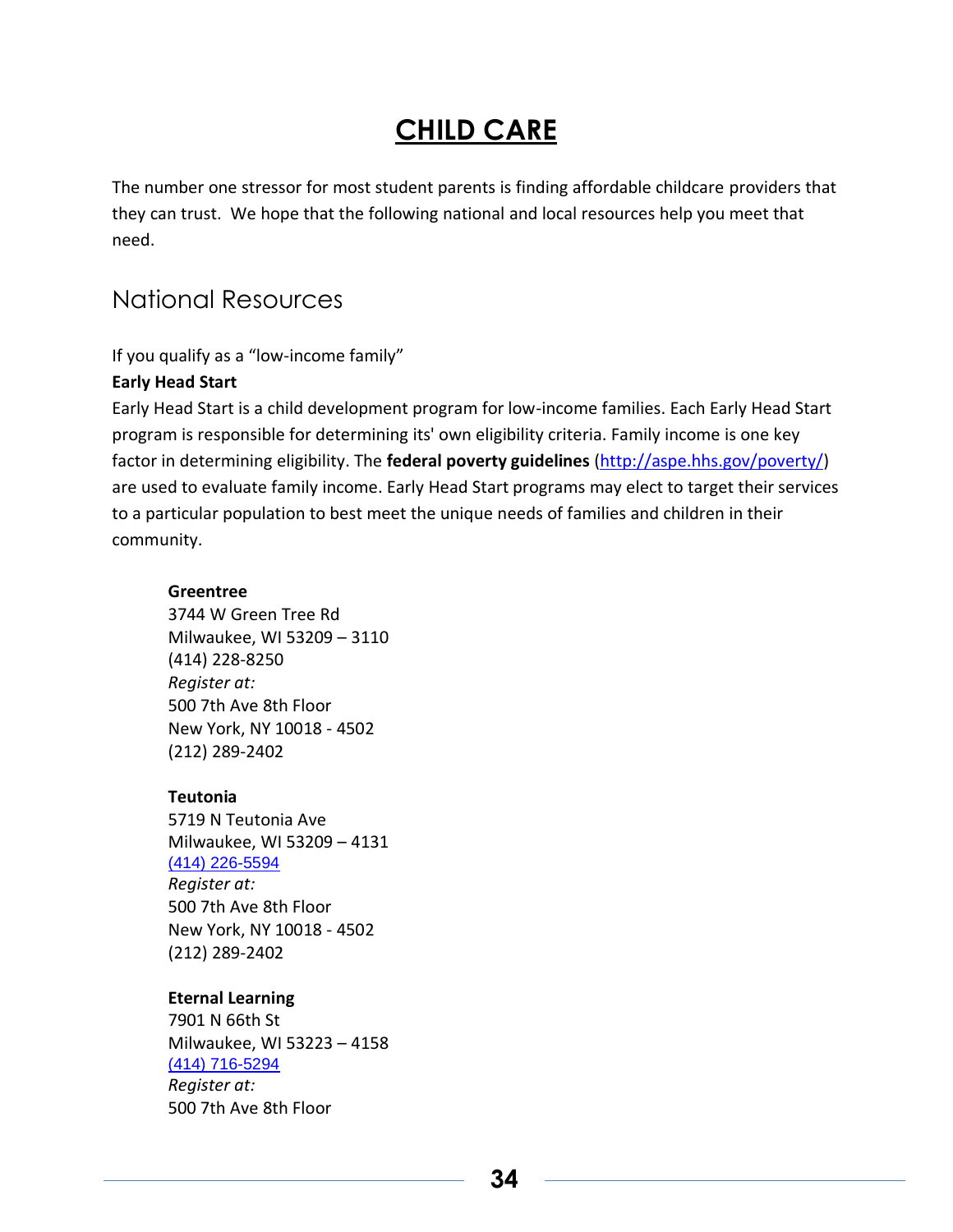New York, NY 10018 - 4502 (212) 289-2402

#### **Head Start**

The Head Start Program, administered by the U.S. Department of Health and Human Services (HHS), provides grants to local private, nonprofit and public agencies to provide childcare services to low-income families. Local Head Start programs are authorized to accept a certain percentage of children whose family incomes are above the poverty level and, under certain conditions, pregnant women.

#### **Hawthorne**

6945 N 41st St Milwaukee, WI 53209 – 2204 (414) 247-7200 *Register at:* 5225 W Vliet St Milwaukee, WI 53208 - 2627 (414) 252-0350

#### **Marvin Pratt**

5131 N Green Bay Ave Milwaukee, WI 53209 – 5753 (414) 247-7300 *Register at:* 5225 W Vliet St Milwaukee, WI 53208 - 2627 (414) 252-0350

#### **Thurston Woods Campus**

5966 N 35th St Milwaukee, WI 53209 – 4055 (414) 393-2800 *Register at:* 5225 W Vliet St Milwaukee, WI 53208 - 2627 (414) 252-0350

#### **Child Care and Development Fund**

The Child Care and Development Fund, a program of the U.S. Department of Health and Human Services, provides childcare grants each year to state, tribal, and U.S. territory governments to assist low-income families. The program uses vouchers and provider contracts to provide subsidized childcare to eligible families, which include parents and the primary caregivers of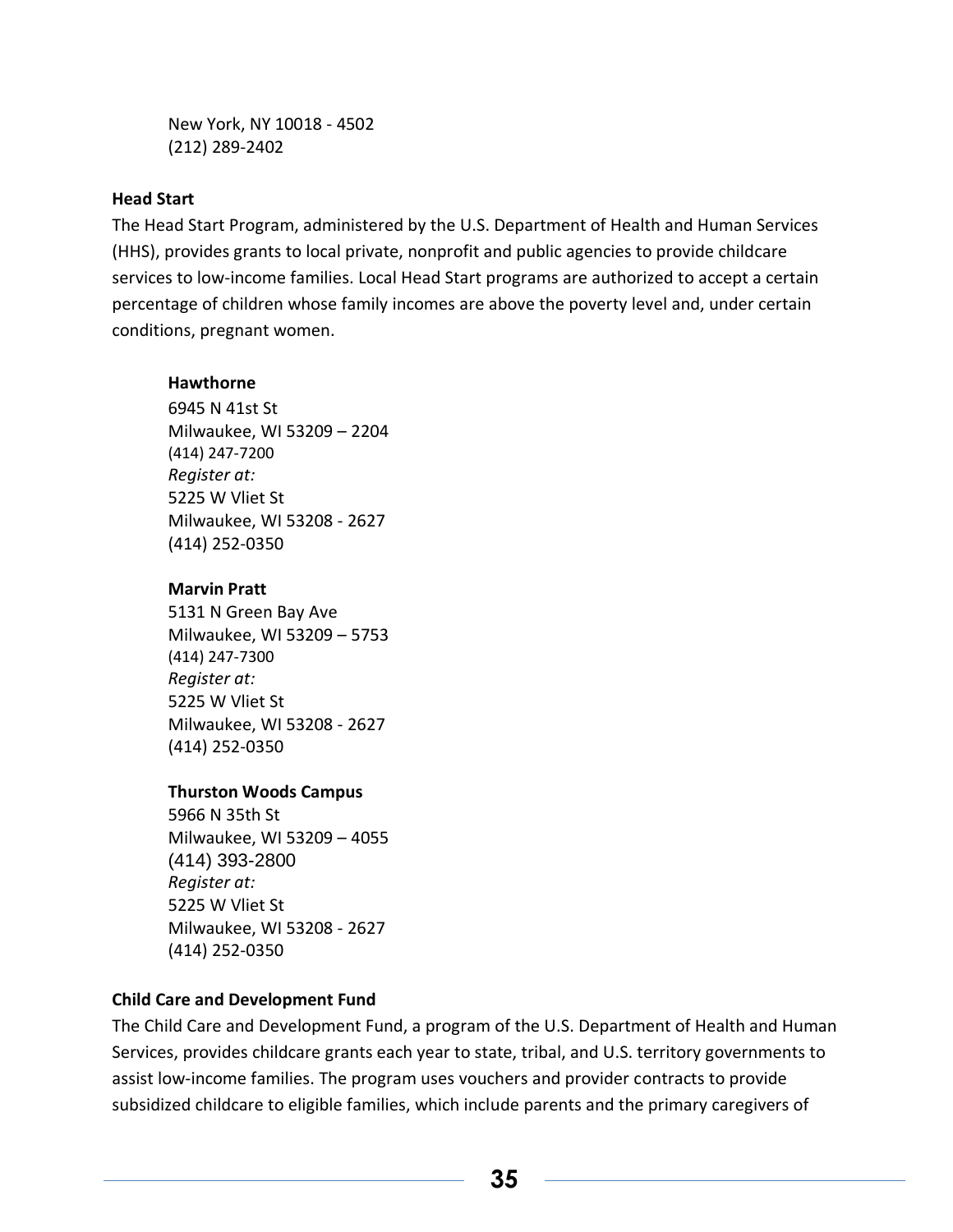children 12 years of age and under, or disabled persons under 19 years of age. Eligible applicants are employed, enrolled in a job training or education program, or are under court supervision directives that require childcare. HHS provides state and tribal contacts on its Web site. Local departments of social services can also provide information about the program. Please contact the Division of Early Care and Education for more information.

#### **Division of Early Care and Education Wisconsin Department of Children and Families** <https://dcf.wisconsin.gov/> P.O. Box 8916 Madison, WI 53708 General phone: 608-422-6002

[erin.arangoescalante@wisconsin.gov](mailto:erin.arangoescalante@wisconsin.gov)

### <span id="page-35-0"></span>University Child Care Programs

#### **Child Care on Campus**

Childcare programs are not available on campus as of 2021.

### <span id="page-35-1"></span>Other Tips for Affordable Childcare

#### **Local Child Care Programs**

For other local child care center check out: [https://childcarecenter.us/county/ozaukee\\_wi](https://childcarecenter.us/county/ozaukee_wi)

#### **Crossroads Christian Preschool**

<https://www.crossroadspres.org/> 6031 W Chapel Hill Rd Mequon, WI 53097 (262) 242-1670 **Maple Leaf Academy [https://www.mapleleafjeff.org](https://www.mapleleafjeff.org/)** 1621 2nd Ave Grafton, WI 53024 (262) 853-4001 **North Shore Preschool And Child Care** <https://www.northshorepreschool.com/> 10406 N Cedarburg Rd Mequon, WI 53092 (262) 242-3478

**Kids Rule Academy** <http://kidsruleacademy.com/> 2909 W Mequon Rd Mequon, WI 53092 (262) 242-5500 **MorningStar Montessori Academy** <http://www.morningstarmontessori.org/> W63 N131 Washington Ave. Cedarburg, WI 53012 (262) 573-3200 **Range Line Preschool & Child Care** <http://just4funplayland.com/1.html> 11040 N Range Line Rd Ste B, Mequon, WI 53092 (262) 242-4453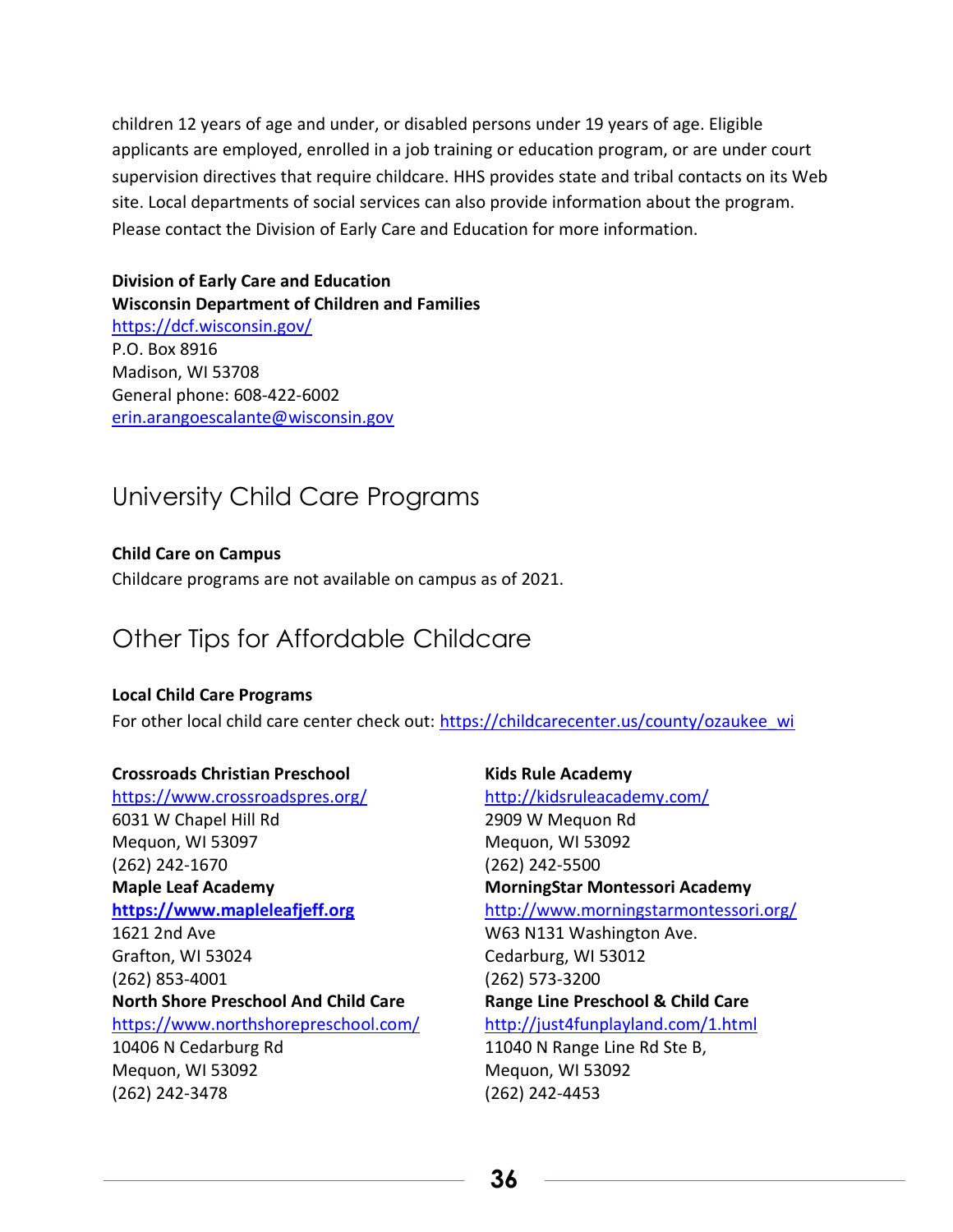### **River Club Day Camp**

<https://www.kecamps.com/> 12400 N Ville Du Parc Dr Mequon, WI 53092 (877) 671-2267

#### **Sonlight Child Development Center**

[https://www.ymcamke.org/locations/sonlight](https://www.ymcamke.org/locations/sonlight-ymca-early-childhood-education-center/)[ymca-early-childhood-education-center/](https://www.ymcamke.org/locations/sonlight-ymca-early-childhood-education-center/) 11011 N Oriole Ln Mequon, WI 53092 (262) 242-4771

#### **Other Child Care Options**

For more childcare tips and options to consider, check out:

#### **Care.com**

#### [https://www.care.com](https://www.care.com/)

Care.com is the world's largest online destination for care. We connect families with great caregivers and caring companies to help you be there for the ones you love. Care.com provides a database for caregivers (e.g. babysitters, nannies, daycare centers). On this website, parents can post the job (including descriptions of your needs for childcare, age of your child, any special requirements). You can also search for caregivers in your area and review the profiles of potential caregivers.

**Local Church Affiliations:** Another great option is to approach your local church about after school care or extended daycare hours. Usually, they will offer church members free care or very cheap assistance. Most of the time these pre-schools and daycare have much less strict requirements than a Government Daycare Assistance program. This is a great alternative to finding a home daycare or after school program that can end up costing upwards of \$150 a week.

**Meet-up Groups:** Check out local Meet-up Groups (meetup.com) and look for categories including parenting, babysitting co-ops, and childcare. You can even ask local moms' groups, like MOPS groups [\(http://www.mops.org/\)](http://www.mops.org/), if moms know of better options.

### Child Support

According to the Federal Government, every child is entitled to receive financial assistance from both parents. It is important to secure this as soon as possible after giving birth.

Here are the steps that need to be taken: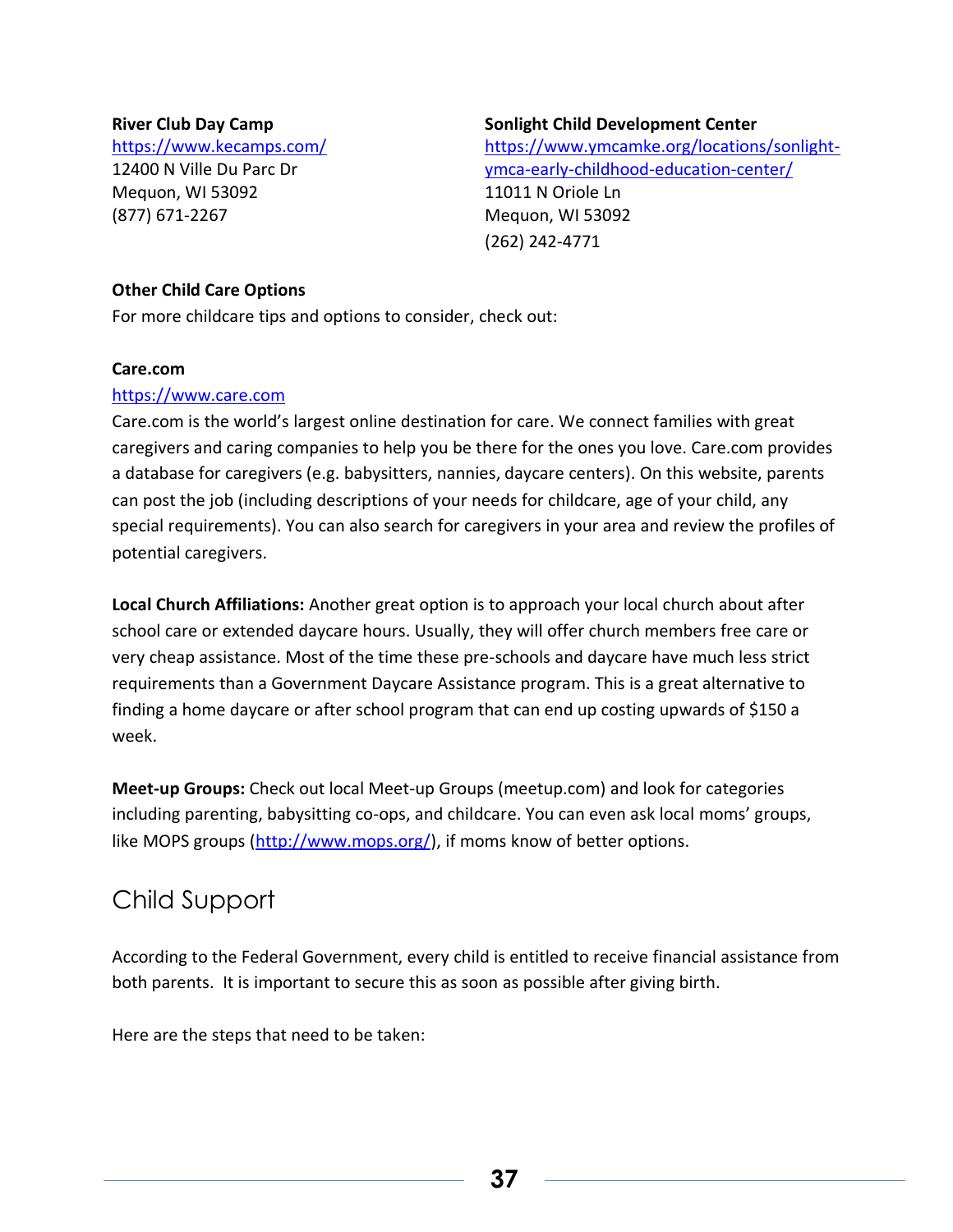- 1. The baby's father calls your state's child support department to receive information on how to acknowledge paternity. Typically, the father will have to attain a paternity affidavit or by way of court order in order to gain parental rights and responsibilities.
- 2. You and the baby's father will then visit your state's child support department: Ozaukee County Child Support Agency

### **Wisconsin Child Support Program (Ozaukee County Child Support Agency)**

<https://dcf.wisconsin.gov/cs/home> Justice Center, Room 232 1201 South Spring Street P.O. Box 994 Port Washington, WI 53074-0994 (262) 284-8400

### **SupportKids**

### [http://www.supportkids.com](http://www.supportkids.com/)

[SupportKids](http://www.supportkids.com/) is the largest private child support collection company in the country offering custodial parents an alternative to government agencies. For more information, please go to [http://www.supportkids.com,](http://www.supportkids.com/) or call (800) 691-KIDS.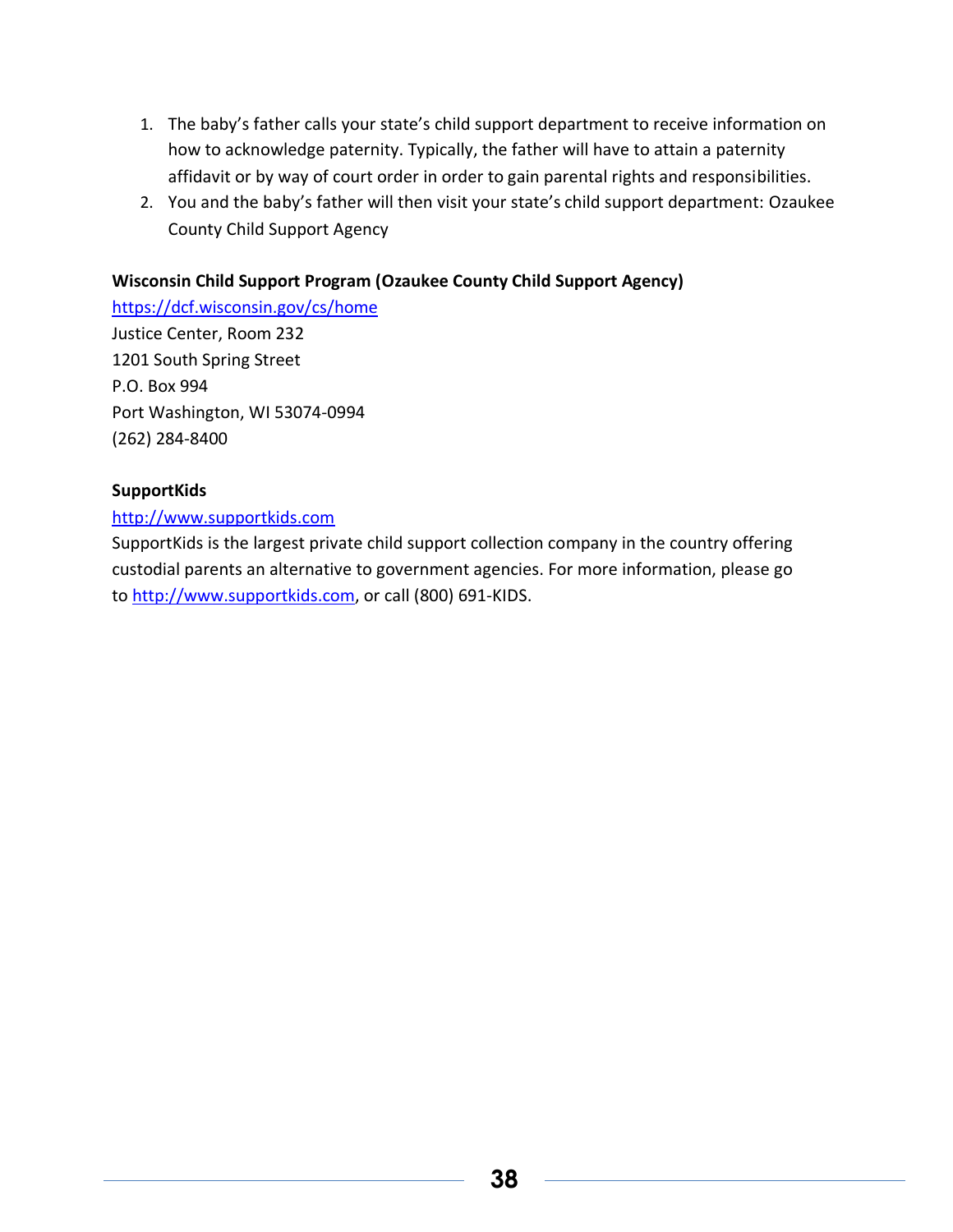# **INSURANCE**

Your health is paramount to not only your family, but to you. It is crucial that families have the type of insurance plan that will give the best service, the best coverage, and the best rates. Plans are varied, and each profile is unique to the family and to the company you are applying to.

# Student Health Insurance Plan

### **Voluntary Plan**

<https://www.wpshealth.com/waicu/> Contact: Health Services to help you apply Check the WPS Health website for current insurance information.

The Wisconsin Association of Independent Colleges and Universities (WAICU) has teamed up with WPS Health Insurance to offer students convenient, affordable, individual Affordable Care Act-compliant student health plans that give you the protection you need.

All domestic and international students taking at least six credit hours can purchase this plan. Once enrolled, you must actively attend classes for at least 31 days after coverage begins or you will become ineligible and lose your coverage.

Your dependents are also eligible for this coverage. Dependents include spouses, domestic partners, and eligible children. Coverage for dependents can only be continued if you remain an eligible student.

### **2019-2020**

Under the *High-Deductible Health Plan Option* 100% of maternity and complications of pregnancy visits are covered after the deductible is paid on the Tier 1 provider plan (WPS Statewide Network). Monthly rates vary primarily on student age. Under the *\$0 Deductible Health Plan Option* 100% of maternity and complication of pregnancy visits are covered with no deductible on the Tier 1 provider plan (WPS Statewide Network). Monthly rates vary primarily on student age.

\*Please check the current plan to make sure this is still covered\*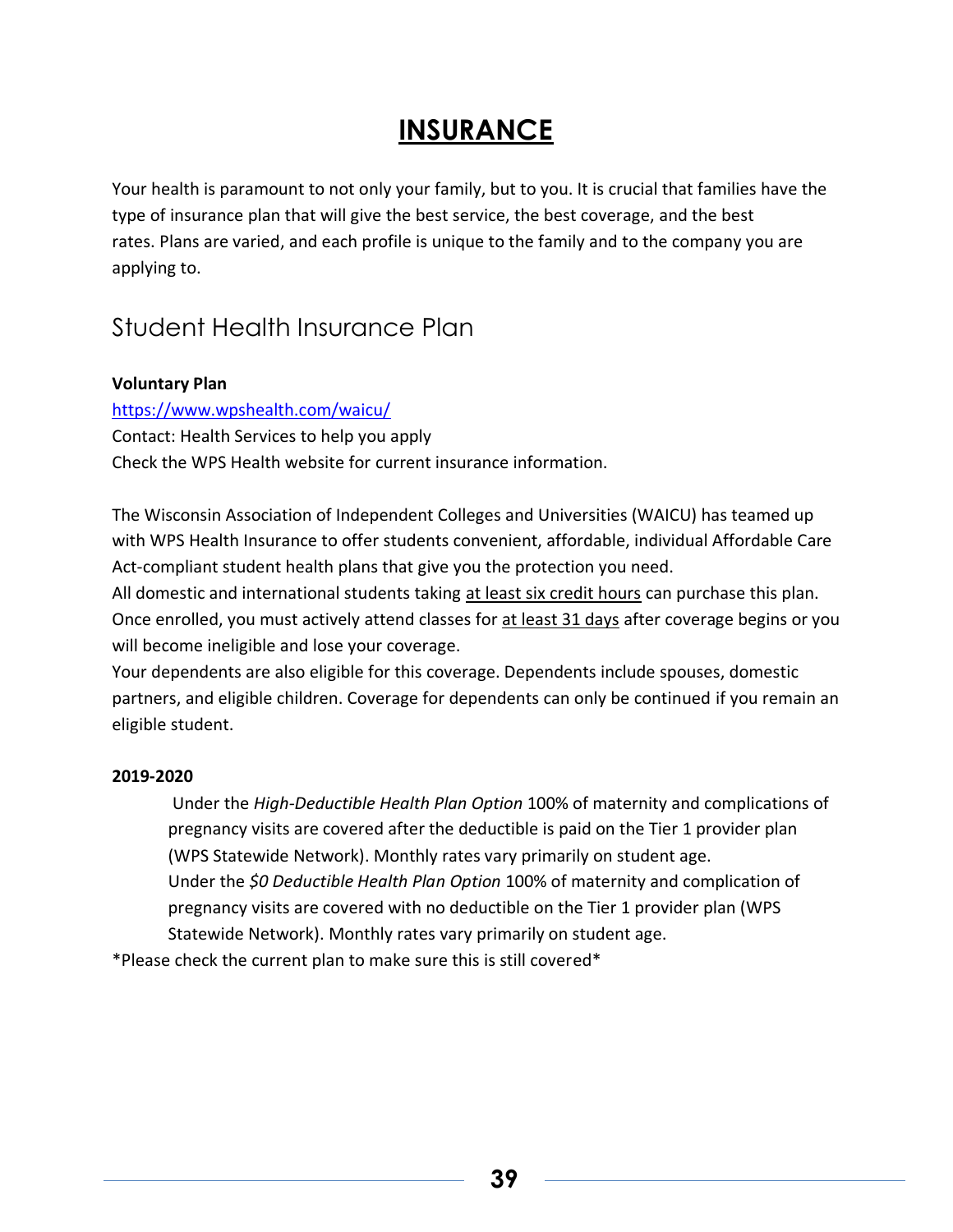# Insurance for Low-Income Families

### **Wisconsin BadgerCare Plus**

### <https://www.dhs.wisconsin.gov/badgercareplus/index.htm>

BadgerCare Plus is a health care coverage program for low-income Wisconsin residents. Pregnant women are eligible to enroll in this program. Information on how to apply can be found here:<https://www.dhs.wisconsin.gov/forwardhealth/apply.htm> Benefits include:

- Checkups, shots (immunizations), prenatal care, and other preventive and wellness doctor visits.
- Emergency department visits
- Hospital care
- Maternity and newborn care
- Mental health, behavioral health, and substance abuse treatment
- Prescription drugs
- Rehabilitation services and devices
- Lab visits and x-ray services
- Vision care, like glasses

# Insurance for Your Child

### **Child's Health Insurance Program (CHIP)**

### <https://www.dhs.wisconsin.gov/badgercareplus/index.htm>

Within Wisconsin, CHIP falls under the benefits of BadgerCare Plus. Contact the Wisconsin Department of Health Services for more information on how you qualify.

This program provides free or low-cost health insurance for children up to age 19. This insurance covers doctor visits, immunizations, hospitalizations and emergency room visits. The income limit changes yearly and currently a family's gross income must be below 200 percent federal poverty level (FPL) for the children to get CHIP coverage. Generally, a family's gross income must be below 133 percent FPL for children age one to five years to get Medicaid. Find more information here: [https://www.medicaid.gov/chip/eligibility/index.html.](https://www.medicaid.gov/chip/eligibility/index.html)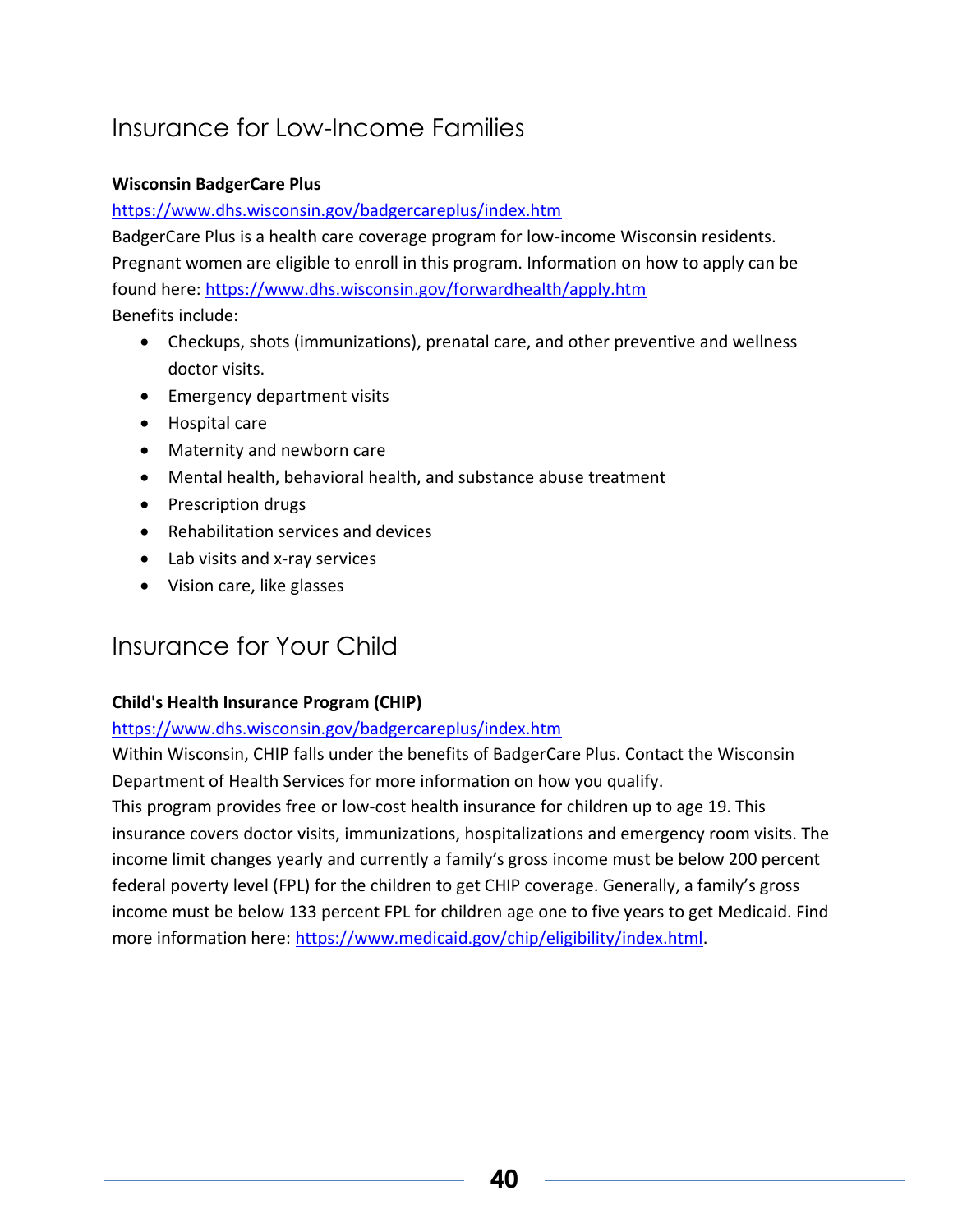# Free Breast Pumps

Most insurance plans now cover free breast pumps and other lactation resources (such as professional lactation consultations and in-home support). You can call your insurance provider to ask what lactation resources are covered in your benefits package. Your insurance company may ship these items to your house. Or you can talk to hospital staff (where you intend to give labor) to ask about their lactation programs and resources.

Use this search tool on the Medela website to see if a pump is covered under your plan: <https://www.medelabreastfeedingus.com/insurance-pump-lookup>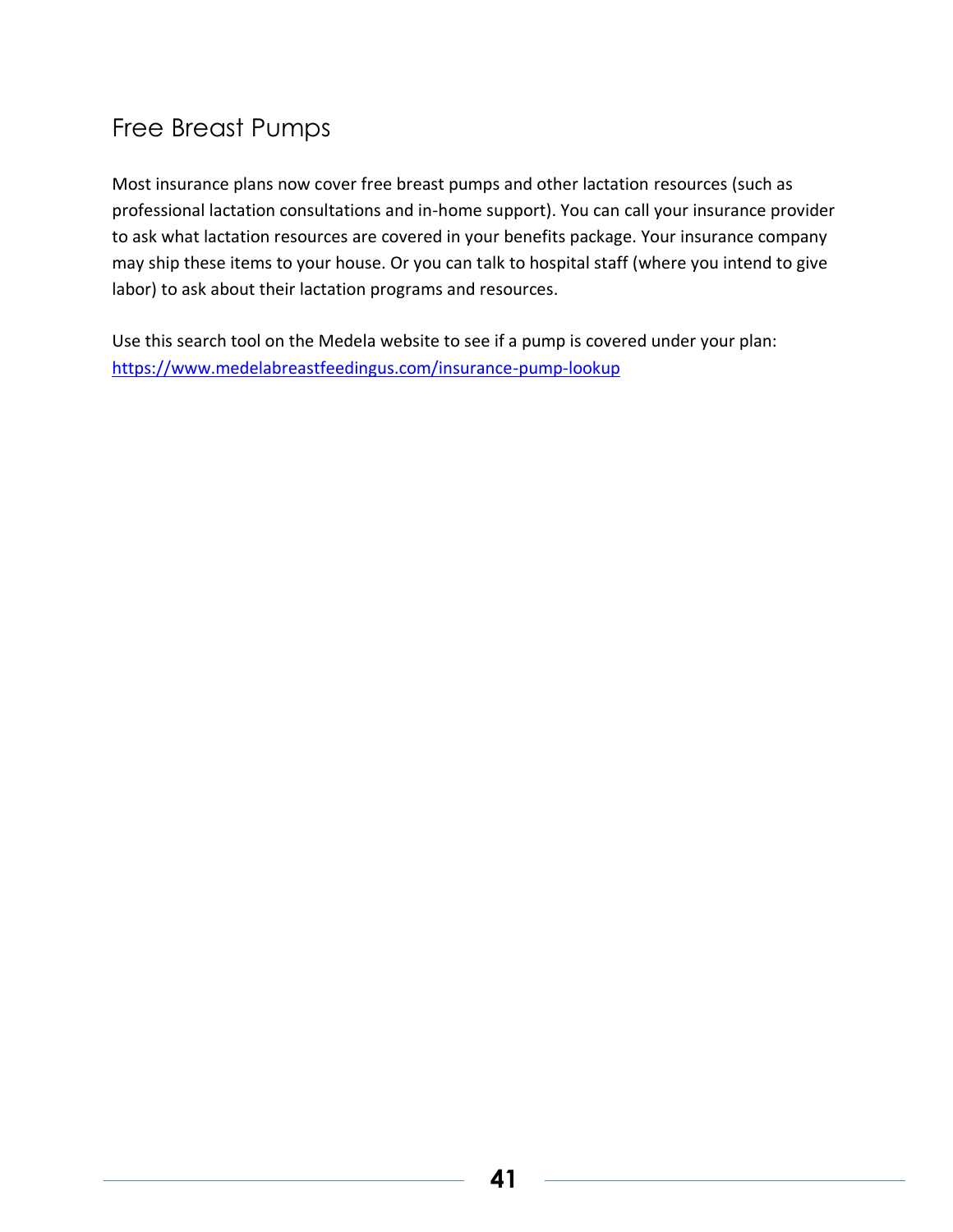# **FINANCING YOUR EDUCATION**

# Financial Aid at Concordia University Wisconsin

Your pregnancy and the birth of your child will change how you need to file for financial aid. If you filed for Free Application or Federal Student Aid (FAFSA) before you knew you were pregnant, you need to revisit the Financial Aid Office. Let them know about your pregnancy immediately, and discuss financial assistance options (e.g. grants, scholarships, work-study, loans) to help meet your need.

### **CUW Financial Aid Office**

Stuenkel 103 (262) 243-4569 [finaid@cuw.edu](mailto:finaid@cuw.edu)

# Government Grants

### **Federal Pell Grant**

### <https://studentaid.gov/>

Pell Grants are available to all college students who can demonstrate financial need, including single mothers and pregnant mothers. This is a need-based program offered through the federal government, so it is best suited for low-income individuals. The Federal Pell Grant can be extremely useful to finance study material cost and the tuition fees of university. Reward amounts may be as high as \$5,000 per semester for those who qualify. Applications can be conducted online by completing the Free Application for Financial Student Aid at <https://studentaid.gov/> Students should research application deadlines to ensure that funds are received for the upcoming semester as needed.

### **Federal Supplemental Educational Opportunity Grant (FSEOG)**

### <https://studentaid.gov/understand-aid/types/grants/fseog>

This is another grant offered by the federal government. It is a need-based grant like Pell Grants, and it is designed to be used as a supplemental financing option in conjunction with Pell Grants. As with the previous two federal grants, interested candidates can complete the Free Application for Financial Student Aid to be considered for this program.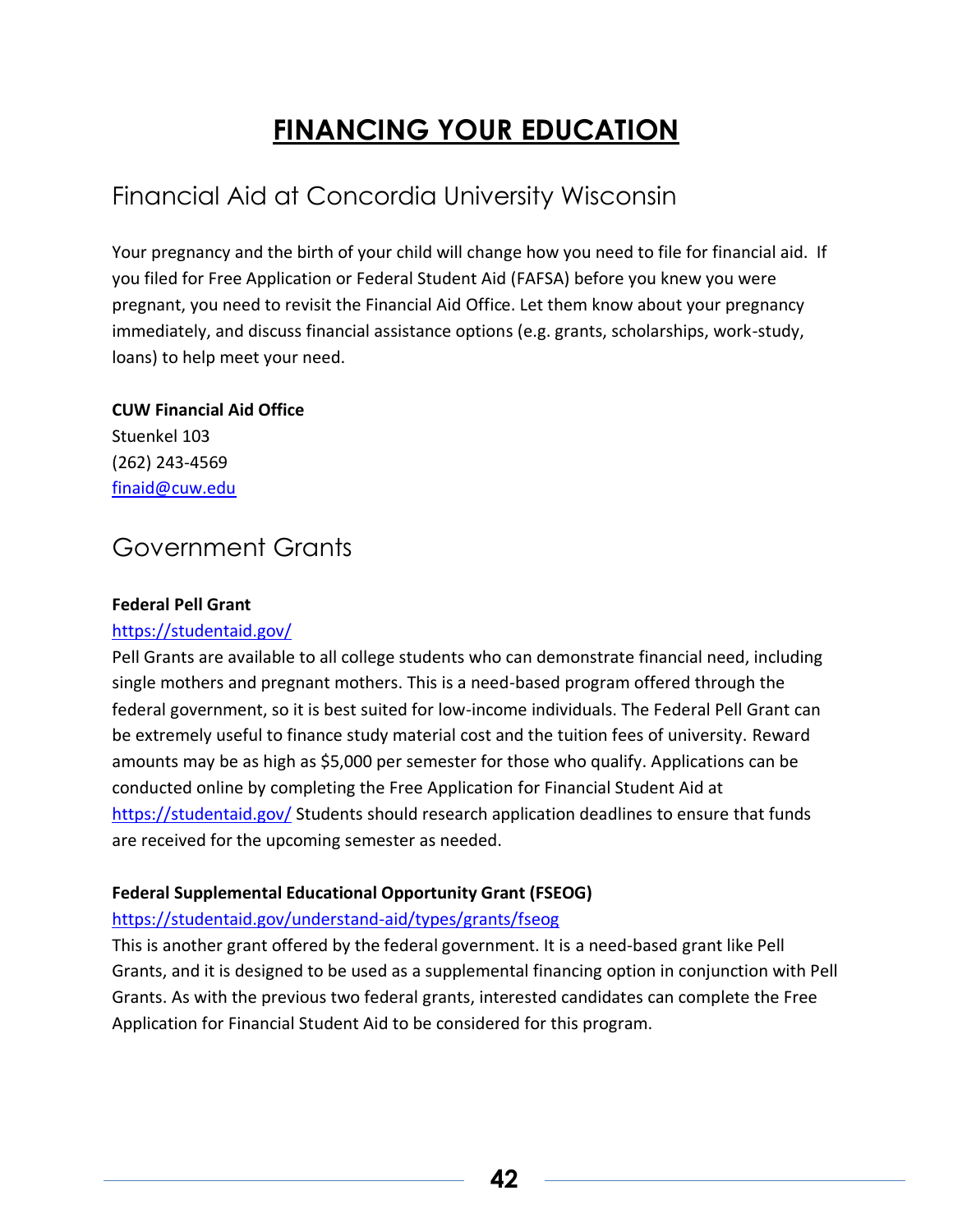# Private Foundations

Hundreds of private foundations offer scholarships for students pursuing higher education. While you may particularly qualify for scholarships for mothers and women, it helps to broaden your search to consider scholarships for single parents, socioeconomic need, ethnicity, field of study (career path), etc.

Woman-focused and non-traditional scholarships are perfect vehicles for parenting students to use to get funding to continue or return to college. Some recommendations are listed below.

### **Women's Opportunity Awards**

### <http://www.soroptimist.org/awards/awards.html>

Soroptomist International has the Women's Opportunity Awards are given to women who serve as the primary head of their household, so basically single moms. Depending on the woman's financial need and the cost of tuition at her chosen school, this award could pay for a mom's entire college education.

### **Jeanette Rankin Foundation**

### <https://rankinfoundation.org/>

Jeannette Rankin Foundation hands out scholarships to women age 35 or older who show an interest in higher education. During that time, 500 plus women have earned awards to attend the college of their choice through Jeanette Rankin scholarships. These offers are for women pursuing a four-year degree. The Foundation hands out about 15 scholarships a year, with the amount of the award dependent on financial need. No, Jeanette Rankin Foundation scholarships are not targeted at moms, but if you're a mom 35 or older, you qualify to apply for a scholarship from the Jeanette Rankin Foundation.

### **The Margaret McNamara Memorial Fund**

### <http://www.mmeg.org/>

The Margaret McNamara Memorial Fund gives 20 scholarships each year to 20 women around the world who want to return to earn a college degree. The Margaret McNamara Memorial Fund is sponsored and run by the World Bank, and awards educational grants to women from North America as well as some developing countries around the world. To earn these awards, a woman must plan to pursue graduate studies that benefit women and children's health worldwide. That means the main criteria is an essay and phone interview to establish a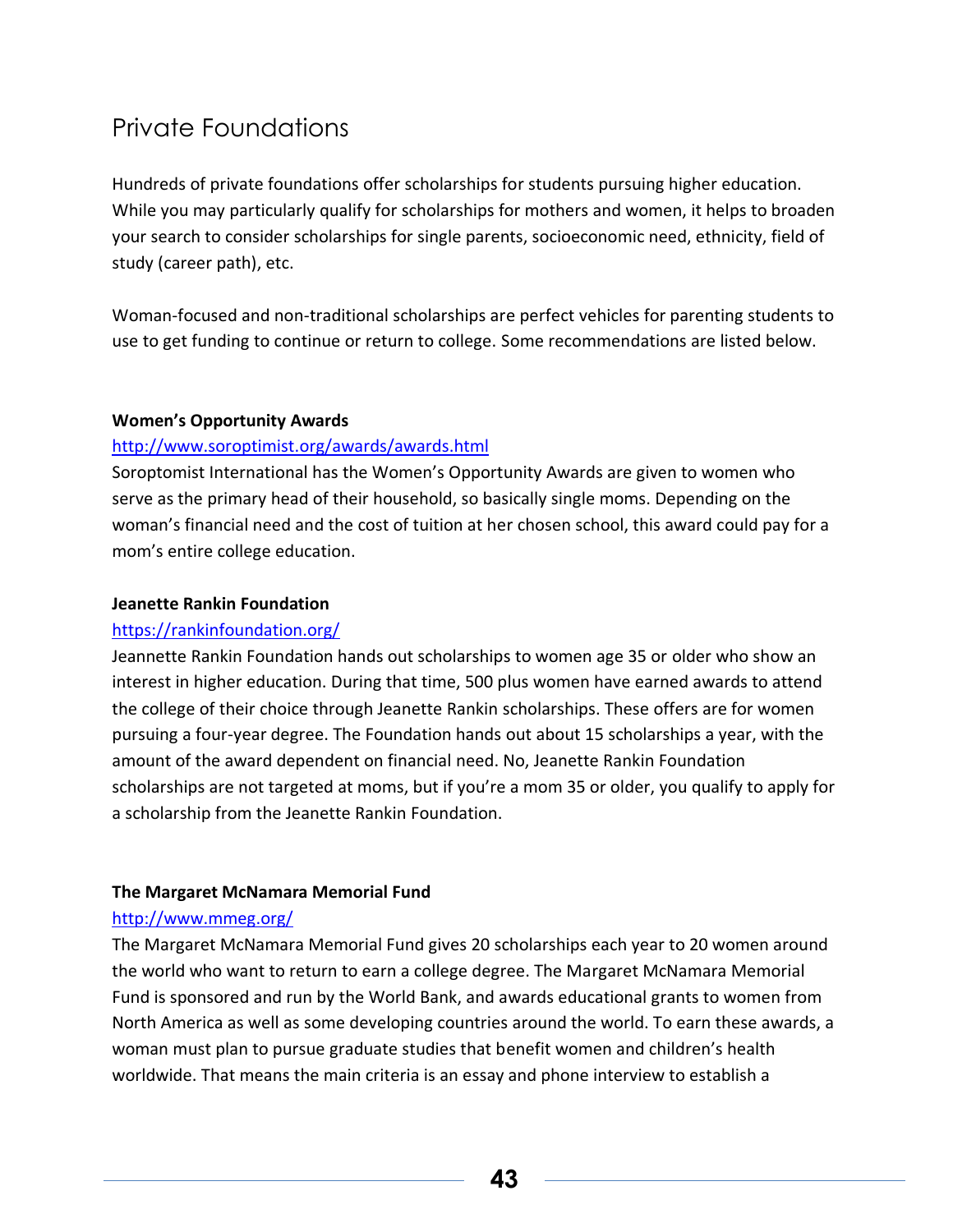woman's commitment to improving the lives of underprivileged women and children. These awards are worth \$12,000 a year toward college costs and are renewable for four years.

#### **SWE Scholarship**

### <https://swe.org/>

Women who are enrolled in a program focused on computer science, engineering or engineering technology may consider applying for an SWE scholarship. There are several different scholarships and grants awarded each summer to prospective students who are either sophomore, junior, senior, or grad students in an accredited program. The financial support options include endowed scholarships, corporate-sponsored scholarships, and grants.

#### **Emerge Scholarship Program**

### [http://www.emergescholarships.org](http://www.emergescholarships.org/)

The Emerge Scholarship program has been helping women pay for a college education since 2001. The program is designed to help women who have already had significant real-life experiences such as stay-at-home mothers, women who are considering switching careers, those who graduated from high school years ago and did not have the opportunity to attend or finish college earlier in life, or who otherwise are non-traditional students. These scholarships are generally not awarded to those who already have received financial aid, and funds can only be applied toward tuition and fees rather than supplementing living-related expenses.

### **Patsy Takemoto Mink Scholarship for Low-Income Women**

### <https://www.patsyminkfoundation.org/>

This scholarship program was founded in 2003 by Congresswoman Patsy Takemoto Mink. Throughout her career, Congresswoman Mink has worked to promote education and support resources available for low-income women and their children. Her foundation provides financial assistance to low-income women enrolled in a higher education program or a specialized training program. The number of awards and the amount of the awards will vary from year to year. In 2019, the Foundation will offer five Education Support Awards of up to \$5000.

### **Scholarships For Moms**

### <http://scholarships4moms.com/>

Scholarships for Moms is a scholarship program that is available to single or married women who are mothers or who are pregnant. Essentially, any college student or prospective college student who is a mother may apply. The program will award up to \$10,000 in money to be used for higher education costs to the recipient of the scholarship. The scholarship application can be completed online at the above website.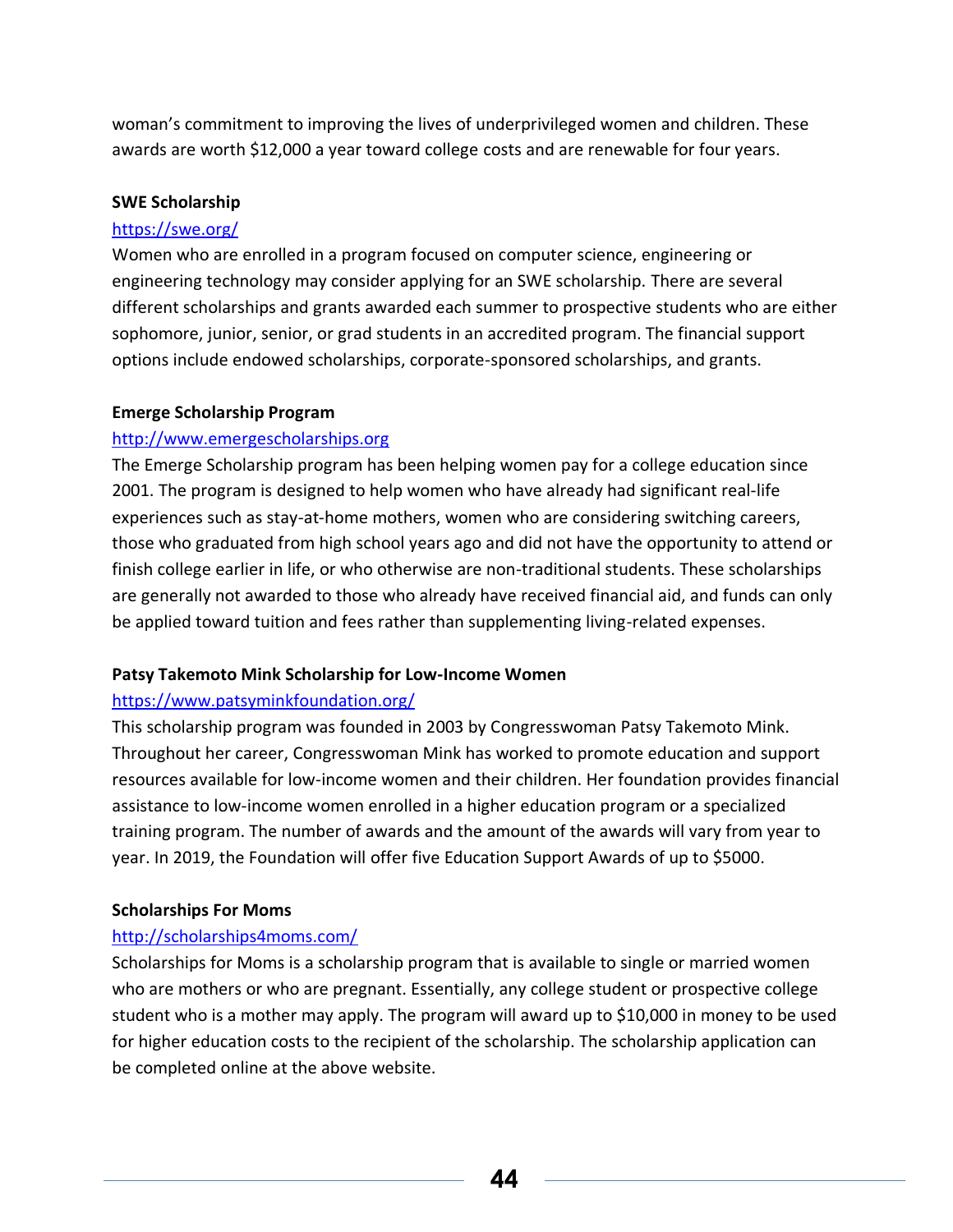### **P.E.O. Sisterhood**

### <http://www.peointernational.org/>

P.E. O. Sisterhood has been providing women with the financial assistance they need to attend college and improve their lives. Scholarships are mostly awarded to mothers. In addition to scholarships, the organization also helps mothers fund their college education through grants and loans. In total, this organization has provided over 77,000 women with financial assistance, and this assistance has totaled over \$200 million dollars over the past 150 years.

### **United Negro College Fund**

### <https://www.uncf.org/>

The UNCF is designed to help African Americans, including mothers and expectant mothers of African American descent, obtain funds needed to attend college and work toward a higher education degree. Some scholarships are sponsored by specific corporations including Intel, Google, and others. More information about the different scholarship programs available can be found on the UNCF website at the UNCF website.

### **American Association of University Women**

### <https://www.aauw.org/>

AAUW offers scholarships, grants, financial awards, and fellowship opportunities to women across the country. The organization aims to promote equal education for all women, so it is a great resource for funding higher education endeavors made by women with children or who are currently pregnant.

### **Hispanic Scholarship Fund**

### [www.hsf.net](http://www.hsf.net/)

The HSF awards up to \$15,000 in free scholarships for Hispanics attending or who plan to attend, two or four year colleges and universities. The average award is \$2,500 for those attending four year universities and \$1,500 for two year community colleges.

### **Denny's Single Parent Student Scholarship**

### <http://www.dennyshungryforeducation.com/>

Denny's Single Parent Scholarship gives \$500 to \$1500 to single parent students. Applicants must be of Hispanic origin, have a 3.0 or above GPA and must demonstrate financial need.

### **Lifetime Adoption Foundation**

### <https://lifetimefoundation.org/>

They offer educational scholarships in deep appreciation to birthmothers who have chosen adoption for their children. They have enabled others to experience the joy of becoming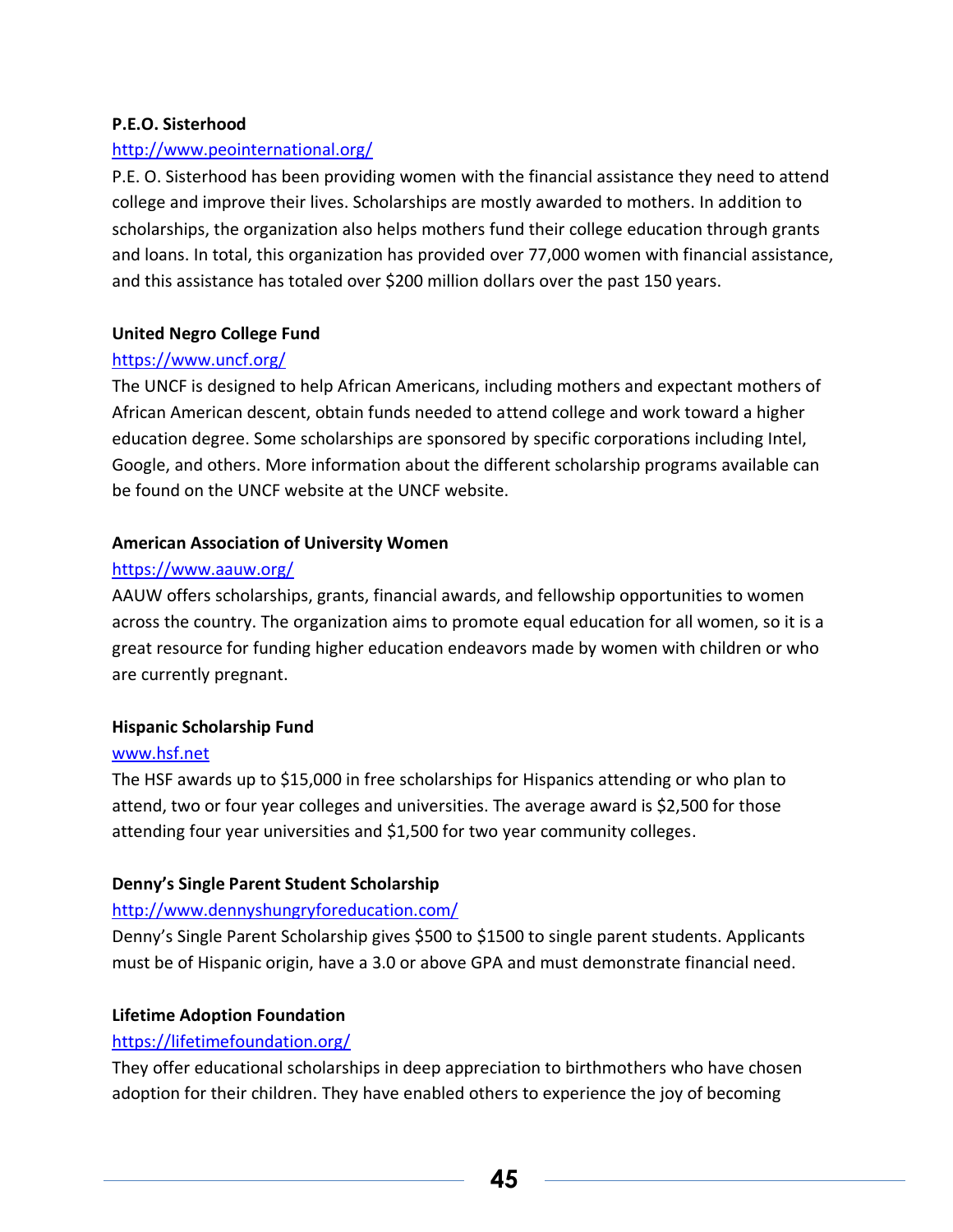parents and created futures, not only for those families, but also for their children, for a lifetime.

### **Adoption Choice, Inc. Scholarship**

### <https://adoptionchoiceinc.org/im-pregnant/scholarship-program/>

This scholarship is for available to birth parents who have placed their child for adoption through Adoption Choice, Inc. The number and amount of scholarships awarded vary year by year.

### **National Federation of Republican Women**

### <http://www.nfrw.org/pathfinder>

The NFRW awards three annual scholarships of \$2,500 to provide financial assistance and support to women seeking undergraduate or graduate degrees. Undergraduate sophomores, juniors and seniors, as well as students enrolled in a master's degree program, are eligible to apply for the scholarship.

### **The Educational Foundation for Women in Accounting**

### [http://www.efwa.org](http://www.efwa.org/scholarships_undergraduate.php)

The EFWA offers several scholarships for women in the Accounting field. See the website for a list of options.

### **Minority Women in STEM Bi-Annual Scholarship**

<https://www.bold.org/scholarship/minority-women-in-stem-bi-annual-scholarship/> This scholarship fund awards \$3000 every 6 months to a women from backgrounds underrepresented in STEM fields.

### **McDonald Worley Annual Scholarship**

### <https://mcdonaldworley.com/scholarships/>

This scholarship fund awards \$1000 to female students with diverse backgrounds of race, ethnicity or faith, obtain the degree of their choice from any eligible college, university, graduate school, or law school. Applicants are encouraged to apply in fields in which women have traditionally been underrepresented: science, math, engineering, technology, business, and law.

# State-Specific Scholarships

### **Wisconsin Women in Government**

<http://wiscwomeningovernment.org/undergrad-scholarship/>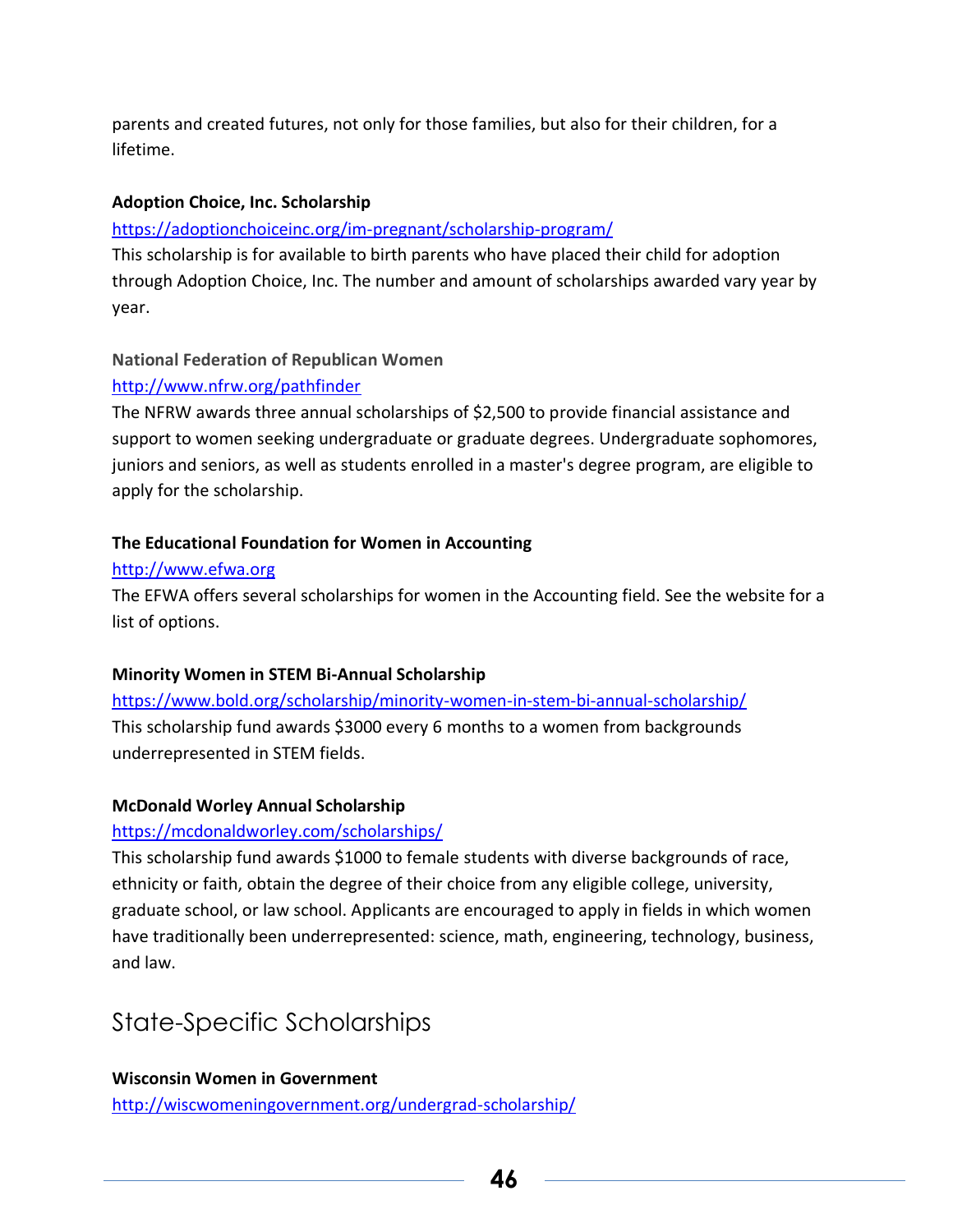The Wisconsin Women in Government (WWIG) Undergraduate Scholarship program is designed to provide financial support for women who wish to pursue careers in public service, public administration, or governmental affairs. The scholarship is available to current college or university students who likely would have difficulty continuing their education without financial assistance. The purpose of the program is to make post-secondary education more accessible to women by relieving some of the financial burden.

### **WAICU Nonprofit Internship Program**

### [http://www.waicu.org/working-students/student-jobs-internships/waicu-nonprofit-internship](http://www.waicu.org/working-students/student-jobs-internships/waicu-nonprofit-internship-program)[program](http://www.waicu.org/working-students/student-jobs-internships/waicu-nonprofit-internship-program)

While not a traditional grant or scholarship, the WAICU Nonprofit Internship Program provides student interns a \$2,000 summer stipend (disbursed throughout the summer) and a \$3,000 scholarship in exchange for 400 hours of work over 10 summer weeks. Internships are located throughout Wisconsin and offer a wide range of opportunities for many different majors.

### **HOPE Network for Single Mothers: Edmund Springman Educational Grant and Rachel Holley Educational Grant**

### <https://www.hopenetworkinc.org/scholarships/how-to-apply/>

HOPE Network awards annual grants of at least \$1,000 to qualifying single mothers who demonstrate financial need, motivation, and potential. The grant may be used to cover tuition, childcare costs, or both. Visit the website for details on eligibility to apply.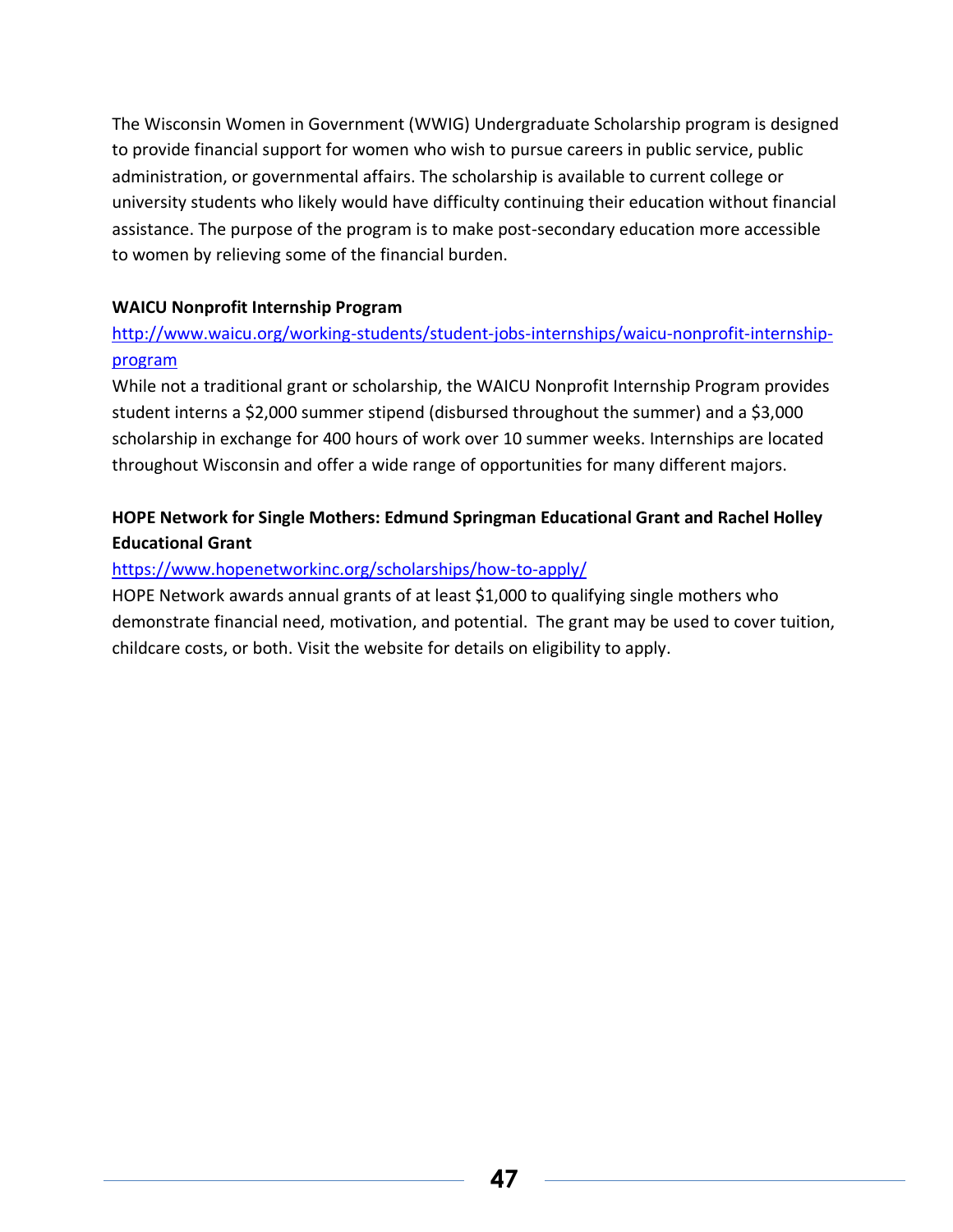# **ADOPTION**

Making the decision to place your child in a loving home is a difficult and courageous choice. We support you in whatever decision you make to give you and your child the best future. As you think about your options, we encourage you to contact an adoption agency.

# Local Adoption Resources

The following resources can help provide you with more information regarding adoption and help guide you through the adoption process.

### **Lutheran Social Services of Wisconsin and Upper Michigan**

<https://www.lsswis.org/LSS/Programs-Services/Adoption> 6737 W Washington Street, Suite 2275, West Allis, WI 53214 (414) 246-2300

### **Bethany Christian Services**

<https://bethany.org/get-help/pregnancy> 3229 N Martin Luther King Dr Milwaukee, WI 53212 (262) 547-6557

### **Evangelical Child & Family Agency**

<https://www.ecfawisc.org/adoption> 1617 S. 124th Street, New Berlin, WI 53151 (262) 789-1881 info@ecfawisc.org

# More Information on Adoption

### **[Catholic Charities](http://www.catholicharitiesusa.org/)**

### <https://www.catholiccharitiesusa.org/>

Catholic Charities provide options counseling and adoption placement services including foster care, international adoption, special needs adoption and interstate adoption. They also provide post-adoption services as well as search and reunion services.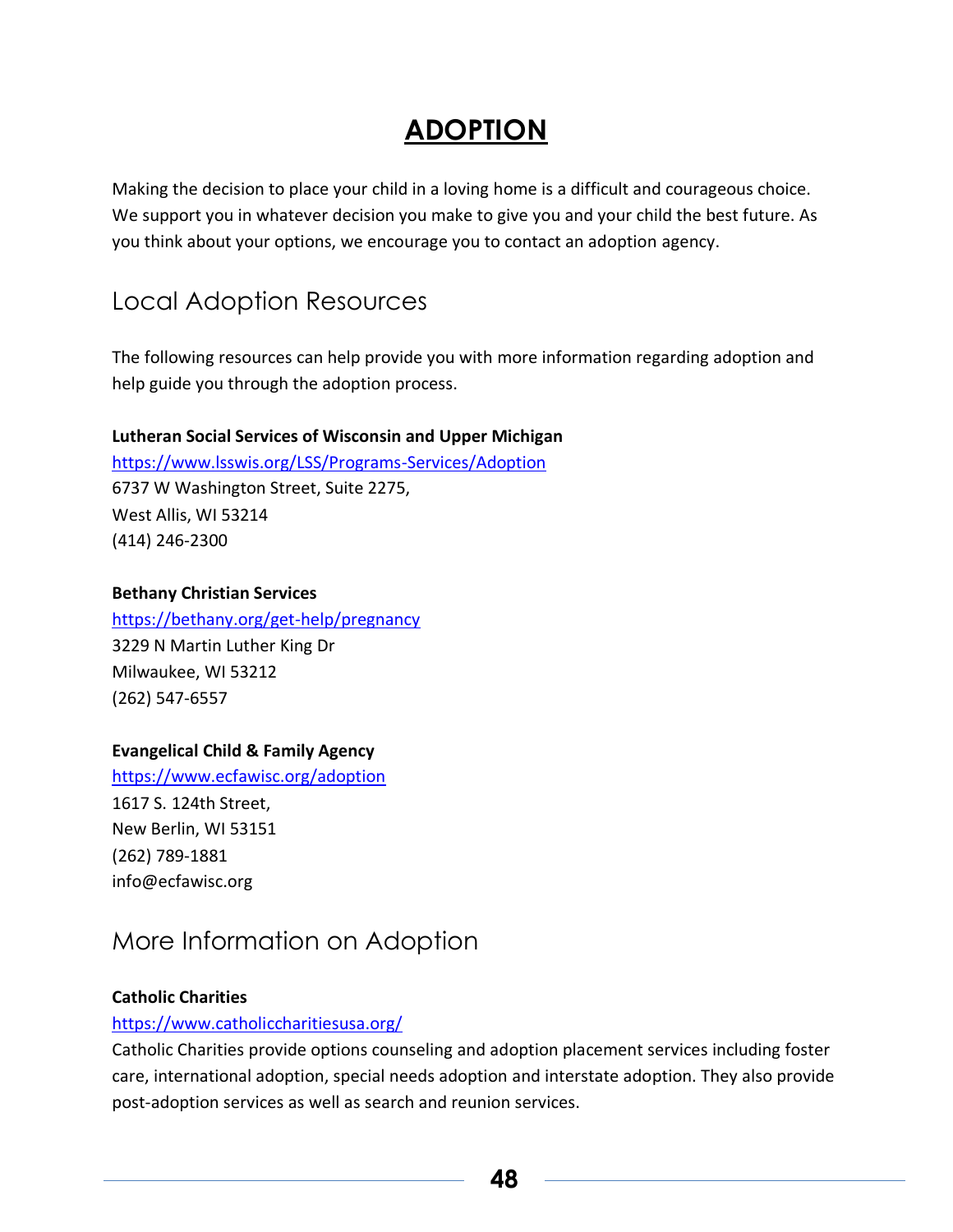(703) 549-1390

### **[AdoptUsKids](http://adoptuskids.org/)**

#### [www.adoptuskids.org](http://www.adoptuskids.org/)

AdoptUsKids raises public awareness about the need for foster and adoptive families for children in public child welfare system. Recruit foster and adoptive families and connect them with children.

(888) 200-4005

### **[Bethany Christian Services](http://bethany.org/)**

#### <https://bethany.org/>

The nation's largest adoption and foster care agency that cares for women facing unplanned pregnancies and orphans living on 5 continents. (800) 238-4269

#### **[Lifetime Adoption](http://africanamericanadoptionsonline.com/)**

#### [www.lifetimeadoption.com](http://www.lifetimeadoption.com/)

Lifetime Adoption assists African American couples wanting to adopt and birth mothers seeking African-American families. (800) 923-6783

#### **[Faithful Adoption Consultants](http://faithfuladoptionconsultants.org/)**

#### <http://www.faithfuladoptionconsultants.com/>

Faithful Adoption Consultants is referral service that networks our clients with licensed agencies and attorneys throughout the United States. The FAC team assists parents through their adoption process and provide helpful answers to your adoption questions. (678) 559-2164

[info@faithfuladoptionconsultants.com](mailto:info@faithfuladoptionconsultants.com)

### Birthparent Support

### **Bethany Christian Services**

### <https://www.bethany.org/>

Bethany Christian Services is a global nonprofit organization that brings families together and keeps families together. Services include adoption, foster care, and pregnancy counseling. If you are pregnant and considering adoption, Bethany Christian Services will provide pregnancy support and help you make an adoption plan. Bethany Christian Services can also provide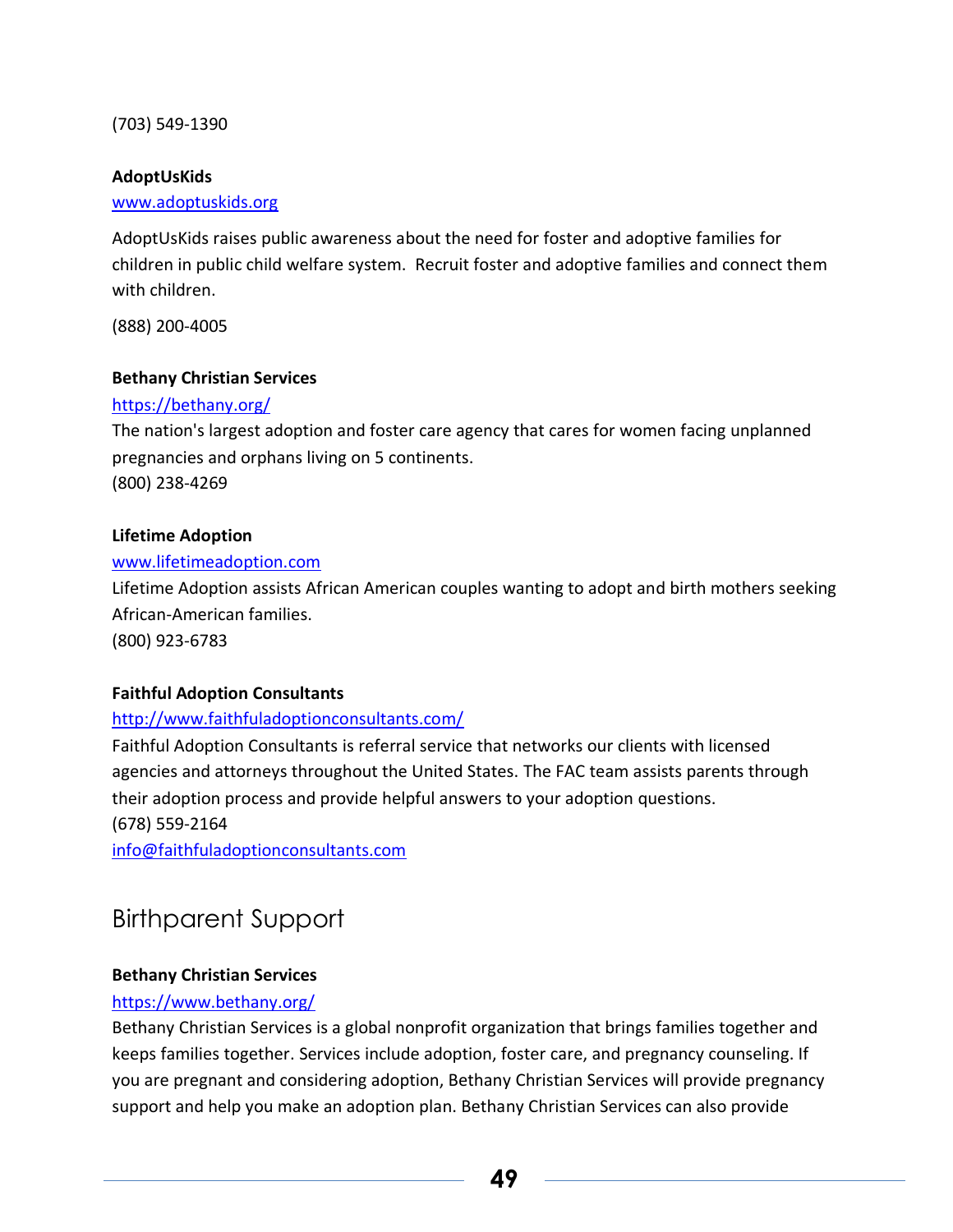financial assistance for living expenses during your pregnancy (e.g. rent when you can't work, food, transportation, utilities, or maternity clothes) and help with medical and legal expenses if needed.

(800) 238-4269

#### **BirthMom Buds**

#### [www.birthmombuds.com](http://www.birthmombuds.com/)

BirthMom Buds is a national web-based nonprofit organization which provides support to pregnant women considering adoption as well as birthmothers who have already placed children for adoption through its website, toll free support line. Additionally, they offer many programs including the Pregnant and Placing Program, Buddy System, and Annual Birthmother Retreats.

[birthmombuds@gmail.com](mailto:birthmombuds@gmail.com) 1-855-4MyBBud

#### **[Sally's Lambs](http://www.sallyslambs.org/)**

### <http://www.sallyslambs.org/>

Their mission is to encourage and support birth moms facing unplanned pregnancies. By working with established pregnancy care centers, adoption agencies and with birth mothers directly, Sally's Lambs<sup>®</sup> will meet the physical, emotional, and spiritual needs of birth mothers. Call or fill out an online contact form for more information.

[info@theradiancefoundation.org](mailto:info@theradiancefoundation.org)

(877) 517-4463 ext. 804

### **Embrace Grace**

#### [www.embracegrace.com](http://www.embracegrace.com/)

Embrace Grace offers programs and groups where mothers can make new friends in similar circumstances, receive a baby shower with new baby items, and be inspired and filled with hope by friends, leaders and, God. Visit the website to find an Embrace Grace group near you. (817) 755-8484

[info@iembracegrace.com](mailto:info@iembracegrace.com)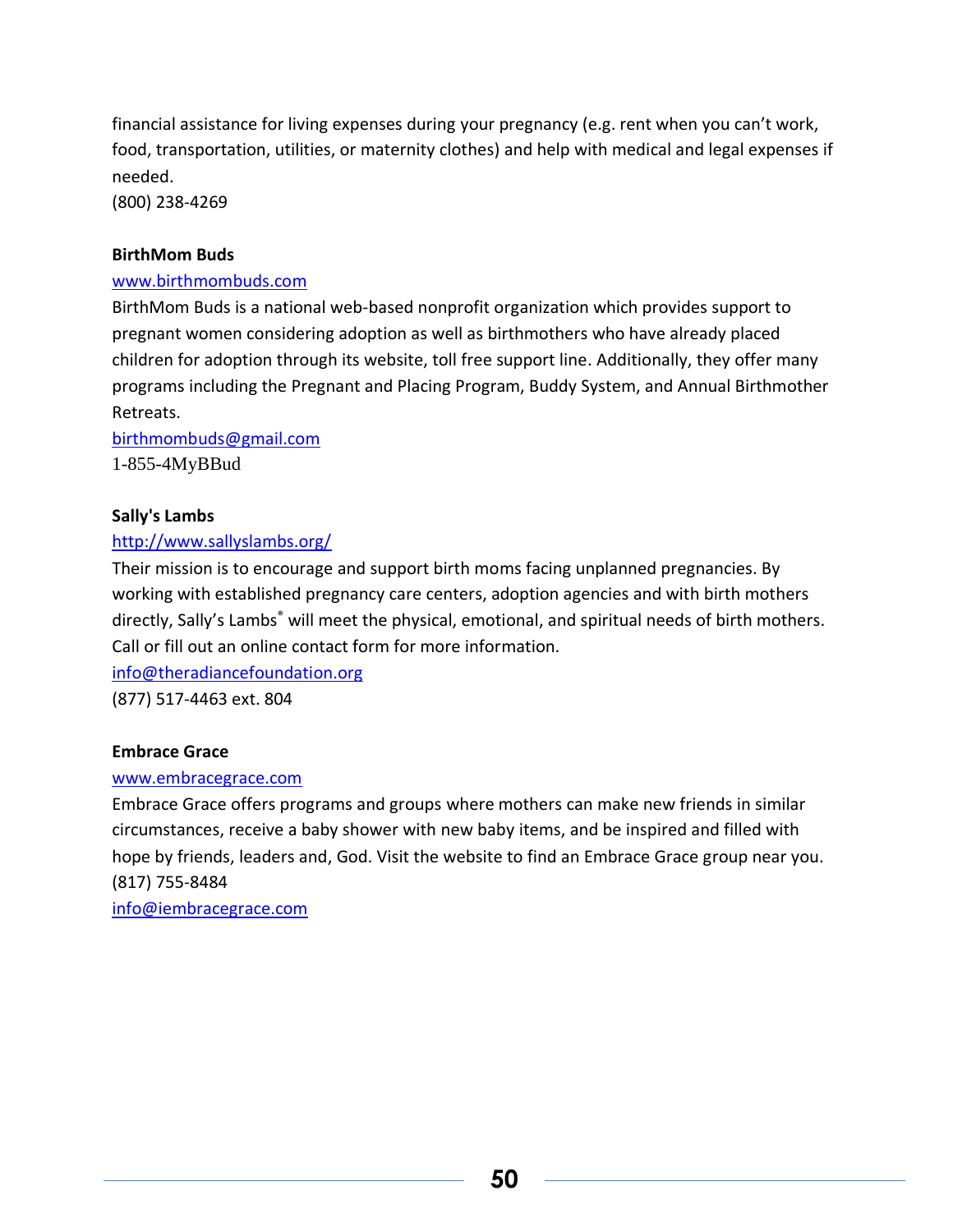# **OTHER PLACES TO LOOK FOR HELP**

# Local Non-Profit Agencies

These local non-profit agencies are equipped to assist single mothers with such services as parenting support, financial guidance and assistance, daycare assistance, food, clothing and other necessities. Local non-profit agencies include:

### **A Place of Refuge**

### <http://www.aplaceofrefuge.org/>

Refuge House is a safe place that provides a loving, nurturing environment for women and their children. Advocates encourage women to make the positive changes in their lives that will offer opportunity, direction and hope for their futures. A Place of Refuge Ministries of South Wisconsin is a non-profit corporation and a Recognized Service Organization of the Lutheran Church-Missouri Synod. 7624 W Hampton Ave Milwaukee, WI 53218 (414) 476-6333 [APOR.MINISTRIES.SWD@GMAIL.COM](mailto:APOR.MINISTRIES.SWD@GMAIL.COM)

### **4C For Children**

### <http://www.4cfc.org/>

4C offers a variety of services that support quality Early Care and Education. They provide training for existing and new childcare providers, help parents navigate the process of childcare options available, work closely with the State of Wisconsin regarding the delivery of YoungStar services, and provide a USDA Food Service program for Family Child Care Providers. 1736 North 2nd Street Milwaukee, WI 53212 (414) 562-2650 [childcareinfo@4C-forchildren.org](mailto:childcareinfo@4C-forchildren.org)

### **Evangelical Child & Family Agency**

### <http://www.ecfawisc.org/>

ECFA provides adoption services and parenting support to the Evangelical Christian community. If a mother chooses to place her child for adoption, their trained, licensed social workers on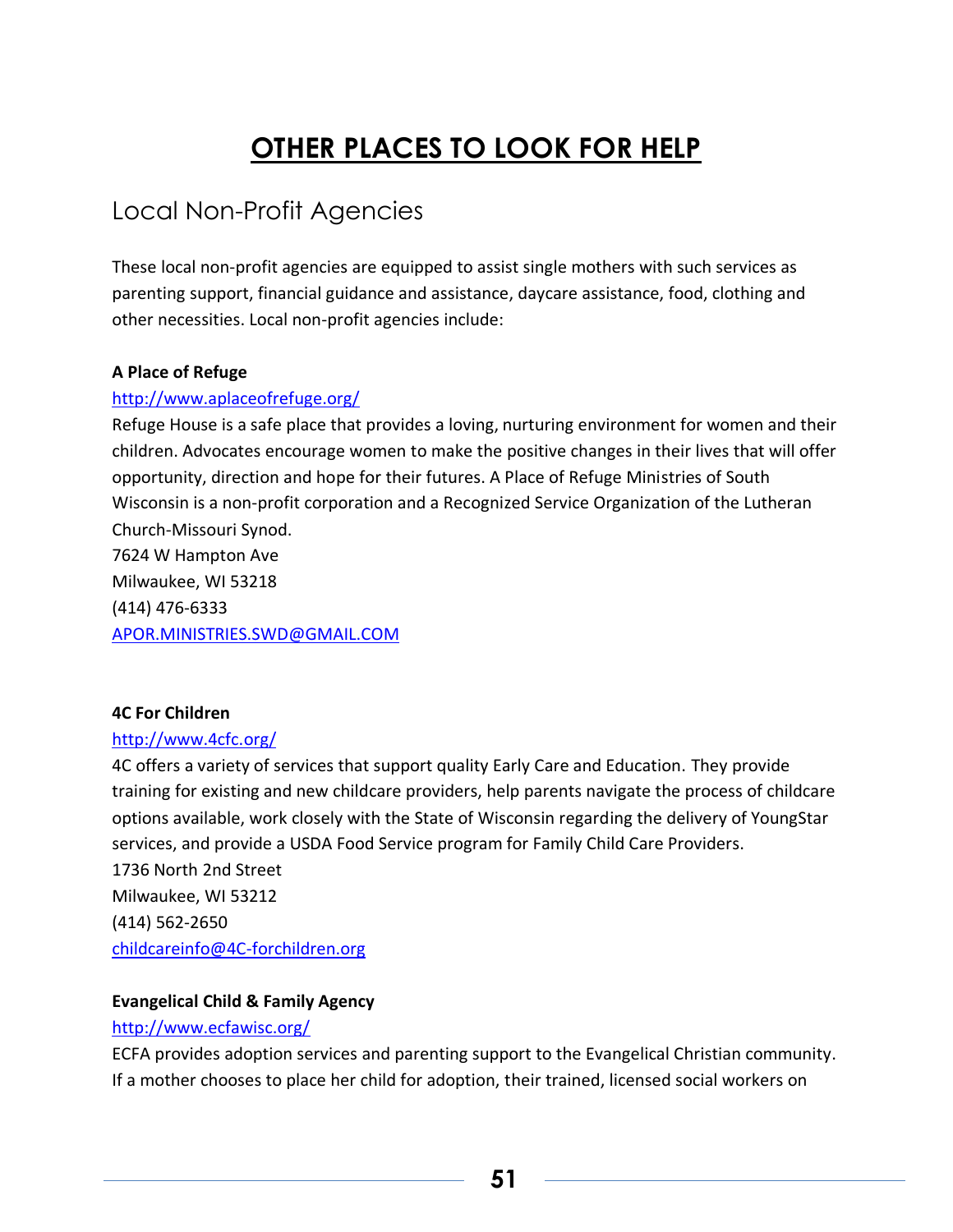staff work alongside the mother through the process. If the mother chooses to parent the child, ECFA offers counseling, pregnancy and childbirth education, baby items, and more. 1617 S. 124th Street New Berlin, WI 53151 (262) 789-1881 [info@ecfawisc.org.](mailto:info@ecfawisc.org)

# State Assistance Programs

When you have exhausted your options on a local level, or simply require further help, there are a variety of state and federal programs designated to help low-income families and single mothers. You will be required to meet with a caseworker who will discuss their program and review your personal information to affirm that you qualify (including your earned income, proof of residence, past due bills, and dependent information). To search for more benefits within your area go to [https://www.benefits.gov/.](https://www.benefits.gov/)

### **Wisconsin Shares Child Care Subsidy**

### <https://dcf.wisconsin.gov/wishares/apply>

The Wisconsin Shares Child Care Subsidy Program supports low-income working families by subsidizing a portion of the cost of quality childcare while the parents or caregivers are working or participating in another approved activity. Wisconsin Shares is implemented locally by counties and tribes.

Moraine Lakes Consortia (Light Green) 121 W. Main St. Port Washington, WI 53074 (888) 446-1239

### **Head Start**

### <https://eclkc.ohs.acf.hhs.gov/how-apply>

Head Start programs promote the school readiness of children ages birth to 5 from low-income families by supporting their development in a comprehensive way. The nearest Head Start agency is: Eternal Support 7901 N 66th St Milwaukee, WI 53223 (212) 289-2402 To find more Head Start agencies around the country, visit [https://eclkc.ohs.acf.hhs.gov/center](https://eclkc.ohs.acf.hhs.gov/center-locator)[locator](https://eclkc.ohs.acf.hhs.gov/center-locator) or call (866) 763-6481.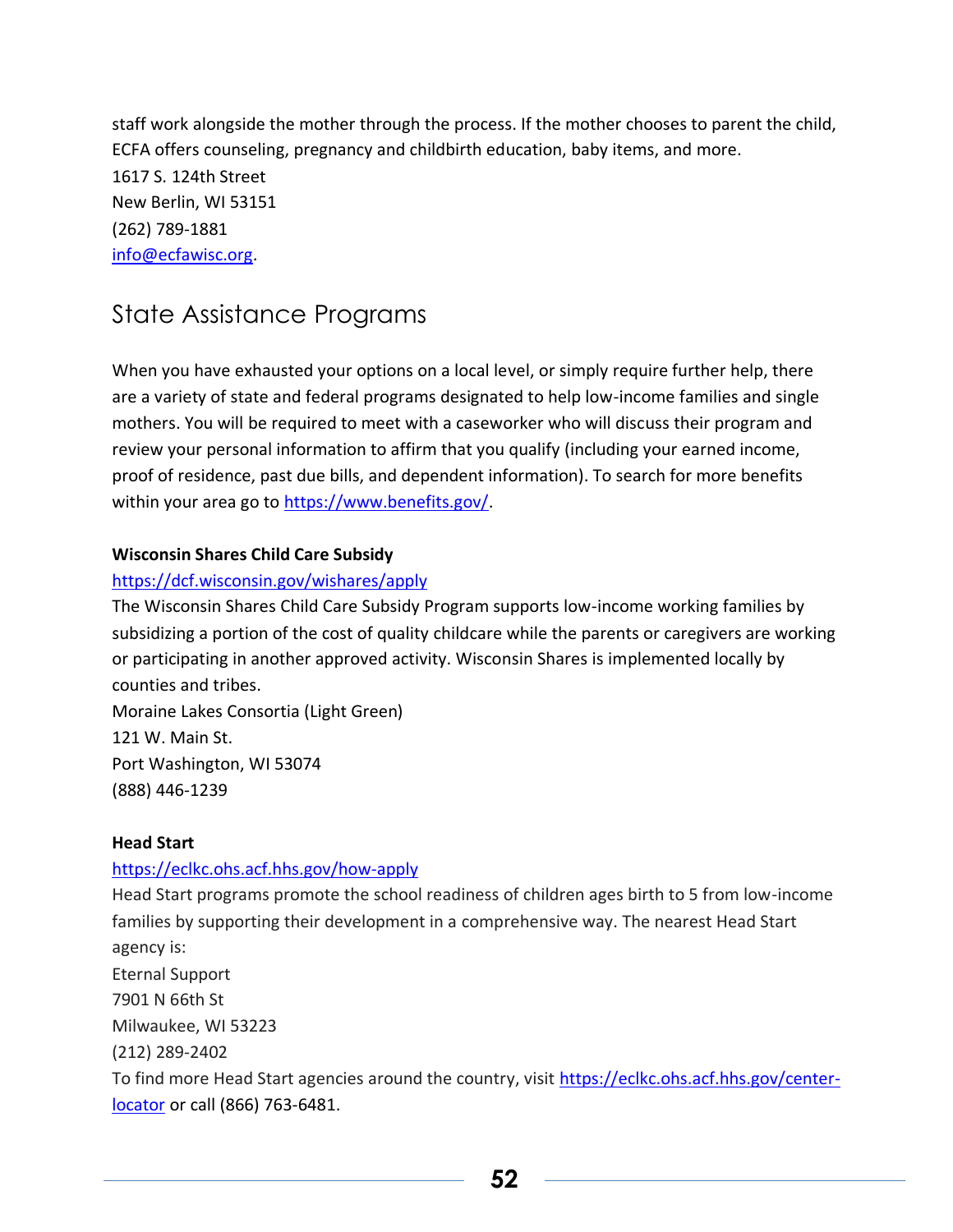**Aurora Health Care** 1218 West Kilbourn Ave, Suite 207

### **MLK-Heritage Health Center WIC**

2555 North Dr. Martin Luther King Jr. Drive

#### **Emergency Assistance**

<https://dcf.wisconsin.gov/ea> Emergency Assistance is a one-time payment that can help low-income parents pay an emergency housing or utility-related expense. ResCare, Inc. 5555 West Highland Road Mequon, WI 53092 1-888-947-6583

### **Transitional Jobs**

<https://dcf.wisconsin.gov/w2/tj>

Transitional Jobs (TJ) is a program that offers jobs to unemployed low-income adults in certain areas of the state. The nearest local transitional jobs agency is: Racine Area Manufacturers and Commerce (RAMAC) 300 5th Street Racine, WI 53403 (414) 389-6331 [Alba.Baltodano@umos.org](mailto:Alba.Baltodano@umos.org)

### **Women, Infants, and Children (WIC)**

The purpose of WIC is to ensure that women and their children are eating nutritious foods that their body needs. WIC provides eligible applicants with checks to purchase designated healthy foods from local grocery stores. They also provide help with breastfeeding including free breast pumps and formula. Contact your local office by calling their toll-free number found here: [http://www.fns.usda.gov/wic/toll-free-numbers-wic-state-agencies.](http://www.fns.usda.gov/wic/toll-free-numbers-wic-state-agencies) To find a list of all WIC sites in Wisconsin, visit: [https://www.dhs.wisconsin.gov/wic/local](https://www.dhs.wisconsin.gov/wic/local-projects.htm)[projects.htm](https://www.dhs.wisconsin.gov/wic/local-projects.htm)

A few of the WIC sites nearest to campus are: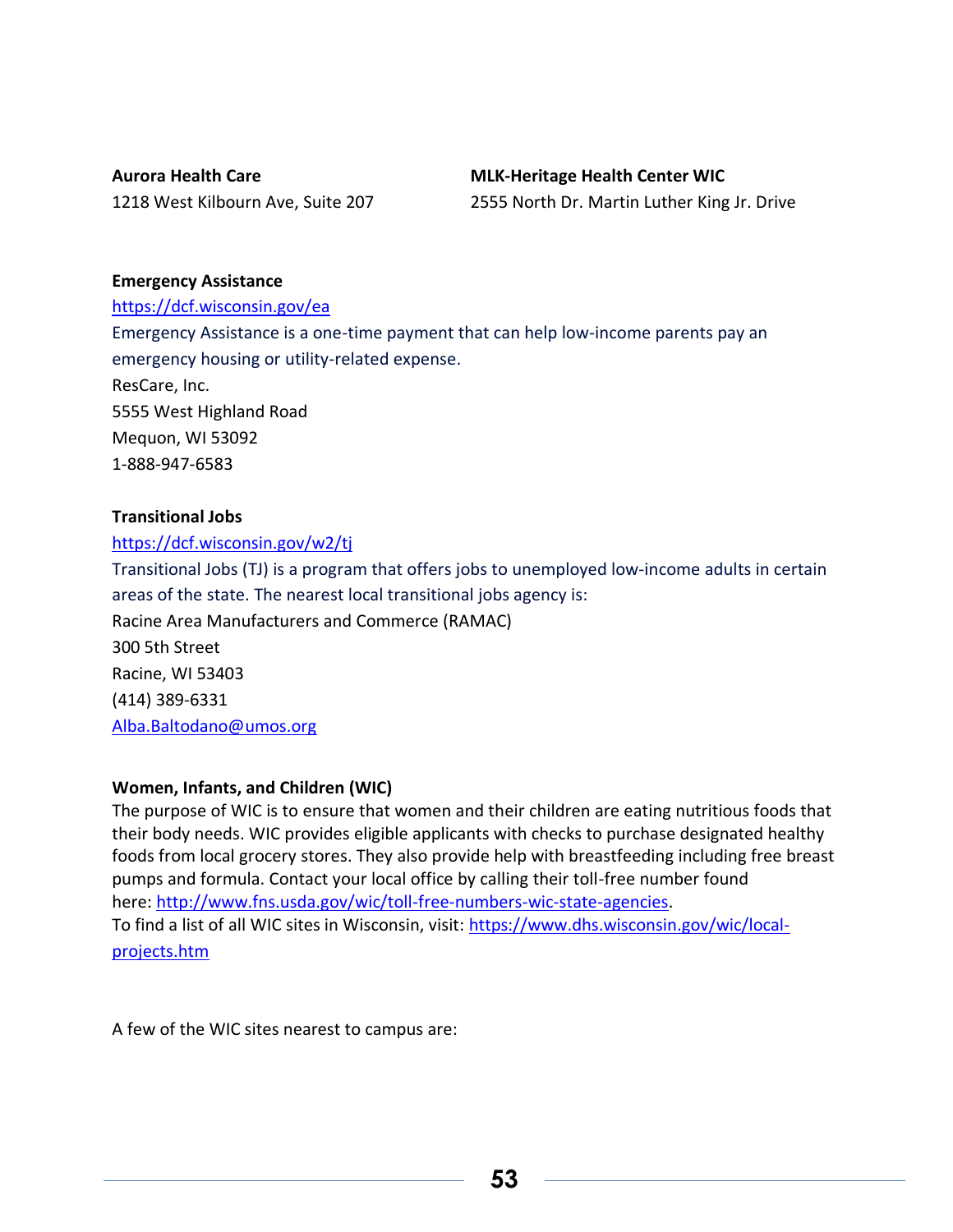Milwaukee, WI 53233 (414) 219-3210 **Northwest Health Center** 7630 West Mill Road Milwaukee, WI 53218 (414) 286-8820

Milwaukee, WI 53212 (414) 267-6650 **Washington Ozaukee Public Health Department** 121 W. Main St. Port Washington, WI 53074 (262) 284-8172

**Wee Care Day Care, Inc** 3882 North Teutonia Ave. Milwaukee, WI 53206 (414) 449-8460

**Supplemental Nutrition Assistance Program (SNAP)**, formerly known as Food Stamps If eligible, the SNAP program will help pay your grocery bill so that you and your child can eat well while you attend school. To be eligible, students must be a single parent who has a child under the age of 6 in the home. The applicant may not have over 2,000 in cash or bank account assets. Student loans do not count as assets. To apply for SNAP, find your local office here: <https://www.fns.usda.gov/snap/state-directory>

Students who may be eligible for SNAP:

- o must be a single parent who has a child under the age of 6 in the home
- $\circ$  The applicant may not have over 2,000 in cash or bank account assets. Student loans do not count as assets.

Applications can be completed online at<https://access.wisconsin.gov/> or in person at one of the following locations:

### **Ozaukee County Department of Human Services**

121 W. Main St. PO Box 994 Port Washington, WI 53074-099 (262) 284-8200 Hours: Monday-Friday 8 am - 4:30 pm

### **DHS Milwaukee Enrollment Services (MilES)**

1220 W. Vliet St. Milwaukee, WI 53205 (888) 947-6583 Hours: Monday-Friday 7:30 am - 5 pm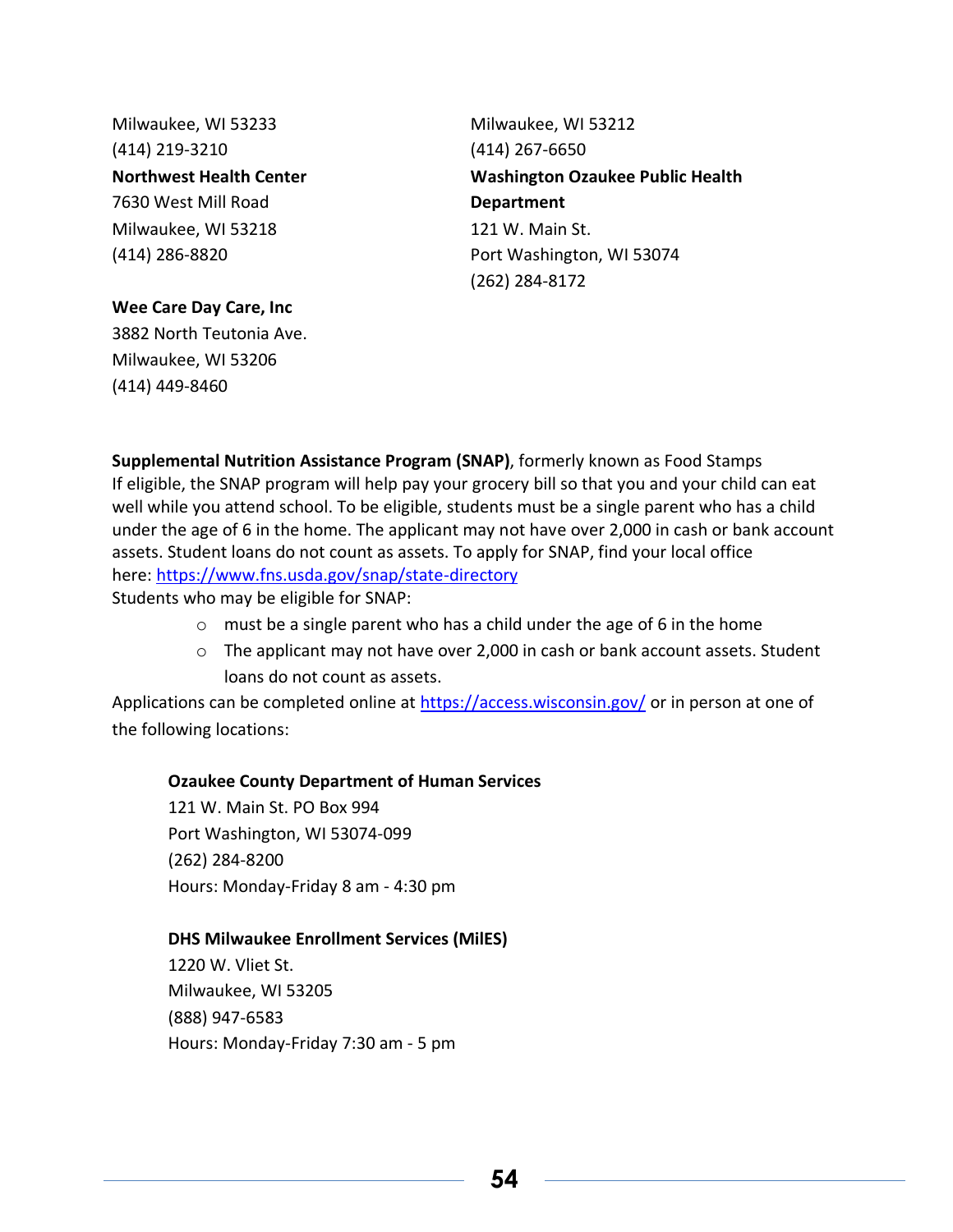### **Temporary Assistance for Needy Families (TANF)**

### <https://dcf.wisconsin.gov/w2/parents/w2>

TANF is a federal assistance program that provides temporary cash assistance and food stamps to single mothers and low-income individuals, showing a need.

**ResCare, Inc.** 5555 West Highland Road Mequon, WI 53092 (262) 238-2881

### **Low Income Housing Energy Assistance Program (LIHEAP)**

### <http://liheap.org/>

### <http://homeenergyplus.wi.gov/>

LIHEAP is a federal assistance program that provides assistance with energy-related costs, including paying utility bills, weatherization procedures and/or energy-related home repairs.

121 W Main ST Port Washington, WI 53074 (262)284-8101 [heat@wisconsin.gov](mailto:heat@wisconsin.gov)

### **The Wisconsin Division of Energy, Housing and Community Resources**

PO Box 7970 Madison, WI 53707 (608) 266-2035 [HEAT@Wisconsin.gov](mailto:HEAT@Wisconsin.gov)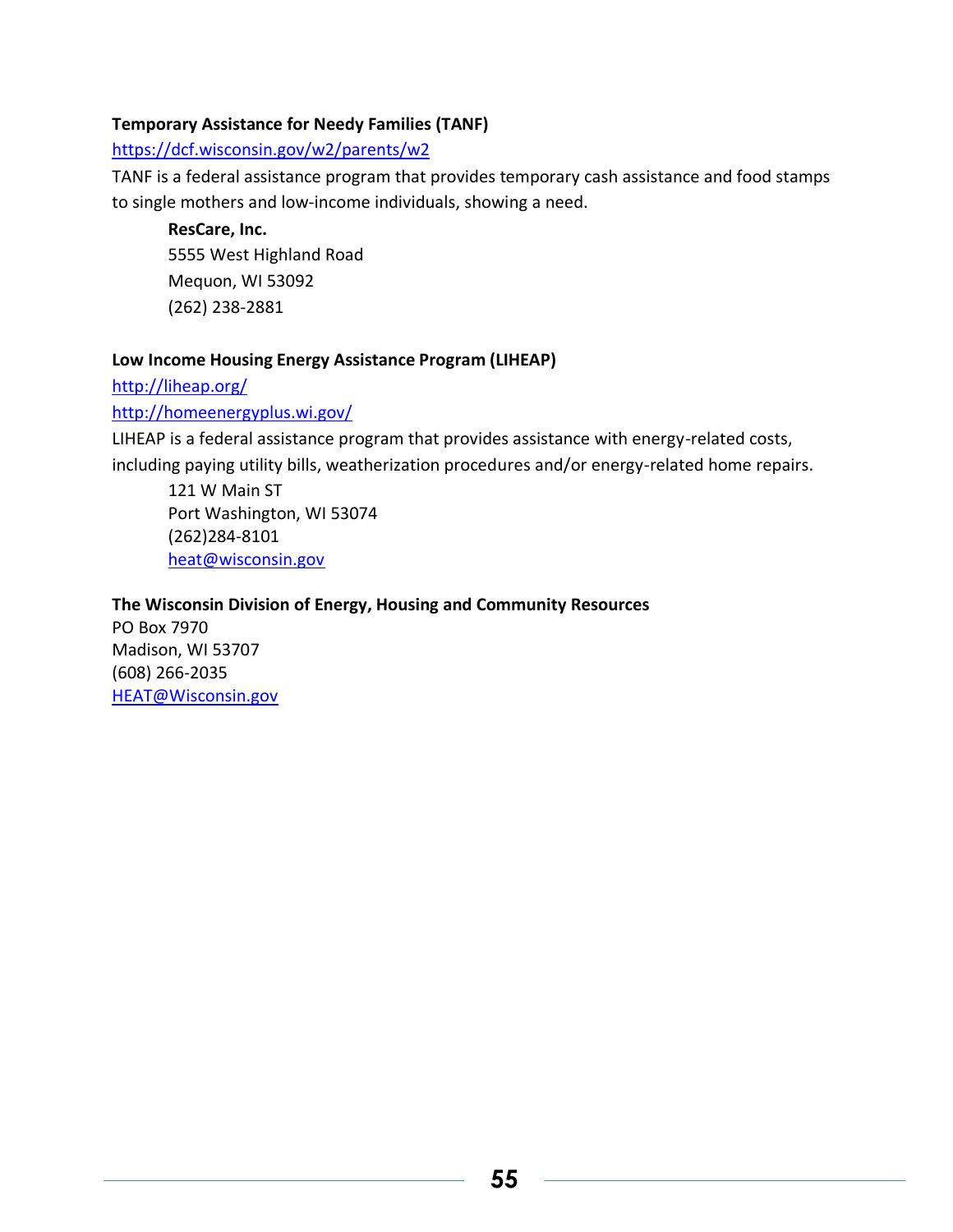# **COUNSELING RESOURCES**

# Campus Counseling Services

At Concordia University Wisconsin you can access the following mental health resources to help you succeed as an individual, a student, and a parent:

### **CUW Counseling Center**

<https://www.cuw.edu/academics/services/health-wellness/counseling-center/index.html> Location: AL 111 (in the hallway past the bookstore, along with the CMLT office, Terrace Room, and Health Center) (262) 243-2244 [studentwellness@cuw.edu](mailto:studentwellness@cuw.edu) Hours: Monday - Friday 7 am - 5 pm with evening hours by appointment

The Concordia University Wisconsin Counseling Center staff is here to provide caring, competent counseling to students, faculty, and staff in a confidential setting whenever you need us. We even have a comfort dog, Zoey, on staff if you need non-human companionship.

As a group, we strive to use God's Word and draw upon His grace. We encourage one another to include faith in Jesus Christ when responding to psychological crises, building emotional wellbeing, and enhancing the interpersonal development of our students. We demonstrate regard, respect, compassion, and sensitivity to all individuals who use our services. You can also be assured of confidentiality.

If you are struggling, please know you are not alone. Reach out to the Counseling Center. We're here for you in your time of need.

## Pregnancy Support

Pregnant? You are not alone. There are several pregnancy resource centers in your area. Services are typically FREE! For confidential support and counseling to help you in your pregnancy decisions, please contact:

### **Women's Care Center**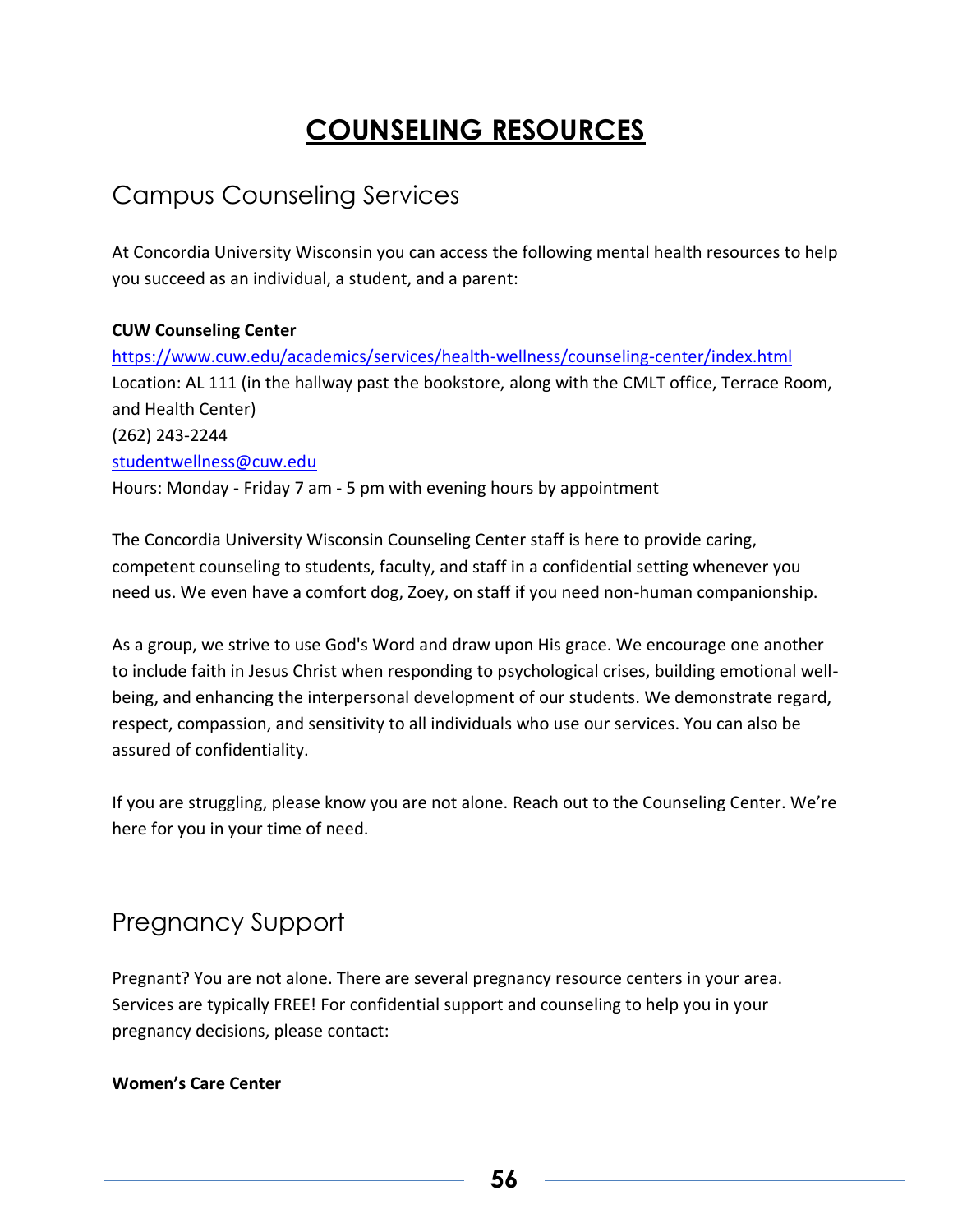### <http://www.womenscarecenter.org/>

Women's Care Center provides free, confidential counseling, support and education to women facing unplanned pregnancies. They also provide free pregnancy testing and ultrasounds which help determine viability and dates. Email a counselor at [aleshia@womenscarecenter.org.](mailto:aleshia@womenscarecenter.org) Women's Care Center has two locations in the area: 1441 North Farwell Avenue Milwaukee, WI 53202 (414) 223-2610 Hours: Monday, Wednesday, Thursday, and Friday 9 am - 5 pm Tuesday 11 am - 7 pm Saturday 9 am - 1 pm

634 W. Historic Mitchell Milwaukee, WI 53204 (414) 645-4050 Hours: Monday - Friday 8:30 am – 4:30 pm

### **Care Net Milwaukee**

### <https://carenetmilwaukee.com/>

Care Net Pregnancy Center of Milwaukee provides free, confidential pregnancy tests, options counseling, abortion education and information, viability ultrasounds, material support such as diapers, maternity and baby clothes, mom's groups, and post-abortion support. 4957 W. Fond du Lac Ave Milwaukee, WI 53216 (414) 962-2212 [advocate@carenetmilwaukee.com](mailto:advocate@carenetmilwaukee.com) Hours: Monday - Friday 10 am - 4 pm

### **Seed of Hope Center**

### <https://www.seedofhopecenter.org/>

The Seed of Hope Center is a 501(c)(3) nonprofit faith-based medical center specializing in pregnancy and sexual health issues. They provide pregnancy testing, ultrasound, verification of pregnancy, prenatal vitamins, referrals, client advocacy, parenting education, and sexual health consultations to clients in and around Washington County. All services are confidential and are provided at no cost to clients. 206 North 6th Ave. West Bend, WI 53095 (262) 338-1205

[info@seedofhopecenter.org](mailto:info@seedofhopecenter.org)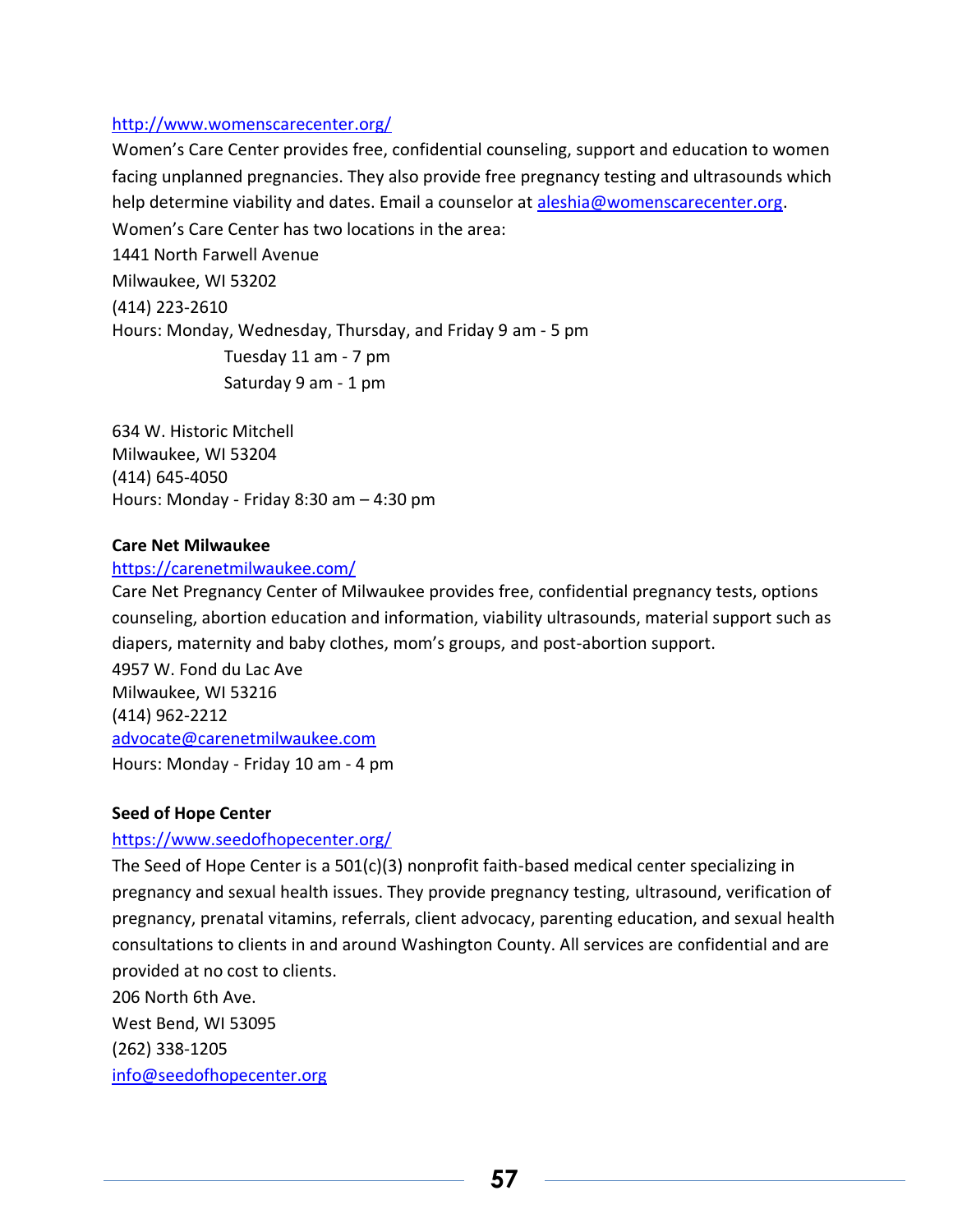Hours: Monday-Tuesday 9 am - 4 pm Thursday 9 am - 5 pm *5-7 pm for medical appts. only*

### **Eyewitness for Life**

### <https://eyewitnessforlife.org/>

Eyewitness for Life exists to help women and help their preborn babies. Staffed by professional sonographers, they offer free ultrasounds to women, so they have the information they need to make decisions at a critical time in their life. Their purpose is to educate pregnant women about their baby's development using ultrasound images.

3800 N Mayfair Rd, Suite 110

Milwaukee, WI 53222

([414\) 462-5483](tel:1-414-462-5483) (call or text)

[eyewitnessmilwaukee@gmail.com](mailto:eyewitnessmilwaukee@gmail.com)

Hours: Schedule an appointment by going online, calling, or texting their number

### **Option Line**

### [www.optionline.org](http://www.optionline.org/)

OptionLine provides free and confidential counseling as well as accurate information about pregnancy and pregnancy options. These centers support life-affirming choices, and they do not refer women to abortion providers. There are over 3,000 pregnancy resource centers across the country. To find pregnancy resource centers additional to those listed here, visit the website listed above.

(800) 712-4357 (call or text)

### **[Nurturing Networks](http://www.nurturingnetwork.org/)**

### [www.nurturingnetwork.org](http://www.nurturingnetwork.org/)

Nurturing Networks provide practical services to women facing the crisis of an unplanned pregnancy, including education options to continue her pregnancy and the life of her unborn child without sacrificing her own hopes and dreams.

[mary@nurturingnetwork.org](mailto:mary@nurturingnetwork.org)

[ann@nurturingnetwork.org](mailto:ann@nurturingnetwork.org)

### **Women's Support Center of Milwaukee, Inc.**

### [www.wscmil.org](http://www.wscmil.org/)

Women's Support Center of Milwaukee offers free and confidential pregnancy testing, pregnancy verification, ultrasounds, pre- or post-abortion counsel, Natural Family Planning (a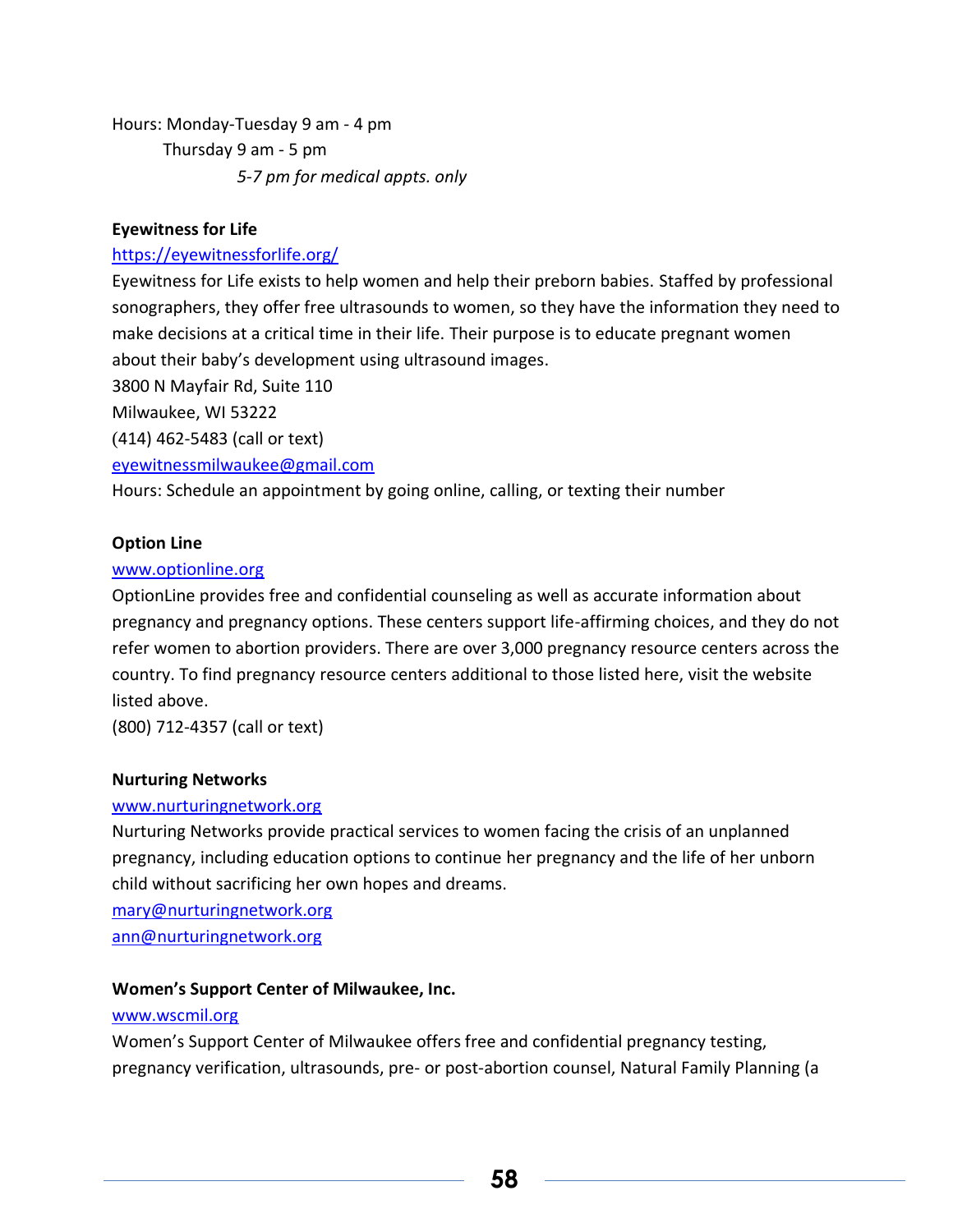natural method to avoid or achieve pregnancy) education, educational materials, classes and support sessions, baby supplies, and medical and community referrals. 2051 W. Wisconsin Ave Milwaukee, WI 53233 (414) 934-8888 [wsc1212@att.net](mailto:wsc1212@att.net) Hours: Monday - Wednesday 10 am - 5 pm Thursday: 10 am - 3 pm Friday - Sunday: Closed

#### **APS Medical**

#### <http://www.apsmke.com/>

APS Medical is a safe place committed to providing care without judgement. They offer pregnancy tests, ultrasounds, parenting classes, adoption referral, abortion recovery support, and information regarding pregnancy, fetal development, lifestyle issues, and abortion procedures and risks. All services are confidential and free of charge.

8501 W. Lincoln Ave West Allis, WI 53227 (414) 727-8177 (call)

(414) 465-2246 (text INFO)

#### [help@apsmke.com](mailto:help@apsmke.com)

Hours: Monday 1 pm - 4 pm Tuesday 9 am - 3 pm Wednesday 1 pm - 5 pm Thursday 10 am - 4 pm

#### **Catholic Charities Archdiocese of Milwaukee**

#### <https://www.ccmke.org/Catholic-Charities/Get-Help/Pregnancy-Parenting-Support.htm>

Among many services, the Archdiocese of Milwaukee's Catholic Charity provide Pregnancy Support Coordinators who provide education and support to prepare individuals for successful and safe parenting. The needs of each individual are met, including, but not limited to, education on pregnancy, childbirth, parenting, prenatal care coordination (PNCC), community resources, and emotional support.

### **Milwaukee Area Office**

2021 N. 60th St. Milwaukee, WI 53208 (414) 771-2881 [\(414\) 573-5899](tel:+1-414-573-5899) (24-hour help line)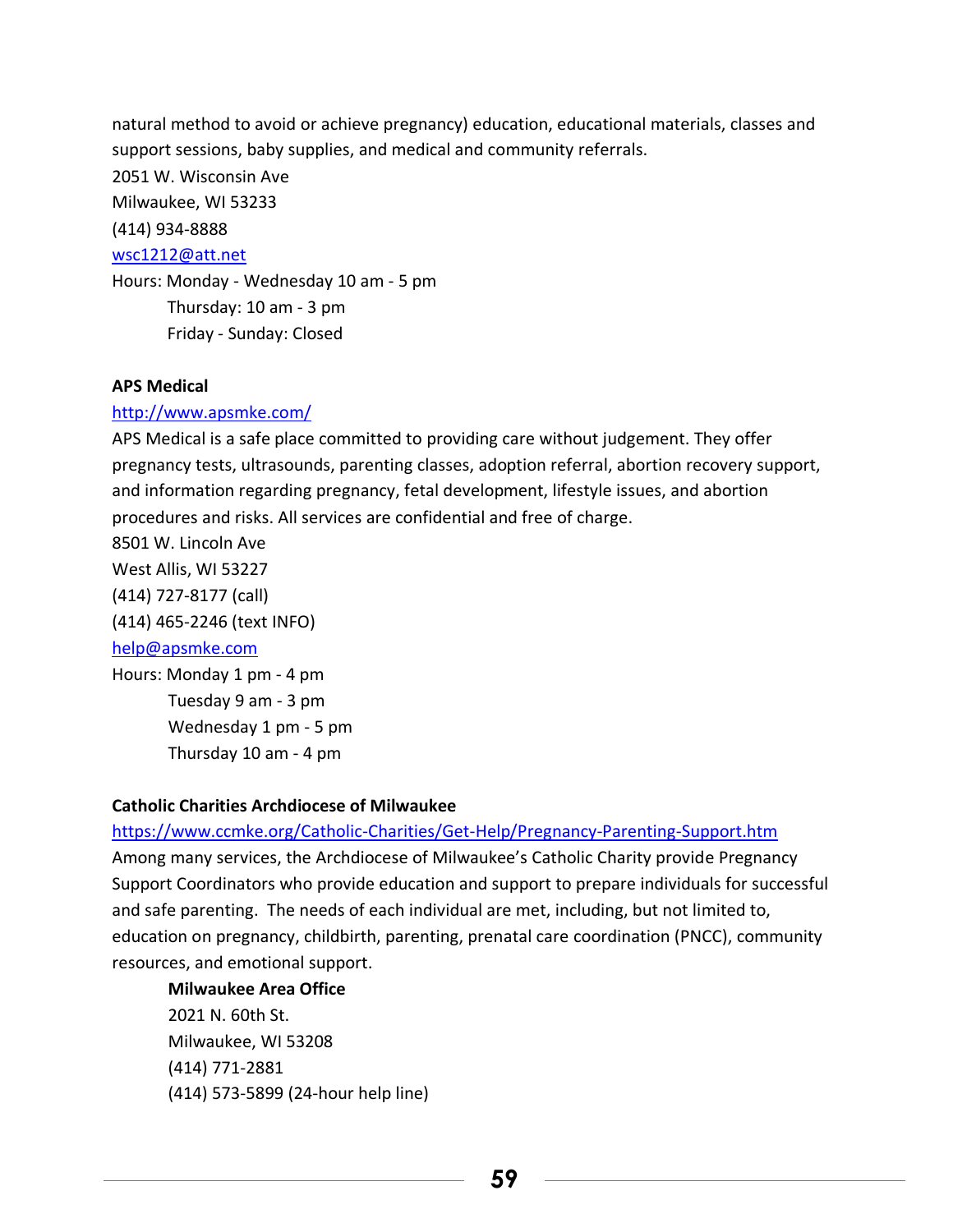[info@ccmke.org](mailto:info@ccmke.org)

Hours: Monday - Friday 8 am - 5 pm

### Postpartum Depression

In addition to the resources listed below, consider reaching out to the counseling resources both on campus and off listed above to address this difficult problem as well.

### **Postpartum Support International**

<http://www.postpartum.net/> (800) 944-4773 [support@postpartum.net](mailto:support@postpartum.net) Our local support coordinator, Heather Nischke, can be contacted at: (414) 622-0942 [Hnischkebirthservices@gmail.com](mailto:Hnischkebirthservices@gmail.com) Our local support groups are: **The Womb Room**

3920 W. National Ave West Milwaukee, WI 53215 Meetings every second Saturday from 1 - 3 pm

#### **Moms Mental Health Initiative**

### <https://momsmentalhealthmke.org/>

This online resource offers references to therapists and psychiatrists in the area who specialize in perinatal counseling, as well as access to a Circle of Hope, a private, online support group for moms local to the Greater Milwaukee Area.

To find other support coordinators and groups in Wisconsin and around the country, visit [http://www.postpartum.net/get-help/locations/united-states/.](http://www.postpartum.net/get-help/locations/united-states/)

Postpartum Support International offers information and resources for women suffering from postpartum depression, anxiety, and psychosis.

### **Postpartum Progress**

<http://www.postpartumprogress.com/ppd-support-groups-in-the-u-s-canada>

Postpartum Progress provides a listing of postpartum depression support groups in the United States, in addition to several education resources to learn more about postpartum trauma. [resources@postpartumprogress.org](mailto:resources@postpartumprogress.org)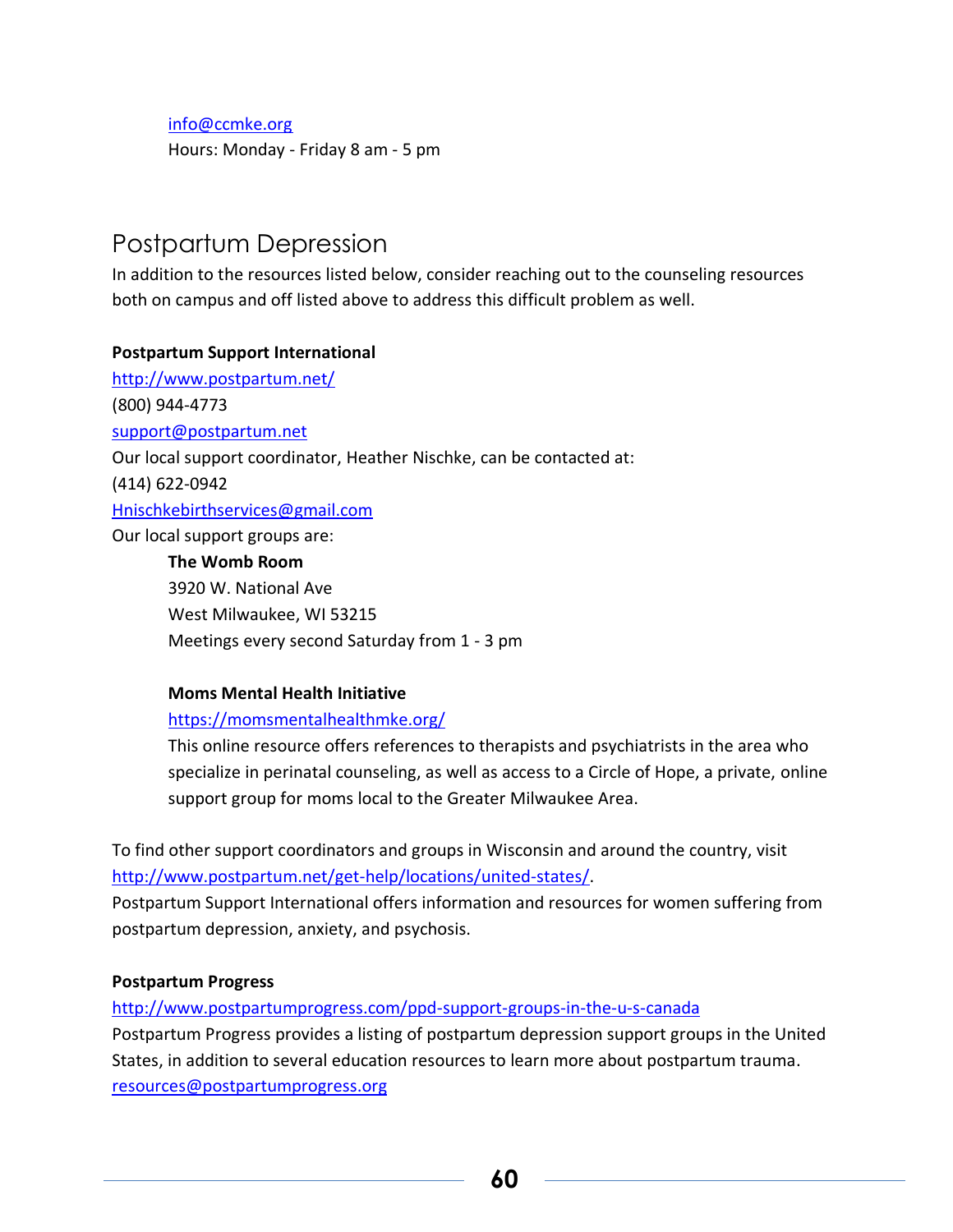# **COMMUNITY CHURCHES AND RELIGIOUS ORGANIZATIONS**

These community churches and temples have organized programs to help single mothers and individuals with low incomes.

### **A Place of Refuge**

### <http://www.aplaceofrefuge.org/>

Refuge House is a safe place that provides a loving, nurturing environment for women and their children. Our Advocates encourage women to make the positive changes in their lives that will offer opportunity, direction and hope for their futures. A Place of Refuge Ministries of South Wisconsin is a non-profit corporation and a Recognized Service Organization of the Lutheran Church-Missouri Synod. (414) 476-6333

[Apor.ministries.swd@gmail.com](mailto:Apor.ministries.swd@gmail.com)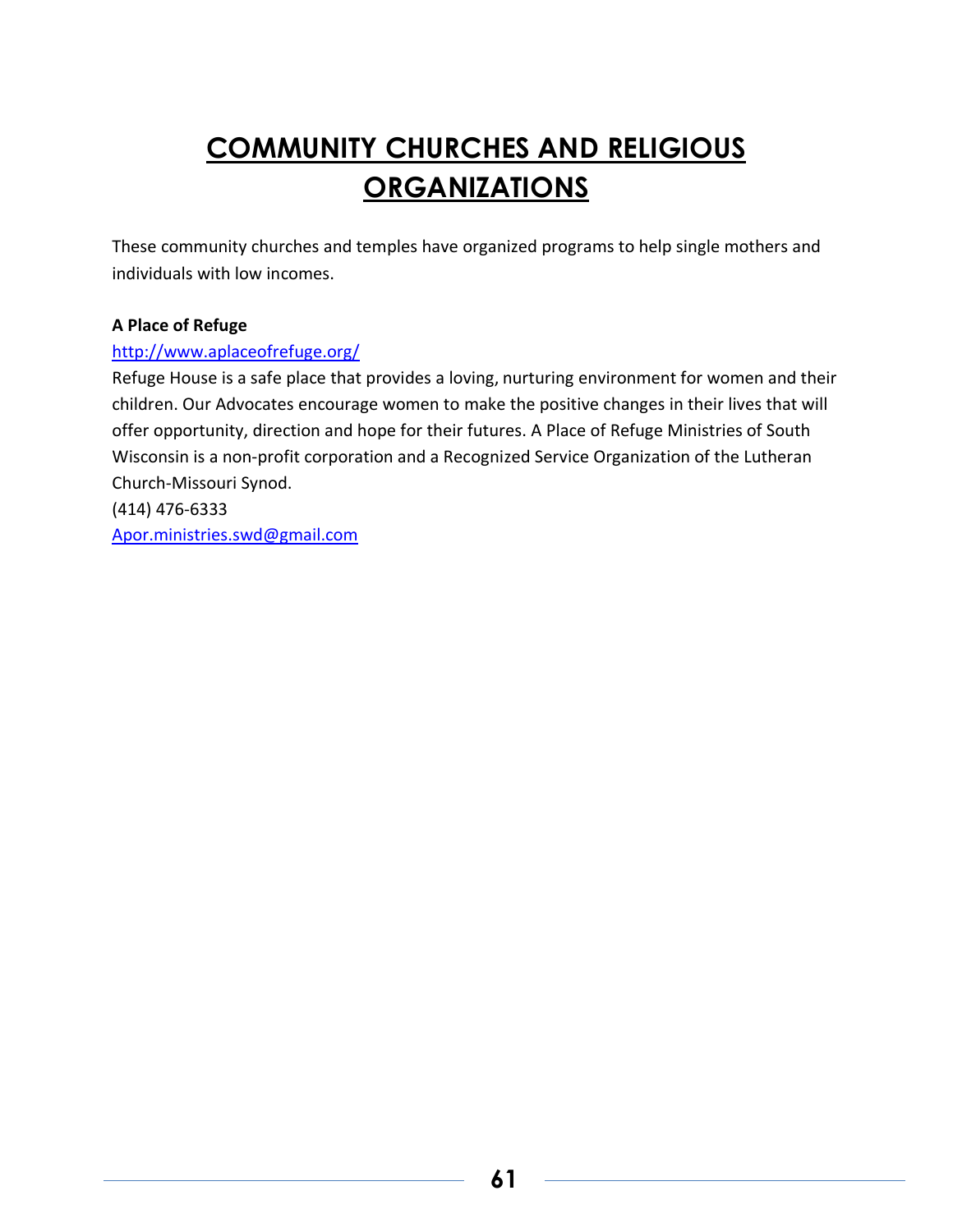# **PARENTING SUPPORT**

# Parenting Classes

### **APS Medical**

<https://www.apsmke.com/parenting-class>

APS Medical offers many free resources for moms, including parenting classes.

8501 West Lincoln Avenue West Allis, WI 53227 (414) 727-8177 [help@apsmke.com](mailto:help@apsmke.com) Hours: Monday 1 pm - 4 pm Tuesday 9 am - 3 pm Wednesday 1 pm - 5 pm

Thursday 10 am - 4 pm

### **The Parenting Network**

### <https://www.theparentingnetwork.org/classes>

The Parenting Network offers parenting classes that range from ongoing classes (so you can join anytime), classes on a fixed schedule, and one-time class workshops. Note: these classes are not free. 7516 W. Burleigh Street Milwaukee, WI 53210 (414) 671-0566 Hours: Monday - Thursday 8:30 am - 5:30 pm Friday 8:30 am - 3 pm

### **Froedtert Hospital Birth Center**

### <https://www.froedtert.com/birth/froedtert#classes>

Froedtert Hospital Birth Center offers several free classes for women who are currently pregnant, covering topics such as giving birth, breastfeeding, infant safety and care, and mindfulness-based cognitive therapy. 9200 W. Wisconsin Ave. Milwaukee, WI 53226 (414) 805-3666

**Women's Support Center of Milwaukee, Inc.**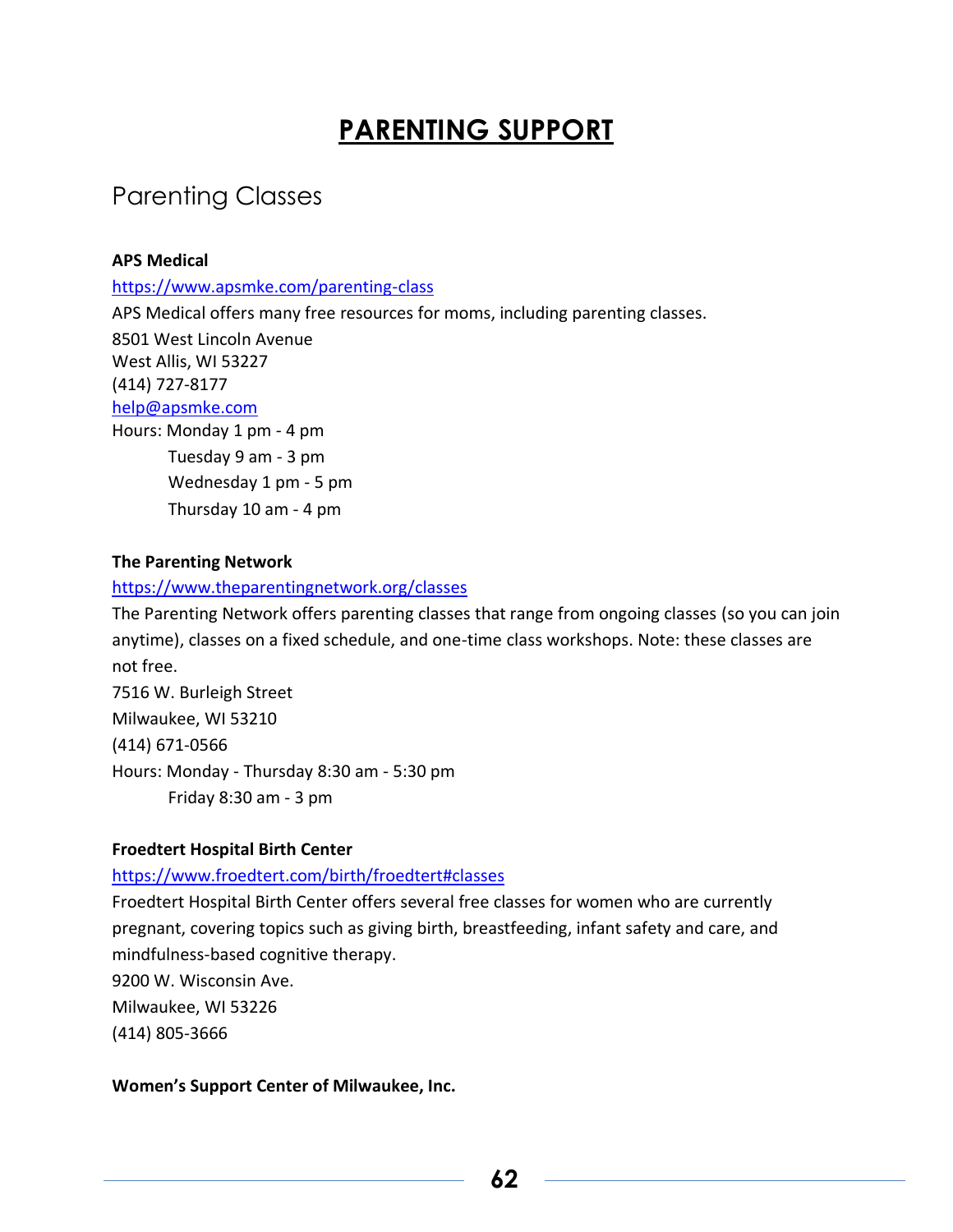### <https://www.wscmil.org/childcare-classes/>

Women's Support Center of Milwaukee offers many free resources to moms, including classes on breastfeeding and infant care.

2051 W. Wisconsin Ave

Milwaukee, WI 53233

(414) 934-8888

### [wsc1212@att.net](mailto:wsc1212@att.net)

Hours: Monday - Wednesday 10am - 5 pm

Thursday 10 am - 3 pm

### **Catholic Charities Archdiocese of Milwaukee**

### <https://www.ccmke.org/Catholic-Charities/Get-Help/Pregnancy-Parenting-Support.htm>

The Catholic Charities of Milwaukee Pregnancy Support Coordinators assist by providing education and support to prepare individuals for successful and safe parenting. The needs of everyone are met, including, but not limited to, education on pregnancy, childbirth, parenting, prenatal care coordination (PNCC), community resources, and emotional support. Meetings can take place at the individual's home, one of our offices, or within the community. Services are comprehensive, confidential, and provided to people of all faiths. 2021 N. 60th St.

Milwaukee, WI 53208 (414) 771-2881 [info@ccmke.org](mailto:info@ccmke.org)

### **Ozaukee Family Services**

### <http://ozaukeefamilyservices.org/workshops/>

Ozaukee Family Services offers several free parenting workshops for parents of children at various stages. Free childcare is available at most workshops. Register in advance on the website.

4922 Columbia Rd Cedarburg, WI 53012 (262) 376-7774 Hours: Monday - Friday 9 am - 3 pm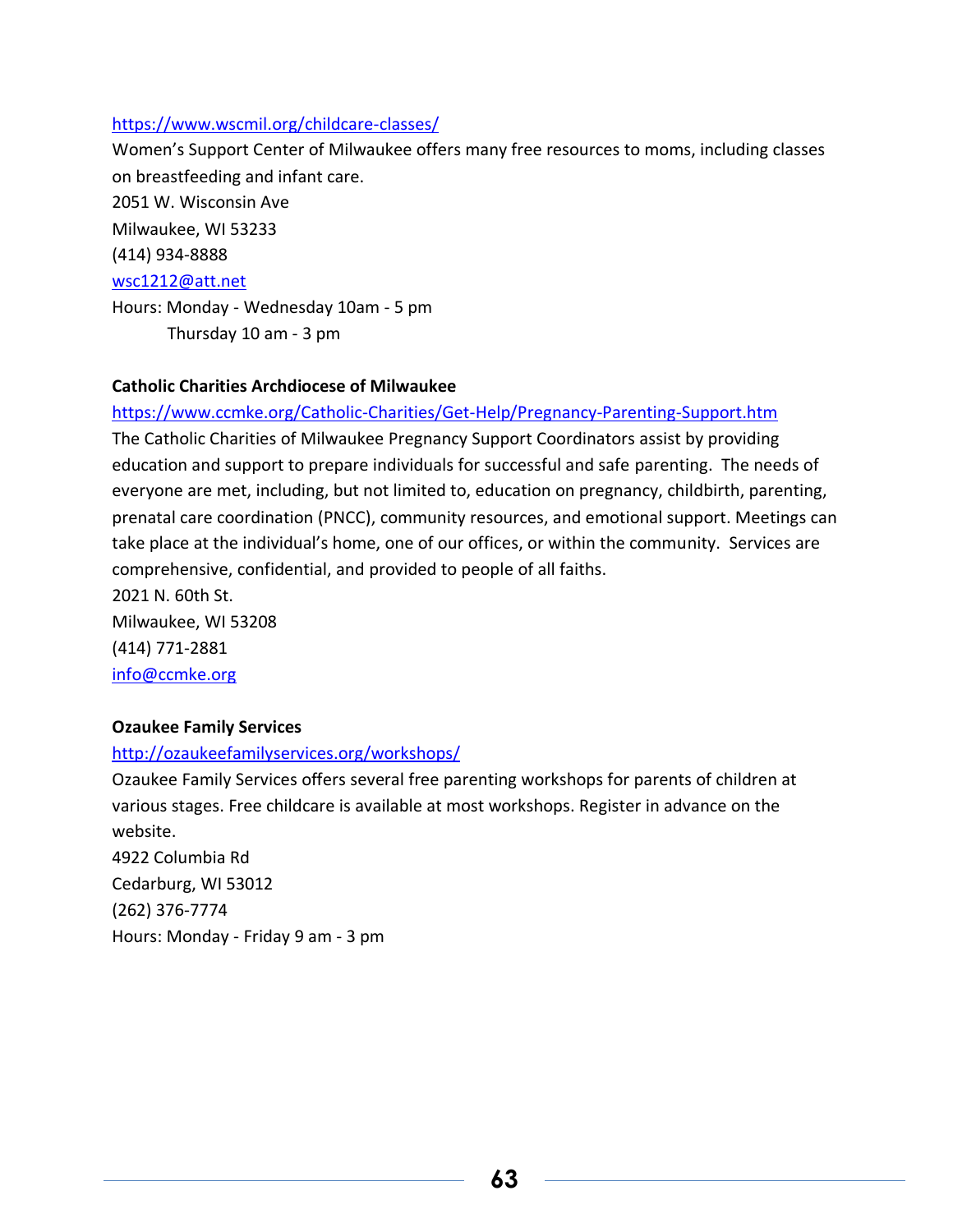# Local Parents Groups

### **MOPS**

### <https://www.mops.org/>

MOPS International encourages and equips moms of young children to realize their potential as mothers, women and leaders, in relationship with Jesus, and in partnership with the local church. MOPS groups typically offer biweekly meetings with childcare, a featured speaker, discussion, and great company. Many programs also include "moms only" and family fun activities. This is a great place to meet fellow moms, get practical advice, and be supported by your community.

Local MOPS groups are listed below. Visit the website to find more MOPS groups around the country.

### **[Crossroads Presbyterian Church](https://www.crossroadspres.org/connect/children/mops/)**

[http://www.crossroadspres.org](http://www.crossroadspres.org/) 6031 W Chapel Hill Rd Mequon, WI 53097 1<sup>st</sup> and 3<sup>rd</sup> Thursdays 9 am - 11:15 am

### **St Paul Lutheran Church**

<http://www.splgrafton.org/servant-ministries/mops> 701 Washington St Grafton, WI 53024 1st and 3<sup>rd</sup> Tuesday 9 am - 11:15 am

### **[Grace Lutheran Church](http://www.grace-connect.org/womens-ministry)**

<https://grace-connect.churchcenter.com/registrations/events/227944> W196 N9525 Cross View Way Menomonee Falls, WI 53051 2nd and  $4<sup>th</sup>$  Tuesday 6:30 pm - 8 pm

### **Embrace Grace**

### <https://embracegrace.com/>

Embrace Grace now offers support groups for single mothers. This program offers practical support for single moms and helps provide mentorship and support for the unique issues that single moms face.

The group nearest CUW holds meetings at Kettlebrook Church: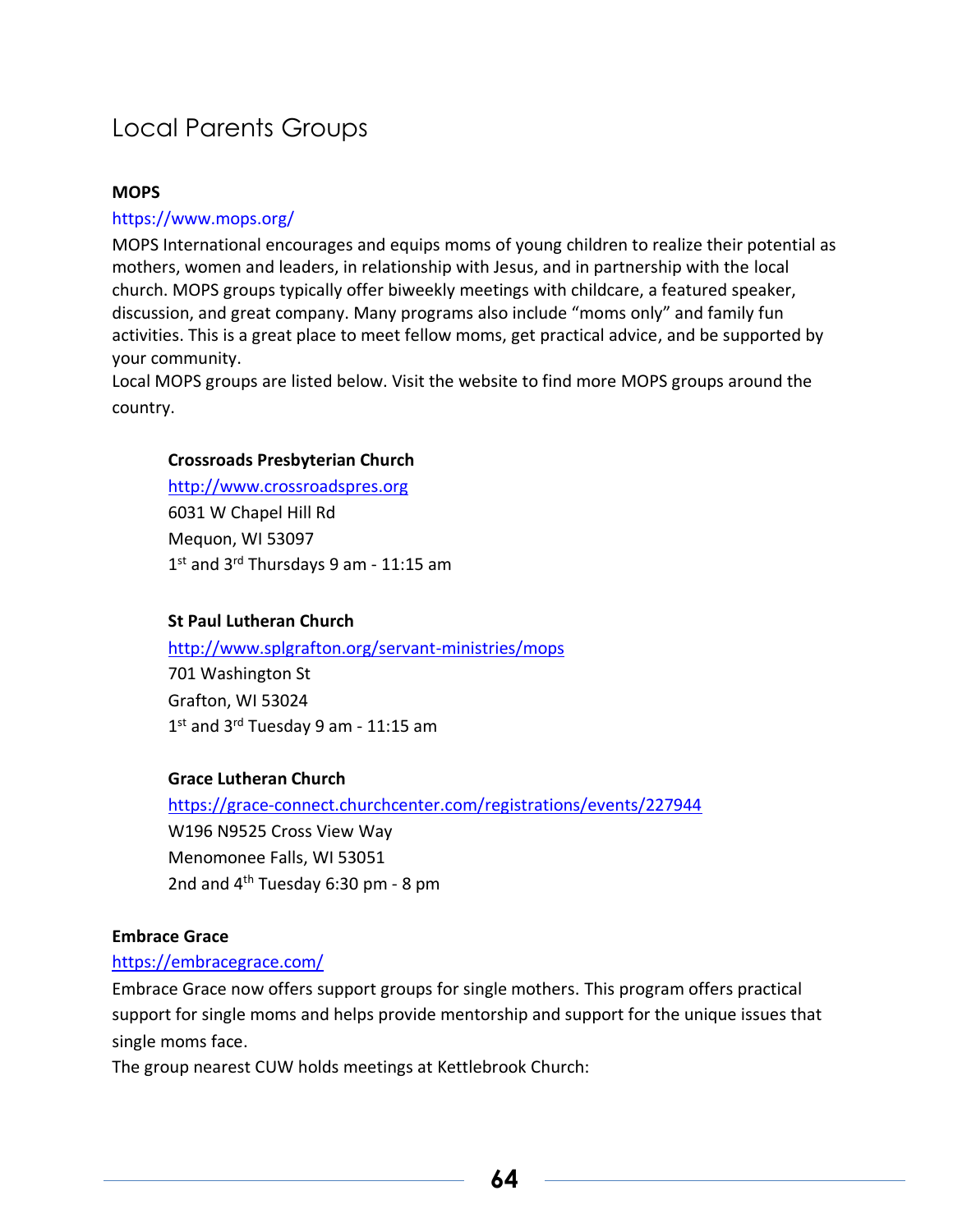279 S 17<sup>th</sup> Avenue, #7 West Bend, Wisconsin 53095 Mondays at 6:30 pm 262-297-1312 Led by Katherine Tobey [schmitt13@hotmail.com](mailto:schmitt13@hotmail.com)

### **Ozaukee Family Services**

### <http://ozaukeefamilyservices.org/>

Ozaukee Family Services hosts several groups where parents and their children can come and meet other families. Register to attend through the website. 4922 Columbia Rd Cedarburg, WI 53012 (262) 376-7774 Hours: Monday - Friday 9 am - 3 pm

### **Ascension Columbia St. Mary's Hospital Ozaukee Birth Center**

[https://healthcare.ascension.org/locations/wisconsin/wimil/mequon-ascension-columbia-st](https://healthcare.ascension.org/locations/wisconsin/wimil/mequon-ascension-columbia-st-marys-hospital-ozaukee-birthing-center)[marys-hospital-ozaukee-birthing-center](https://healthcare.ascension.org/locations/wisconsin/wimil/mequon-ascension-columbia-st-marys-hospital-ozaukee-birthing-center)

Columbia St. Mary's sponsors the New Parenting Network that meets every Wednesday from 10-11:30 AM at the Birth Center. Led by prenatal educators and doulas, it is free and open to parents, partners, and caregivers, allowing them the chance to share the joys and challenges of raising their babies. Registration not required.

13111 N. Port Washington Road

Mequon, WI 53097

(262) 243-7300

<babyclasses@columbia-stmarys.org>

Class meets Wednesday 10 am - 11:30 am

### **Care Net Milwaukee**

### <https://carenetmilwaukee.com/>

CareNet Milwaukee offers weekly Mom's Groups on Tuesdays mornings 10:00-11:00 AM. Call or text the number below to sign-up today. All groups are free and include food, drinks, gifts and diapers. 4957 W. Fond du Lac Ave Milwaukee, WI 53216 (414) 962-2212 Hours: Monday - Friday 10 am - 4 pm Groups meet Tuesday 10 - 11 am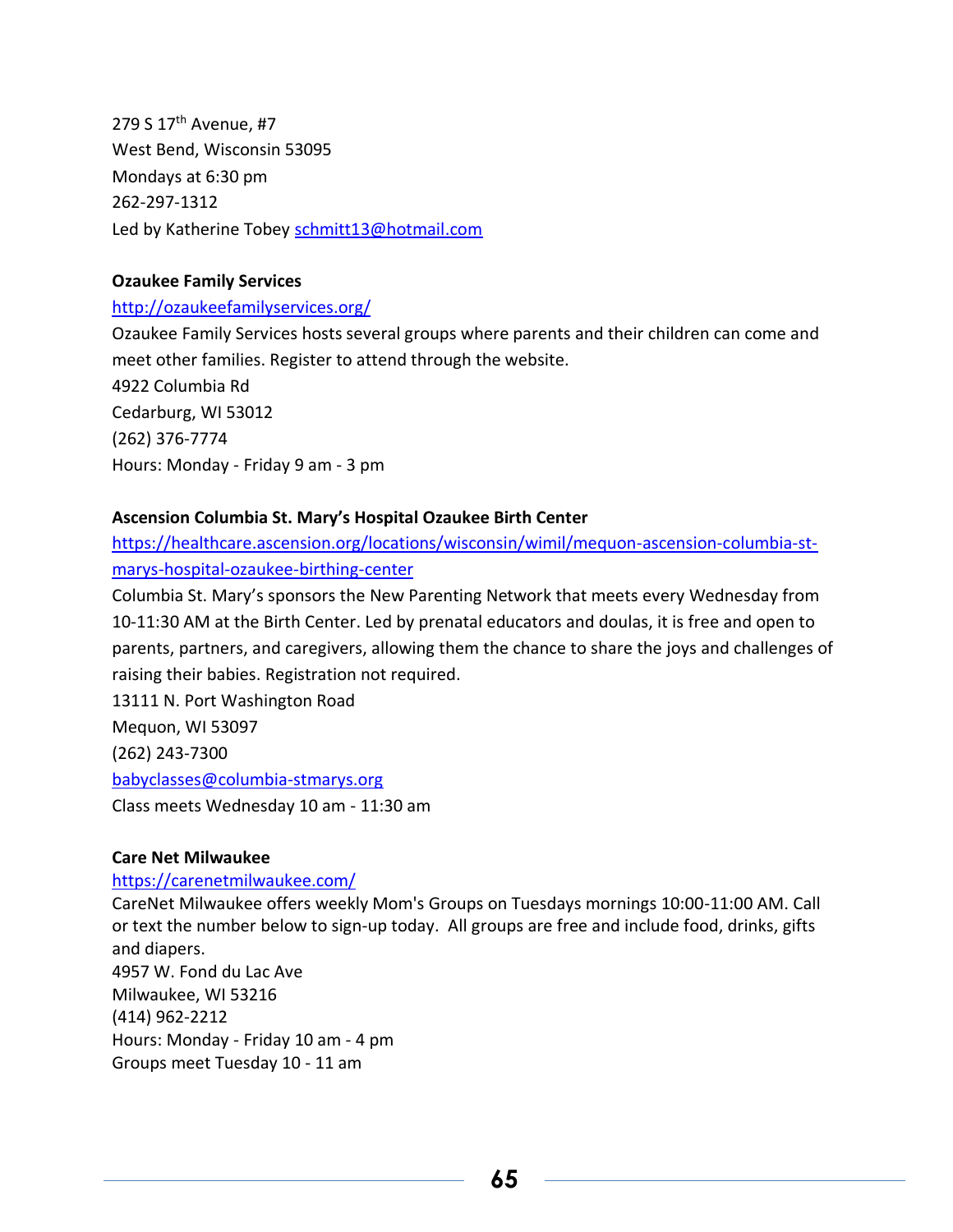# **EMERGENCY ASSISTANCE**

We understand that you may be going through other difficult situations in your life. Please know that you are not alone. There are people who want to support you and help you get through these challenges.

### **If you feel that you are in an unsafe or dangerous situation (e.g. emotionally or physically):**

- 1. **Get to a safe, secure location.** This may be a friend's apartment, a police station, or a hospital depending on your situation.
- 2. **Contact a friend or counselor for immediate support.** Be with someone who will help ensure your emotional and physical safety.
- 3. **Seek out professional assistance**. You can overcome this situation. With professional assistance, you can seek out a path for healing, justice, and hope.

## Campus Emergency Resources

### **Campus Safety**

Director of Campus Safety: Mike Stolte Rincker 023 9-911 (emergency) (262) 243-4344 (non-emergency) [campus.safety@cuw.edu](mailto:campus.safety@cuw.edu)

### **Counseling Center**

Free to all students, the counseling center is an excellent on-campus resource. Albrecht 111 Intake/Triage - (262) 243-2244 Dave Enters - (262) 243-4211 Hours: Monday - Friday 7 am - 5 pm

### **Title IX Coordinator**

*Joseph Niswonger* S001 (262) 243-4331 [joseph.niswonger@cuw.edu](mailto:joseph.niswonger@cuw.edu)

### **Mequon Police Department**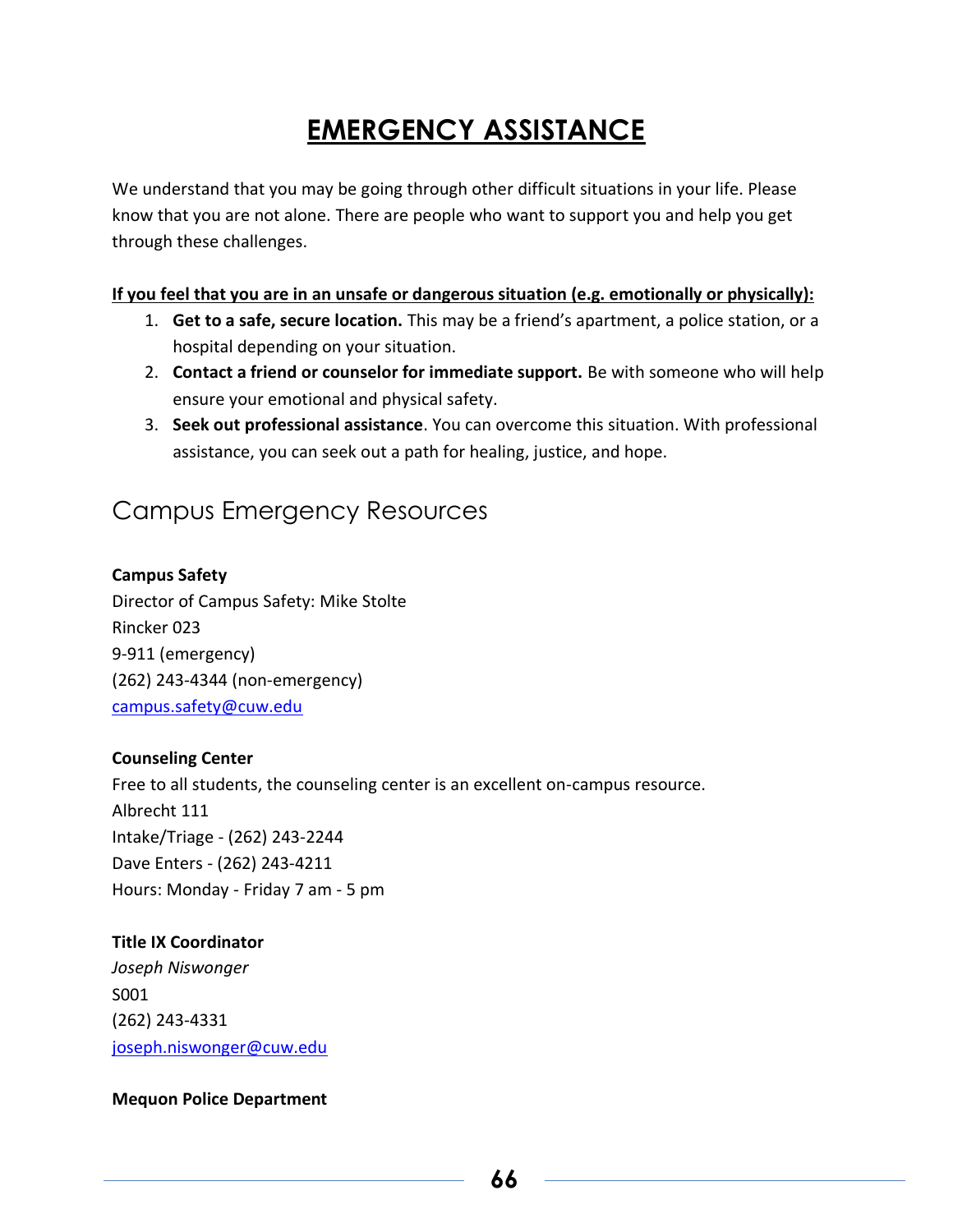11300 N Buntrock Ave Mequon, WI 53092 (262) 242-3500 (262) 284-7172 (Ozaukee sheriff's number)

# Abortion Pill Reversal

Many women who have taken the abortion pill experience regret. You are not alone. If you have changed your mind, there is help for you. Abortion Pill Reversal is a new medical procedure available to reverse the effects of the abortion pill and possibly save the life of your child. If you have taken the first dose of the abortion pill (RU-486 or Mifeprex®) and are now experiencing regret, it may not be too late. Reversal is most successful within 72 hours.

### Call the 24-Hour **Abortion Pill Reversal Helpline** to speak to a medical professional: **(877) 558- 0333.**

Learn more about Abortion Pill Reversal at http://www.abortionpillreversal.com

## Suicide Prevention

### **National Suicide Prevention Lifeline**

### <http://www.suicidepreventionlifeline.org/>

Suicidal thoughts or feelings are sometimes experienced by women who have had an abortion. Suicidal thought or feelings may also be experienced by those who learn that they are unexpectedly pregnant. If this is happening to you, please get help immediately. We want you to know that there is hope for you, and that we care very much. Toll-Free National Helpline: (800)-273-8255

# Domestic Violence

### **National Domestic Violence**

### [http://www.thehotline.org](http://www.thehotline.org/)

National Domestic Violence provides anonymous and confidential help 24/7. The National Domestic Violence Hotline provides lifesaving tools and immediate support to enable victims to find safety and live lives free of abuse. Callers to the hotline can expect highly trained, experienced advocates to offer compassionate support, crisis intervention information and referral services.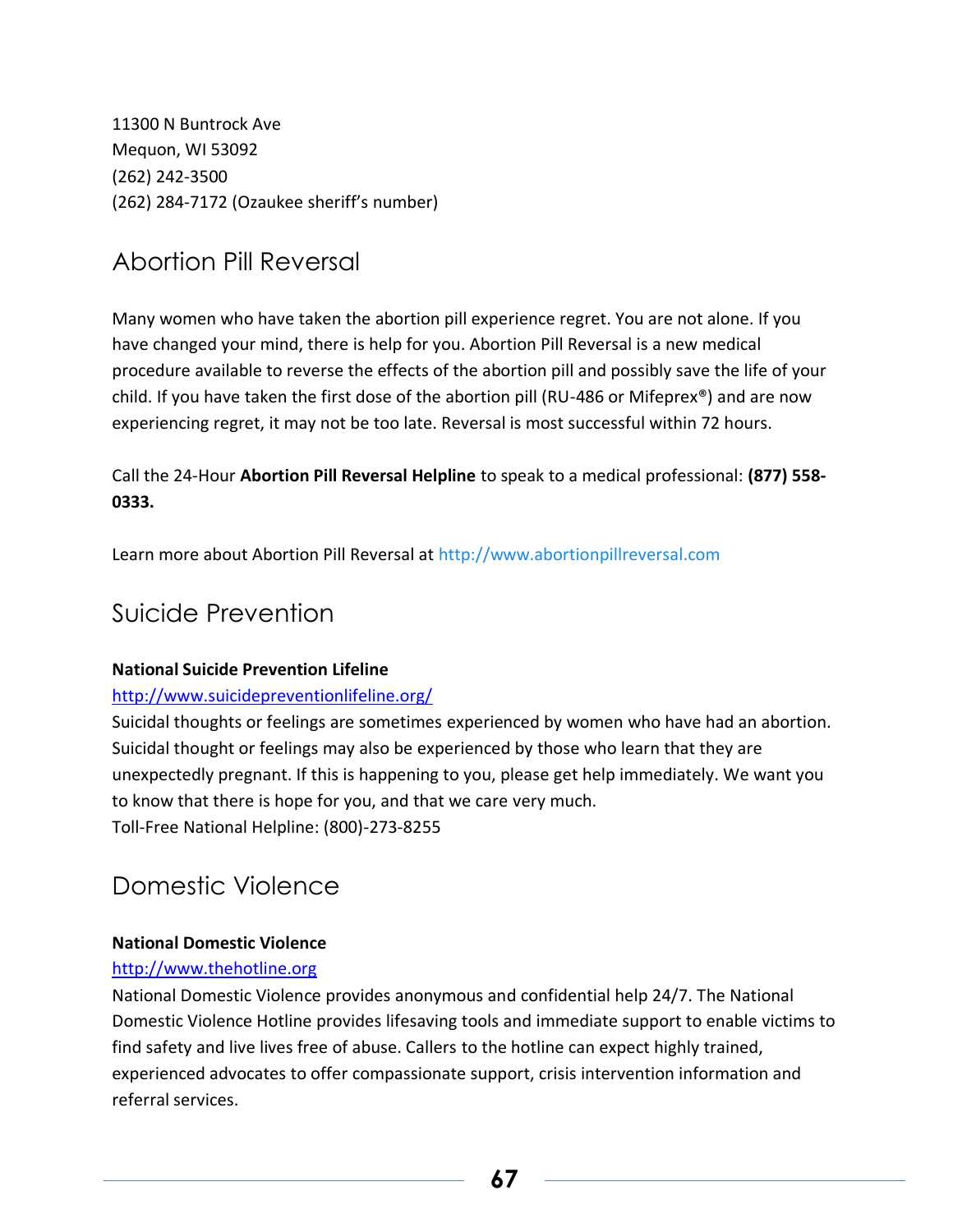Toll-Free National Helpline: (800) 799-7233

### **Advocates of Ozaukee**

### <https://www.advocatesofozaukee.com/>

Advocates of Ozaukee works to end domestic and sexual violence and abuse. They offer services including a 24-hour crisis line, temporary housing and food, advocacy and counseling, community education services, arrangements for education of school-age children residents, emergency transport to shelter, referral and follow-up services, 24-hour shelter intake, weekly support groups, assistance with restraining orders and/or legal referral, and medical advocacy. P.O. Box 80166 Saukville, WI 53080 Office phone: (262) 284-3577 (office phone) (262) 284-6902 (24-hour crisis line)

(877) 375-4034 (24-hour crisis line)

[officemanager@advocates-oz.org](mailto:officemanager@advocates-oz.org)

### Sexual Assault

You have rights and protections under Title IX. Contact Dr. Andrew Luptak (see above under "Campus Emergency Resources") to discuss them.

**Advocates of Ozaukee** also offers aid for victims of sexual assault, as described above.

### **RAINN**

### <https://www.rainn.org/>

RAINN (Rape, Abuse & Incest National Network) is the nation's largest anti-sexual violence organization. RAINN created and operates the National Sexual Assault Hotline in partnership with more than 1,000 local sexual assault service providers across the country and operates the DoD Safe Helpline for the Department of Defense. RAINN also carries out programs to prevent sexual violence, help survivors, and ensure that perpetrators are brought to justice. National Sexual Assault Hotline: (800) 656-4673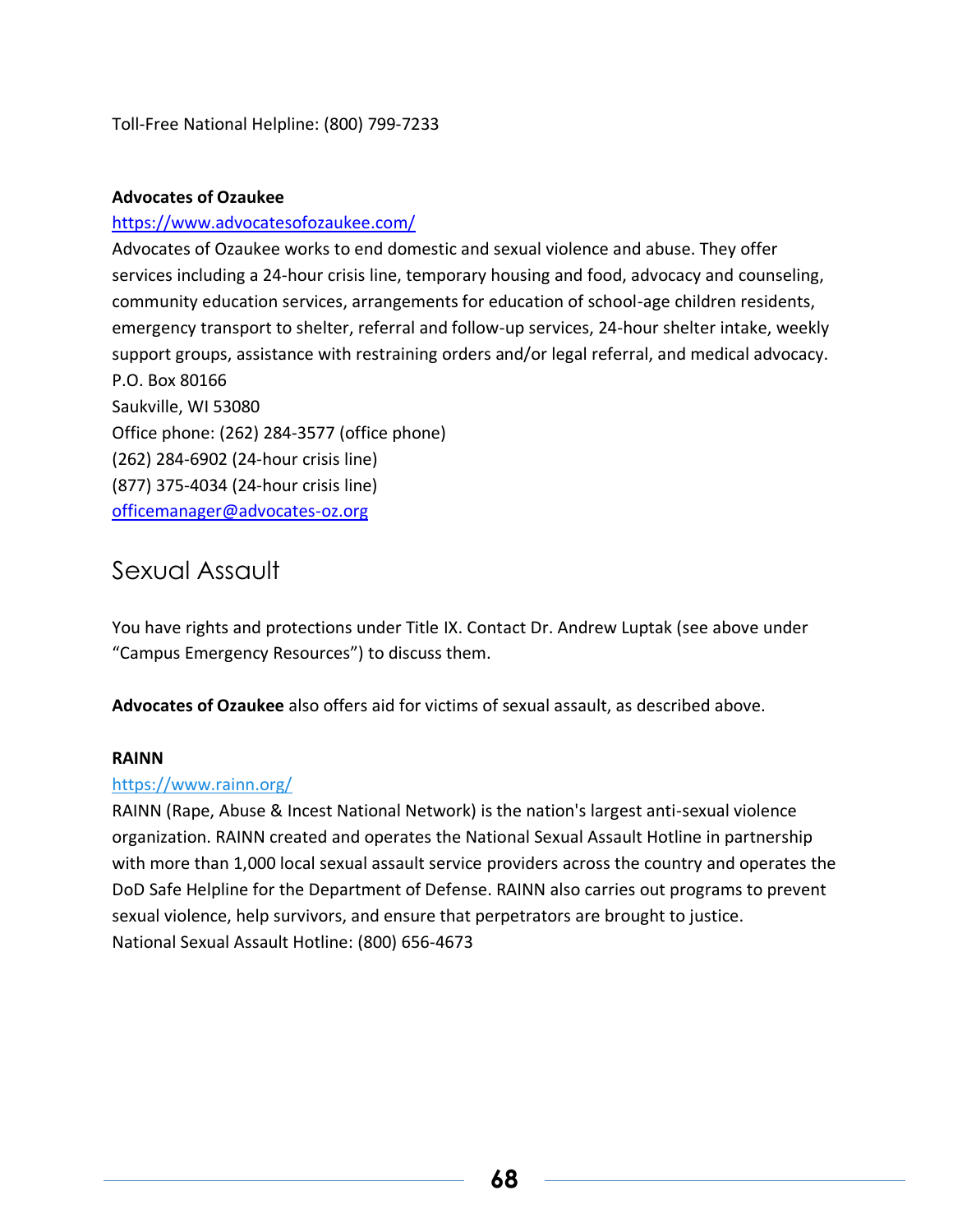# **PREGNANCY LOSS**

## Pregnancy Loss

### **Through the Heart**

### <http://www.throughtheheart.org/>

Through the Heart provides Comfort Kits free of charge to individuals or couples who have recently suffered a pregnancy loss nationwide, as well as some resources for coping and mourning. Each kit comes full of items to pamper you including personal care items, sweet and savory snacks, and a Redbox movie rental code. Information about our organization and a handwritten note from our co-founder are also included to add a personal touch. While nothing can take away the pain of a loss, it is our hope that this kit will provide some distraction during a difficult time and provide resources to begin healing.

3568 Edgewater St Edgewater, MD 21037 (410) 571-4715 [info@throughtheheart.org](mailto:info@throughtheheart.org)

#### **National Share**

### <http://nationalshare.org/>

Share Pregnancy & Infant Loss Support is a community for anyone who experiences the tragic death of a baby. They serve parents, grandparents, siblings, and others in the family unit, as well as the professionals who care for grieving families. Share is a national organization with over 75 chapters in 29 states. Their services include bed-side companions, phone support, faceto-face support group meetings, resource packets, private online communities, memorial events, training for caregivers, and more.

(800) 821-6819

[info@nationalshare.org](mailto:info@nationalshare.org)

The local Milwaukee support group is: Infant Loss Support Children's Hospital of Wisconsin (Children's Corporate Center) 9000 W. Wisconsin Ave., Suite 255 Nicole Schwerman Contact Nicole Schwerman at (414) 266-2995 or NSchwerman@chw.org if interested in joining. Group meets 4th Monday from 6:30 pm - 8 pm.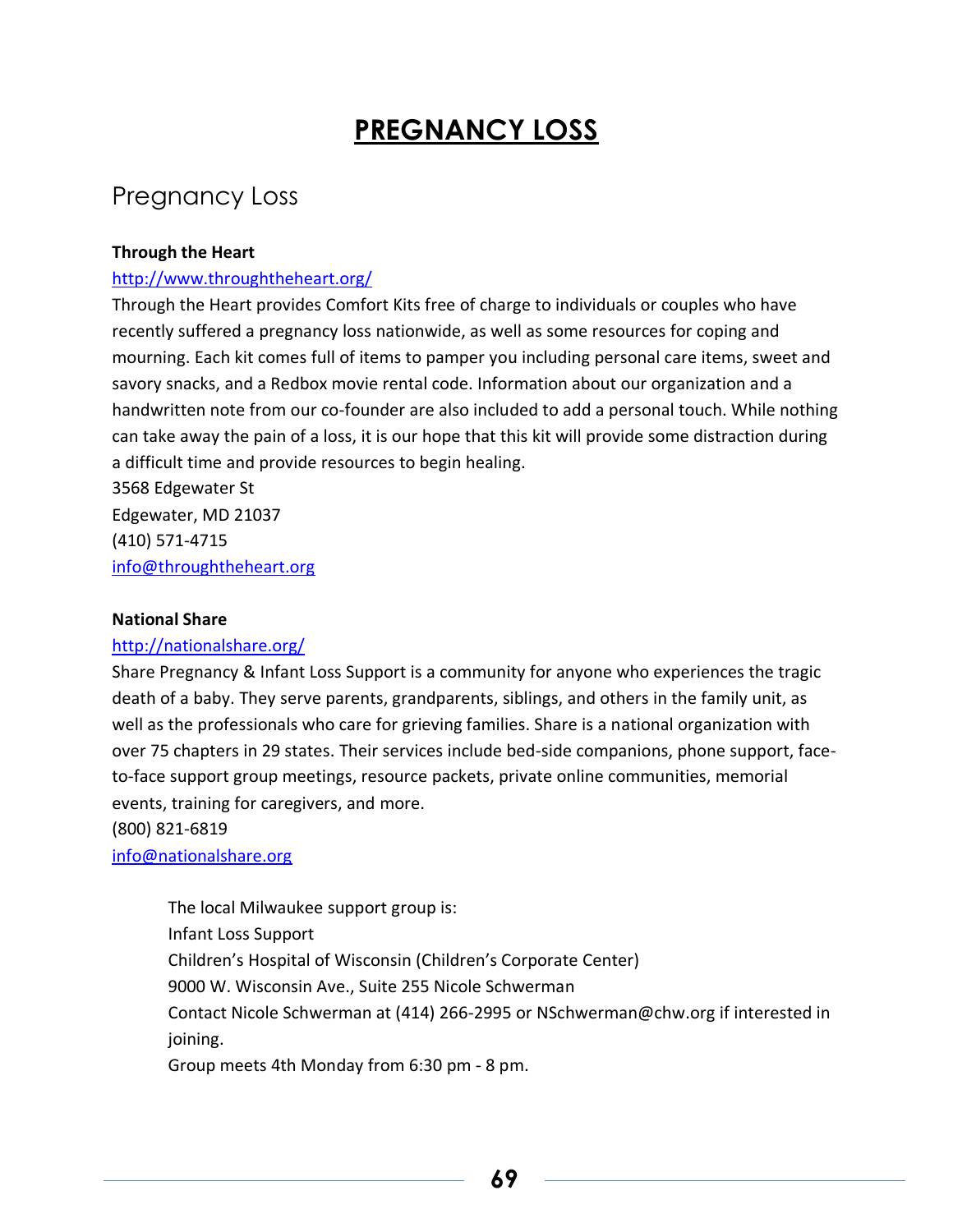# After Abortion Healing Programs

Many women (and their families) experience a range of emotions after an abortion. **Signs of stress that may be caused by an abortion in your past include:**

Feelings of sadness or anger Self-destructive behaviors including substance abuse, abusive relationships or promiscuity Feelings of anxiety, difficulty sleeping, nightmares Uncontrollable crying

If you are feeling sad, confused, frustrated, or angry, please know that you are not alone. There are organizations available to offer free, confidential support as you search for healing and peace after your abortion. Several local organizations are listed below:

### **Seed of Hope Center**

<https://www.seedofhopecenter.org/support-services/post-abortion-services/>

In addition to services ranging from pregnancy tests, prenatal vitamins, referrals, and sexual health consultations (see p. 24 and p. 61), Seed of Hope Center provides Surrendering the Secret, an eight-week post-abortion healing process through honest, interactive Bible study; meaningful group experiences; unique journaling exercises; and confidential, caring community to set you free from the pain, heartbreak, and bondage of a past abortion.

West Bend – Medical Center 206 North 6th Ave. West Bend WI 53095 (262) 338-1205

### **CareNet Milwaukee**

### <https://carenetmilwaukee.com/after-abortion-support/>

Care Net Pregnancy Center of Milwaukee provides post-abortion counseling to help heal the emotional wounds of abortion. Counseling is provided one-on-one in a confidential setting to women who are experiencing emotional turmoil following an abortion whether the abortion was two months, two years or twenty years in the past.

4957 W. Fond du Lac Ave. Milwaukee, WI 53216 (414) 962-2212 [advocate@carenetmilwaukee.com](mailto:advocate@carenetmilwaukee.com)

Monday - Friday 10 am - 4 pm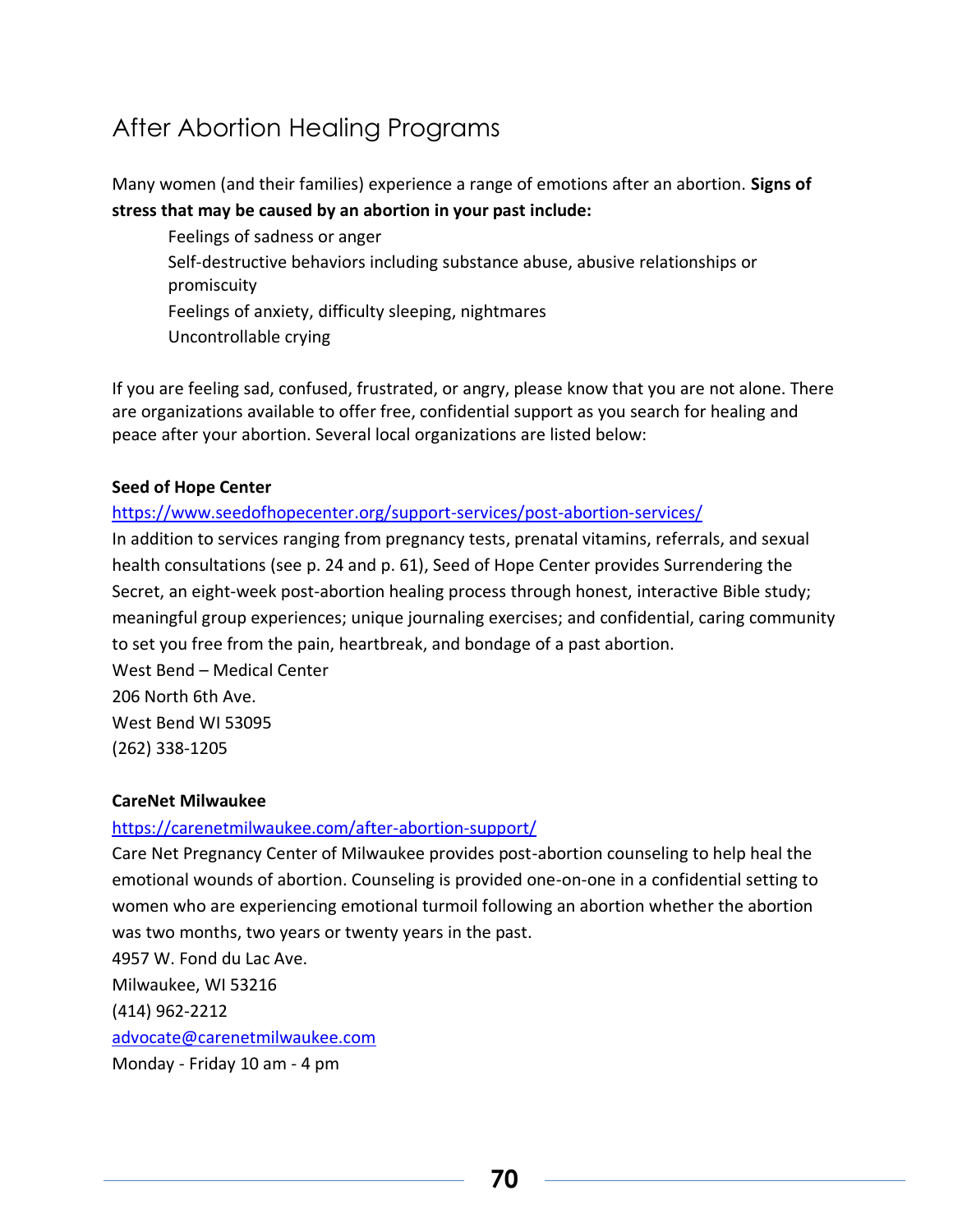### **APS Medical**

### <https://www.apsmke.com/abortion-recovery>

APS Medical offers confidential counseling for post-abortive women, along with pregnancy servies like ultrasounds, parenting classes, education on pregnancy and abortion, and the like. All services are confidential and free of charge.

8501 West Lincoln Avenue West Allis, WI 53227 (414) 727-8177 (414) 465-2246 [help@apsmke.com](mailto:help@apsmke.com)

### **Tomorrows Choice Family Resource Center**

#### <http://www.tcfrc.com/>

Tomorrow's Choice Family Resource Center employs trained counselors to walk with postabortive women, in addition to providing pregnancy tests, education on pregnancy and fetal development, and baby supplies.

912 N Barstow St Waukesha, Wisconsin (262) 513-9590 tomorrowschoice@yahoo.com

### **Abortion Recovery International**

### <https://saveone.org/>

Abortion Recovery helps individuals and families overcome the emotional and psychological complications that are often experienced after an abortion. Recovery is often free, always confidential and is available to ANYONE impacted by the loss of a child by abortion. Abortion Recovery changes your life forever. It gives you a sense of personal peace which heals internal brokenness, repairs relationships and brings back intimate friendships. Recovery gives a new beginning to life following an abortion.

(657) 464-7071 (call or text)

### **Rachel's Vineyard**

### [www.rachelsvineyard.org](http://www.rachelsvineyard.org/)

Rachel's Vineyard weekends for healing after abortion are offered throughout the year in locations across the United States and Canada, with additional sites around the world. They also offer a 15-week support group model for Rachel's Vineyard. The program is an opportunity to examine your abortion experience, identify the ways that the loss has impacted you in the past and present, and helps to acknowledge any unresolved feelings that many individuals struggle with after abortion. Because of the emotional numbness and secrecy that often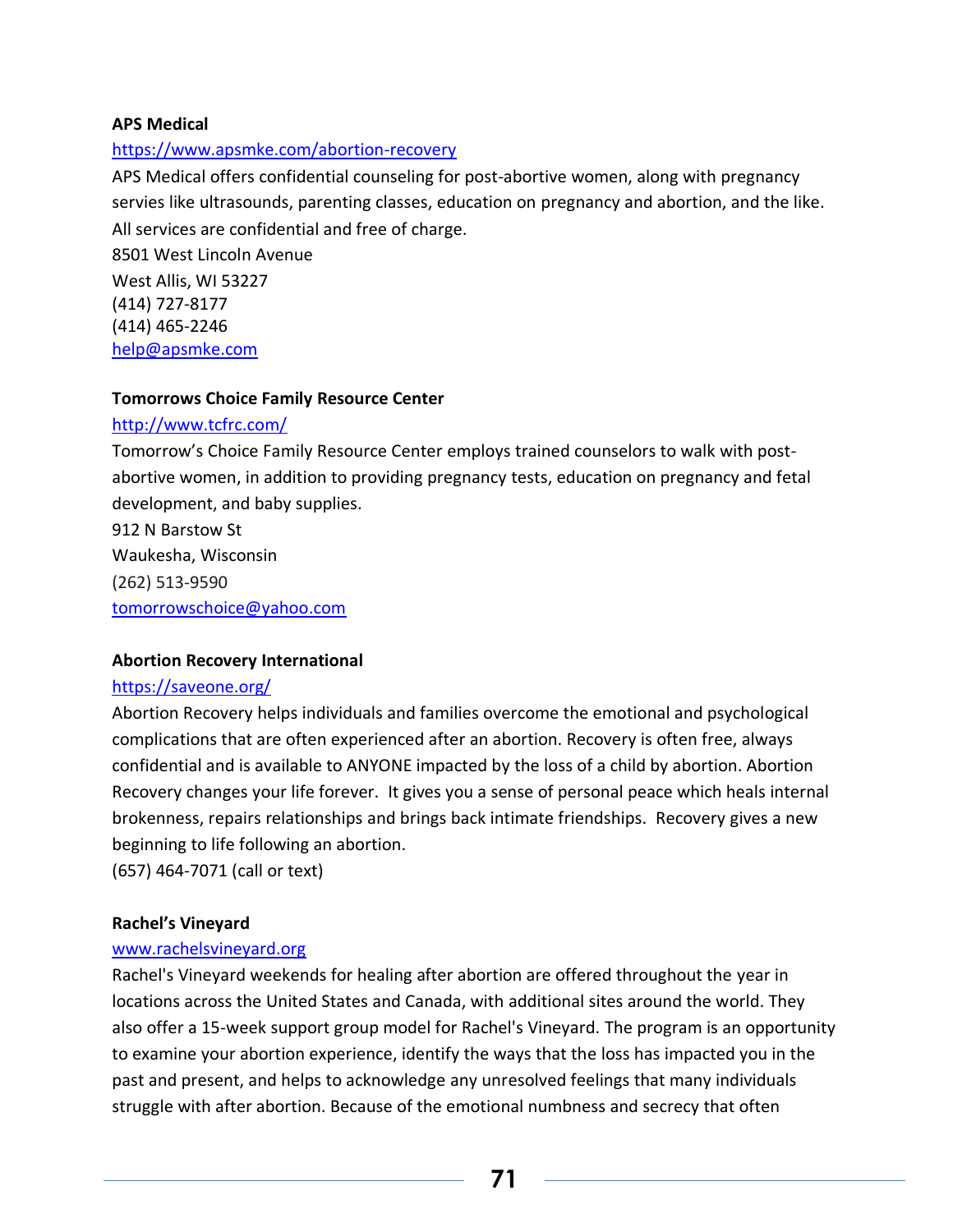surrounds an abortion experience, conflicting emotions both during and after the event may remain unresolved. These buried feelings can surface later and may be symptoms of post abortion trauma.

Toll-Free National Helpline: (877) 467-3463

### **Project Rachel**

### <http://hopeafterabortion.com/>

### Toll-Free National Helpline: (888) 456-4673

Project Rachel operates as a network of healing composed of specially-trained caregivers which may include priests, deacons, sisters, lay staff and volunteers, mental health professionals, spiritual directors, mentors, chaplains and others, such as medical personnel. These individuals, often working as a team, provide direct care to women, men and adolescents who have been touched by an abortion loss, enabling them to grieve, receive forgiveness, and find peace. Although most dioceses use the name Project Rachel, some programs are named differently. In addition to individualized counseling, some programs include support groups and retreats. The local Project Rachel chapter in Milwaukee can be contacted by phone or email here: (608) 821-3177

[Rachel@straphael.org](mailto:Rachel@straphael.org)

### **Good Counsel Homes**

### <https://www.goodcounselhomes.org/>

Good Counsel Homes offers vocational assistance; a number of classes on parenting, spirituality, nutrition, budgeting, and health; and individual and group counseling to assist with post-abortion healing. This counseling program, called Lumina, helps a person through the dark aftermath of an abortion experience. Periodic retreats and days of recollection are offered throughout the year.

(800) 723-8331

(877) 586-4621 (for post-abortion counselling specifically)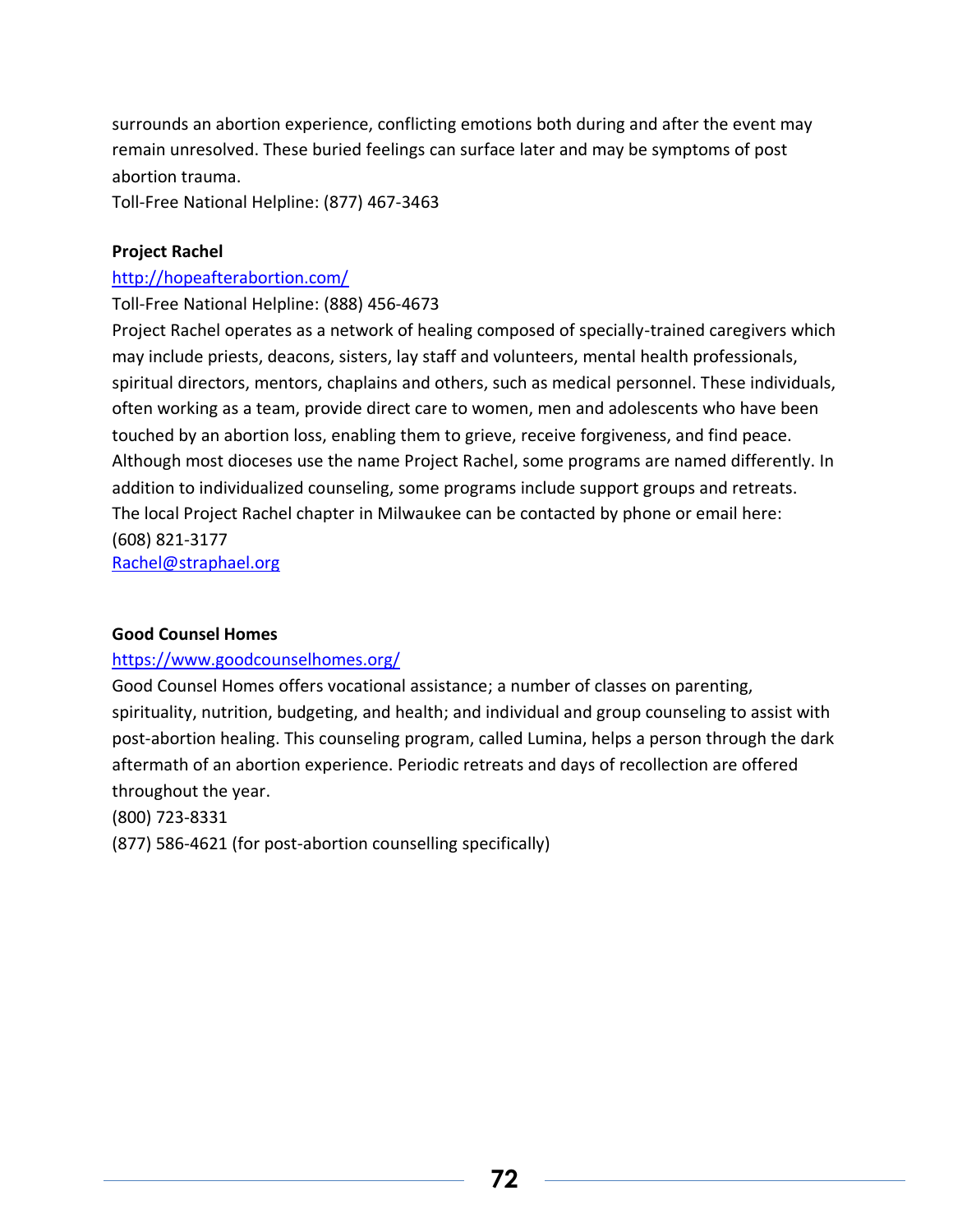# **OTHER HELPFUL ORGANIZATIONS**

## Child Safety Seat Inspection

Generally, fire departments, police departments, and hospitals offer free child safety seat lessons. Some local programs may give away free child car seats if you take this class. For more information on how to find a Car Seat Check event near you check here: <https://www.safekidswi.org/events/Community-Events>

#### **Children's Hospital of Wisconsin Booster and Car Seat Clinic**

[https://www.chw.org/childrens-and-the-community/families-and-clients/injury-prevention](https://www.chw.org/childrens-and-the-community/families-and-clients/injury-prevention-and-wellness/car-seat-safety)[and-wellness/car-seat-safety](https://www.chw.org/childrens-and-the-community/families-and-clients/injury-prevention-and-wellness/car-seat-safety) Call Central Scheduling at 414-607-5280 to make an appointment.

### **Aurora Medical Center-Grafton**

Visit aurorahealthcare.org and search Grafton classes to make an appointment.

### **Cedarburg Police Department**

Call Officer Tom Shellinger at (262) 375-7620 to make an appointment.

### **Thiensville Fire Department**

Call Dep. Chief Joel Deutsch at (262) 242-3393 to make an appointment.

### **Washington Ozaukee Public Health Department**

121 W Main St Port Washington, WI 53074 Call Kim Buechler at (262) 284-8170 to make an appointment.

### **Transportation**

### **Free Charity Cars\***

[http://www.freecharitycars.org](http://www.freecharitycars.org/) Apply for a car: <https://freecharitycars.org/vehicle-request-form/> Contact: <http://www.freecharitycars.org/contact-us> Established in 1996, The Original 1-800-Charity Cars, [www.800CharityCars.org](http://www.800charitycars.org/) (DBA: Free Charity Cars), is a 501© (3) non-profit charity with its stated mission "To engage in activities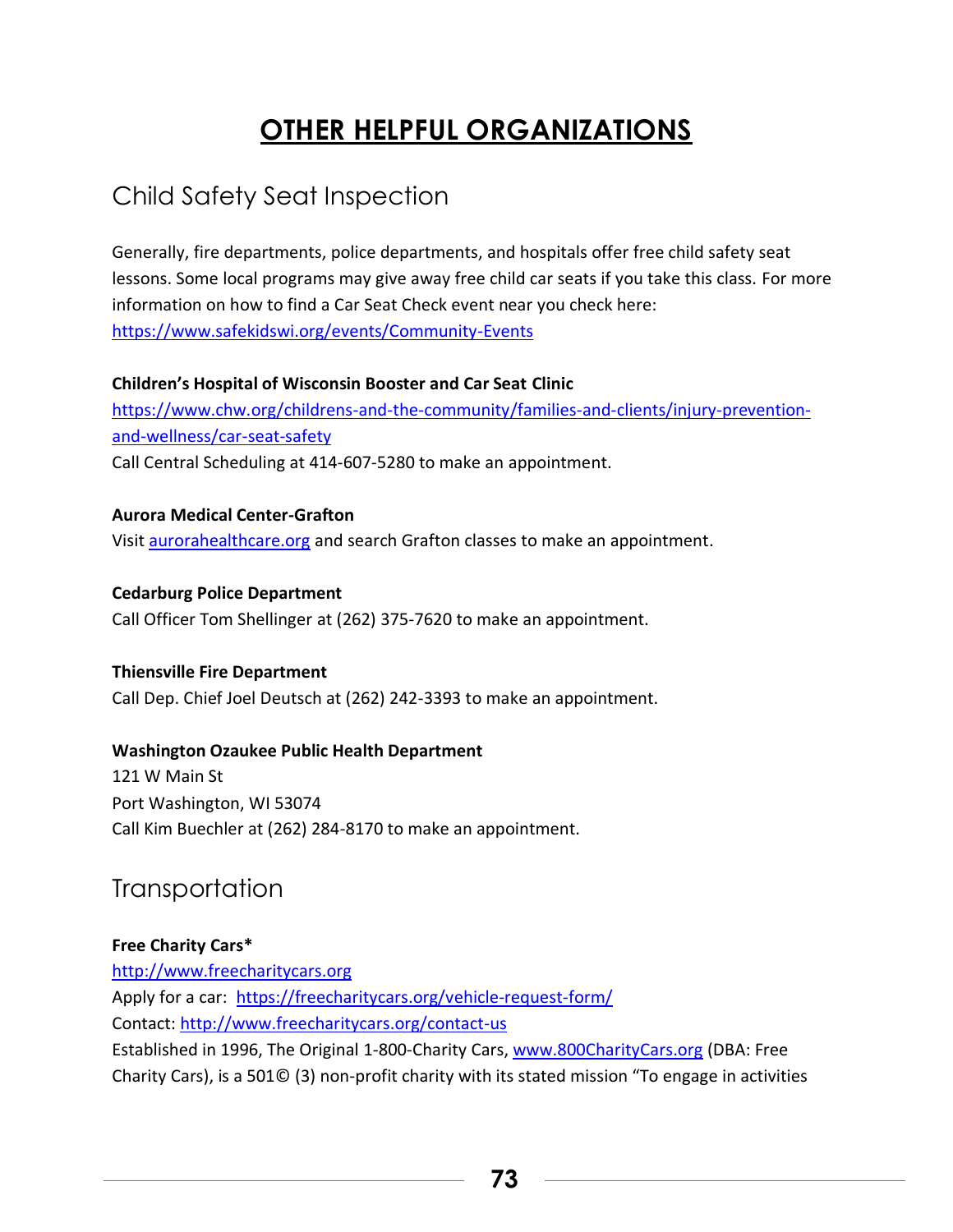that will uplift humanity". The organization's focus is to provide free donated vehicles to struggling families to assist them in their transition from dependency to self-sufficiency.

### Other Recommendations

### **Stand Up Girl**

#### www.standupgirl.com

Stand Up Girl offers a popular forum, blog, and chat room that connects young women from all over the world who share their stories of hope and courage. The website has real life stories of girls facing their own crisis pregnancies. The StandUpGirl.com team provides personal and individual guidance and concern to women experiencing unplanned or challenging pregnancies.